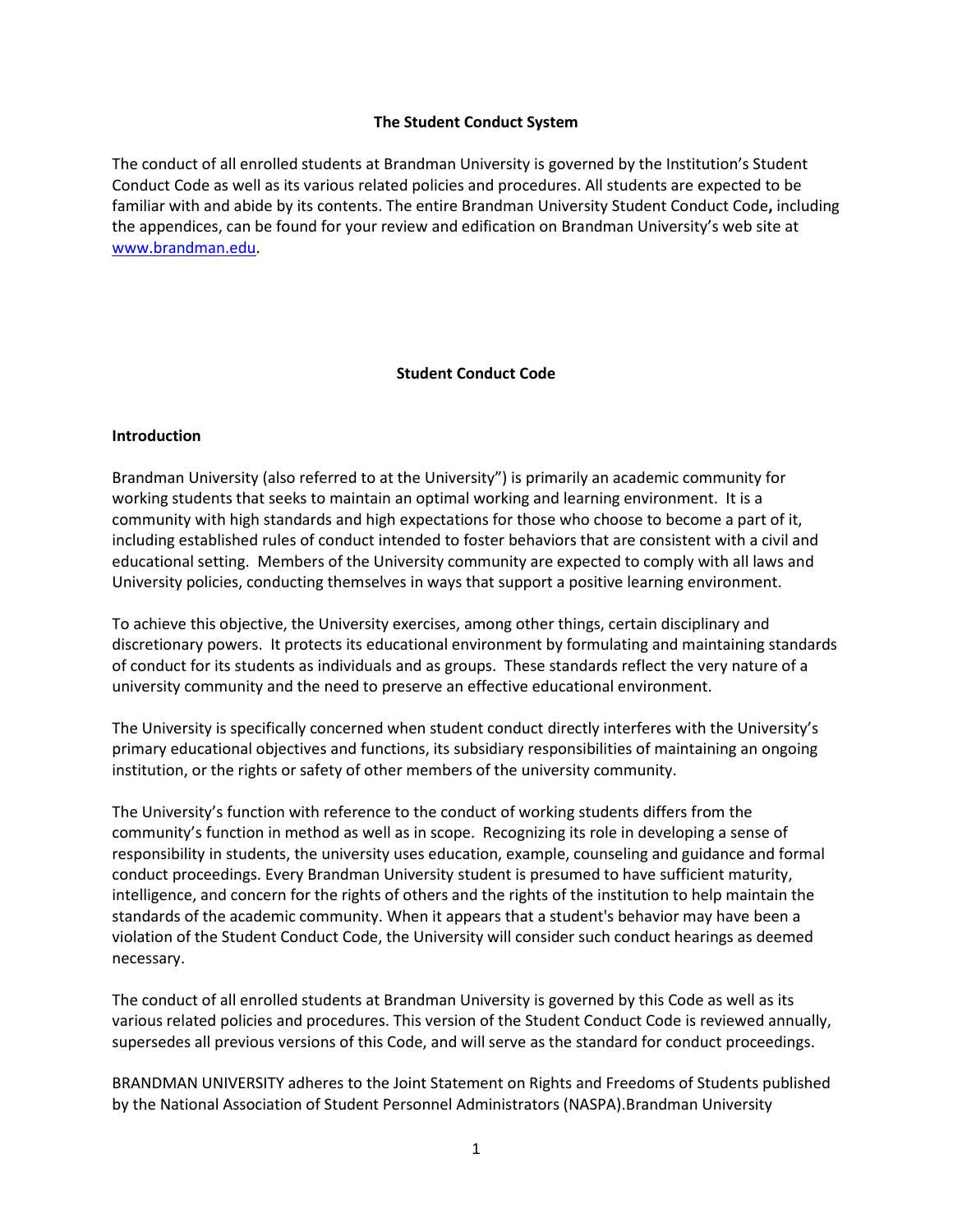#### **Article I: Definition of Terms**

- A. **Conduct Hold:** A registration hold which prevents a student from registering for classes, adding or dropping classes, having transcripts released; receiving a diploma (in the case of graduating students) and may further affect a student's ability to conduct any other official university business.
- B. **Admission of Responsibility:** A respondent's willingness to acknowledge and accept responsibility for code violations as charged, as well as the appropriate corresponding sanctions.
- C. **Complainant:** The individual(s) who brings forward a complaint or files a report alleging a violation of this Code.
- D. **Regional Conduct Board:** The senior administrator at each BRANDMAN UNIVERSITY campus who is responsible for referring all conduct matters to the Regional Conduct Board.
- E. **Cumulative Conduct:** Multiple violations of this Code, during a student's enrollment at the university, which will result in increasingly severe conduct sanctions.
- G. **Vice Chancellor for Enrollment and Student Affairs:** Position designated by the Chancellor of Brandman University to be responsible for the administration of this Code.
- H. **Event:** Any program, activity, function, or social gathering held on BRANDMAN UNIVERSITY property shall be deemed an event. The Regional Conduct Board shall determine whether a program, activity, function or social gathering held off-campus is an event.
- I. **Faculty Member:** An individual identified by Brandman University to conduct classroom instruction.
- J. **Guest**: Any person(s) who visits the campus who is not a student or employee.
- K. **Member of the University Community:** Any person who is a student, a student's family members/significant other, faculty member, alumnus, regent, university official or any other person employed by the university (or spouse or dependent thereof), or off-campus individuals or groups who have interacted with campus students. A person's status in a given situation shall be determined by the Regional Conduct Board.
- L. **Policy:** Written regulations of the university as found in this BRANDMAN UNIVERSITY Student Conduct Code and its various appendices including, the BRANDMAN UNIVERSITY Catalogs, and any BRANDMAN UNIVERSITY policies promulgated in the future.
- M. **Respondent:** The student(s) alleged to have violated BRANDMAN UNIVERSITY this Code.
- N. **Sanction**: Assignment given, action taken, and/or status placed on students found responsible for violation of the Student Conduct Code.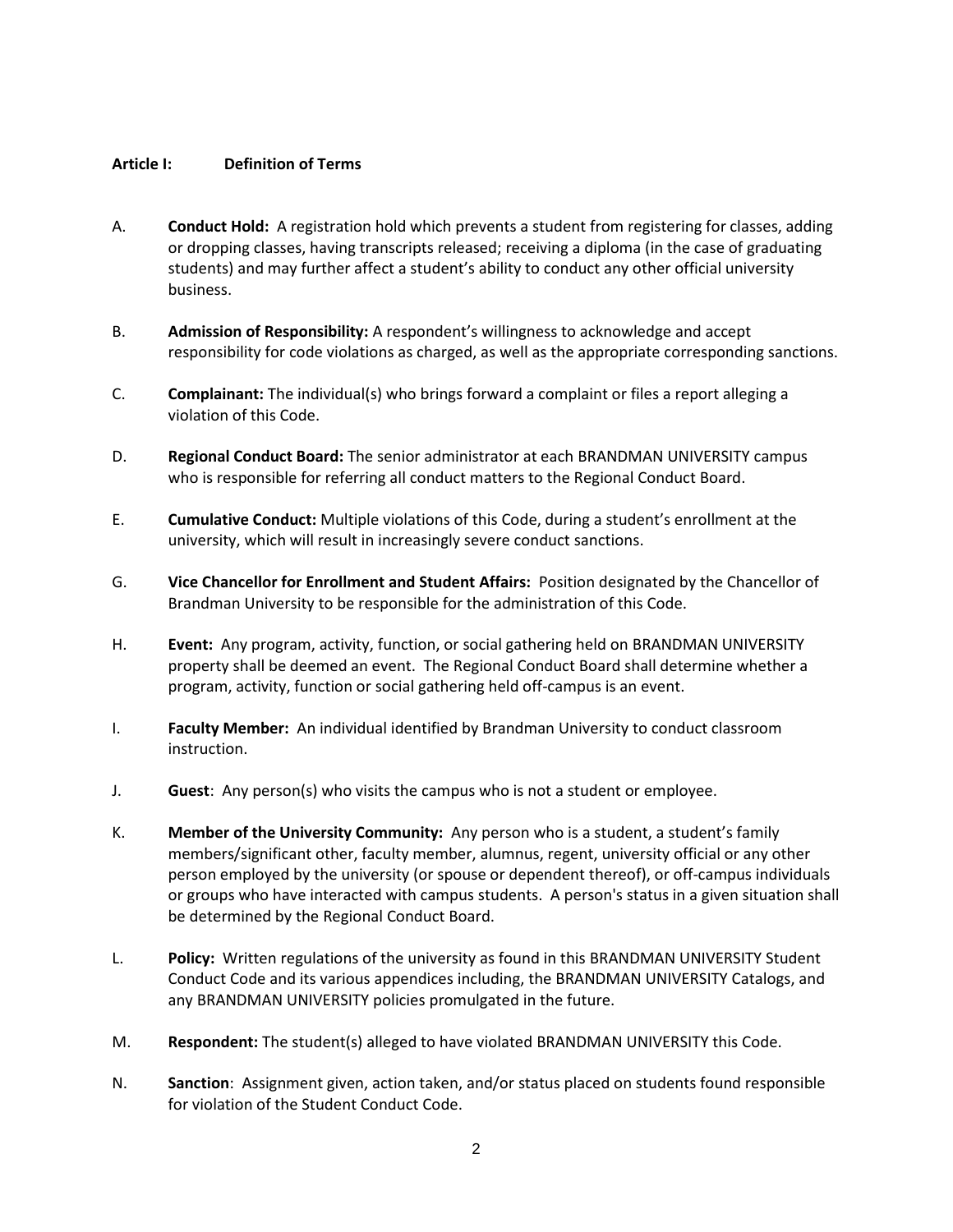- O. **Standard of Proof:** Factual determinations required under this Code shall be made on the basis of whether evidence establishes that it is more likely than not that the fact is true.
- P. **Student:** All persons taking courses at or through BRANDMAN UNIVERSITY (including internships and off-site study trips) both full-time and part-time, pursuing undergraduate, graduate, or professional studies, as well as persons who are not officially enrolled but who have an academic relationship with BRANDMAN UNIVERSITY. Persons who are not enrolled but are satisfying incompletes, persons who are taking classes but are not officially admitted to BRANDMAN UNIVERSITY, or persons who are enrolled in continuing education courses and workshops are also considered "students."The Regional Conduct Board has the discretion to determine whether a non-matriculating (not officially admitted) or a continuing education student has a right to a hearing.
- Q. **University:** Brandman University and its affiliated sites and programs which include all BRANDMAN UNIVERSITY campuses.
- R. **Regional Appeals Board (RAB):** A conduct body appointed by the Vice Chancellor for Enrollment and Student Affairs, to consider appeals of Student Conduct Code violations. The RAB is made up of three members of faculty and staff and is convened as necessary.

**Regional Conduct Board (RCB):** A conduct body appointed by the Vice Chancellor for Enrollment and Student Affairs, to consider all alleged violations of student conduct.

- S. **Brandman University Official:** Any person charged by the University to perform assigned administrative or professional responsibilities.
- T. **Brandman University Premises:** All land, buildings, facilities, and other property used or controlled by BRANDMAN UNIVERSITY.

#### **Article II: Conduct Authority**

- A. The Vice Chancellor for Enrollment and Student Affairs and designated staff shall develop policies for the administration of the Student Conduct Code and procedural rules for the adjudication of student conduct cases.
- B. Decisions made by the Regional Appeals Board- RAB- shall be final*.*

#### **Article III: Jurisdiction of the University And Conduct Regulations**

BRANDMAN UNIVERSITY shall have jurisdiction over student behavior which occurs on Brandman University premises, at Brandman University sponsored events, or other off-campus locations if it adversely affects the Brandman University community and/or the pursuit of its objectives as determined by Brandman University officials. If an incident that occurs off campus is determined to fall under the jurisdiction of the University, it will be handled according to the policies and procedures of this Code.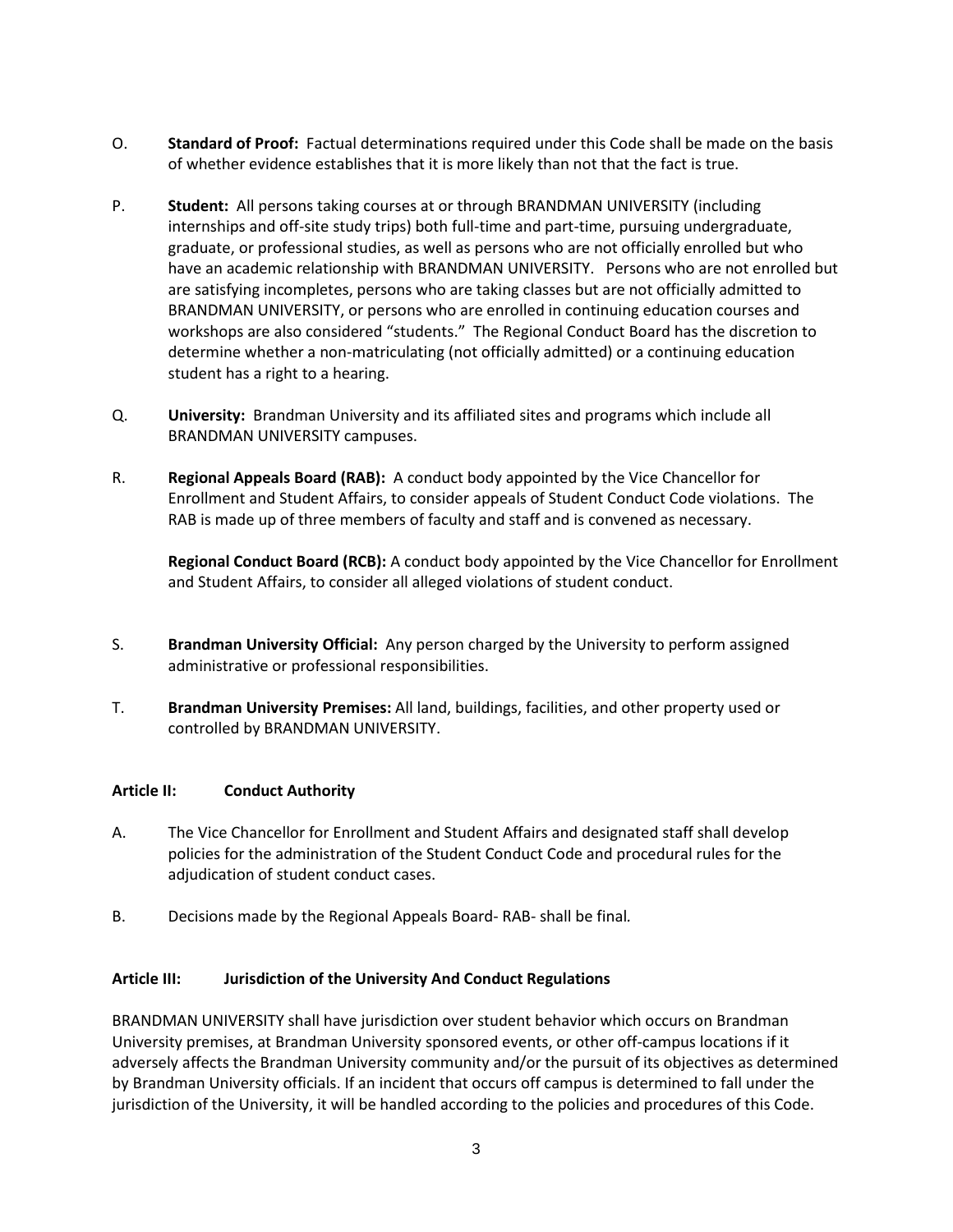Students may also be subject to conduct charges if it is brought to the University's attention that they had placed or distributed material via electronic media (e.g., on-line social networks like Facebook and MySpace, web sites, blogs, e-mails, IM, CDs, DVDs, etc.) that violates this Code. In other words, students can be held responsible for their inappropriate electronically conveyed behavior.

## **A. Student Conduct Policies**

Any student found to have committed any of the following misconduct is subject to the sanctions outlined in Article IV. While it is not possible to define each and every type of act which may give rise to a finding of misconduct, wherever possible, the University has provided examples below. Any examples provided should be considered illustrative only, and not a comprehensive list of all potential prohibited acts.

- 1. **Abusive Behavior -** : Abusive behavior will not be tolerated and the University will seek to take all appropriate action to prevent abusive behavior in the University community. While it is not possible to define each and every type of abusive behavior, the following behavior, including any like or related behavior, are examples of what is prohibited:
	- a. Verbal abuse, including defamation (an intentional false communication that injures another person's name or reputation), threats, intimidation (which may include shouting at another individual or acting in a hostile or aggressive manner), coercion, use of fighting words, profanity which is derogatory and inflammatory directed at another individual or group, and harassment, including, but not limited to, sexual harassment behavior which threatens or endangers the health, well-being, or safety of any person(s).
	- b. Stalking behavior in which an individual engages in a knowing course of conduct directed at a specific person which reasonably and seriously alarms, torments, or terrorizes the person.
	- c. Hate Behavior any occurrence that involves a verbal, written, electronic or physical action that is intended to create emotional suffering, physical harm, or property damage to a person(s) because of their perceived or actual race, ethnic background, national origin, religious belief, gender, sexual orientation, or physical or mental disability. This may include, but is not limited to, slurs, symbols, posting, circulating demeaning jokes, leaflets, or caricatures; defacing, removing or destroying posted materials; distributing or posting hate literature.
- 2. **Threats of Violence –** The University will not tolerate violence, threats, intimidation or other disruptive behavior on its campuses, at off-campus locations, in its programs, or at any University events. Such behavior may include oral, written or electronically communicated statements, gestures, or expressions that communicate a direct or indirect threat of physical harm or intimidation, even in jest. Individuals who commit such acts may be subject to sanctions including, but not limited to, removal from the premises; exclusion from the premises; criminal prosecution; corrective and/or disciplinary action; immediate suspension or expulsion.
- 3. **Alcoholic Beverages -** The following behaviors are prohibited: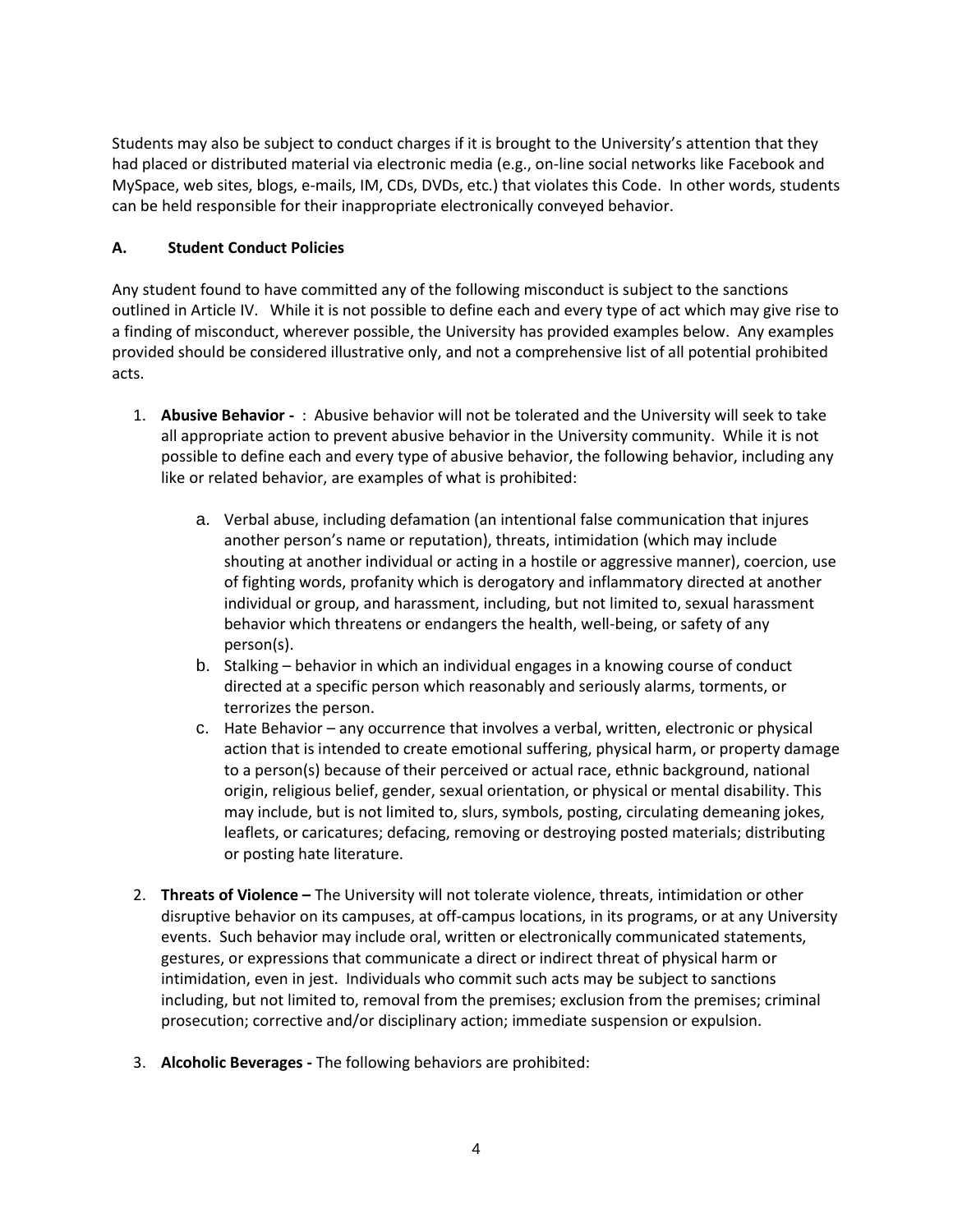- a. The sale, possession, use, consumption, production, purchase, or provision of alcoholic beverages to or by any person under the age of 21.
- b. Public intoxication, displaying intoxicated behavior, requiring assistance due to intoxication, and/or causing University or law enforcement officials to respond due to the consumption of alcohol, even if the subject is over the age 21.
- c. Possessing open containers or consuming alcoholic beverages in any outside location or in public areas inside University buildings except under those specific conditions outlined in Appendix 6.
- 4. **Breach of Peace**: **-** In addition to the above prohibitions on conduct, the University also prohibits the following behaviors:
	- a. Any conduct which, in the University's discretion, is disorderly and/or disruptive, as defined by applicable laws or by University policy.
	- b. Aiding, abetting, or procuring another person to breach the peace.
- 5. **Business & Private Enterprise –** Students may operate a business (e.g., sales/services, advertisements provided through the mail, telephone/fax, Internet, or other means of mass communication) and/or complete employment requirements on University property as long as it:
	- a. Is not disruptive to other students;
	- b. Does not create health and safety concerns;
	- c. Does not violate a contract the University has with a vendor;
	- d. Is not deemed indecent or inappropriate for association with the University's name/reputation;
	- e. Does not use University resources for commercial purposes;
	- f. Does not seek to use the University's name for commercial gain;
	- g. Complies with the Computer Network Acceptable Use Policy.

*Note: If a business or the completion of employment requirements becomes disruptive and/or creates health and safety concerns, the student may be asked to immediately cease all business activities on campus.* 

- 6. **Computer and Network Violations -** It is prohibited to violate the University's Computer and Network Acceptable Use Policy**.** (Refer to appendix 7.)
- 7. **Conduct System Abuses**  Students may be separately disciplined for abusing the Student Conduct Code system. The following behavior is prohibited:
	- a. Falsification, distortion, or misrepresentation in a conduct hearing or with a university official;
	- b. Disruption or interference with the orderly conduct of a conduct proceeding (including the behavior of advocates and witnesses);
	- c. Instituting a conduct proceeding in bad faith;.
	- d. Attempting to discourage an individual's proper participation, or use of, the conduct system;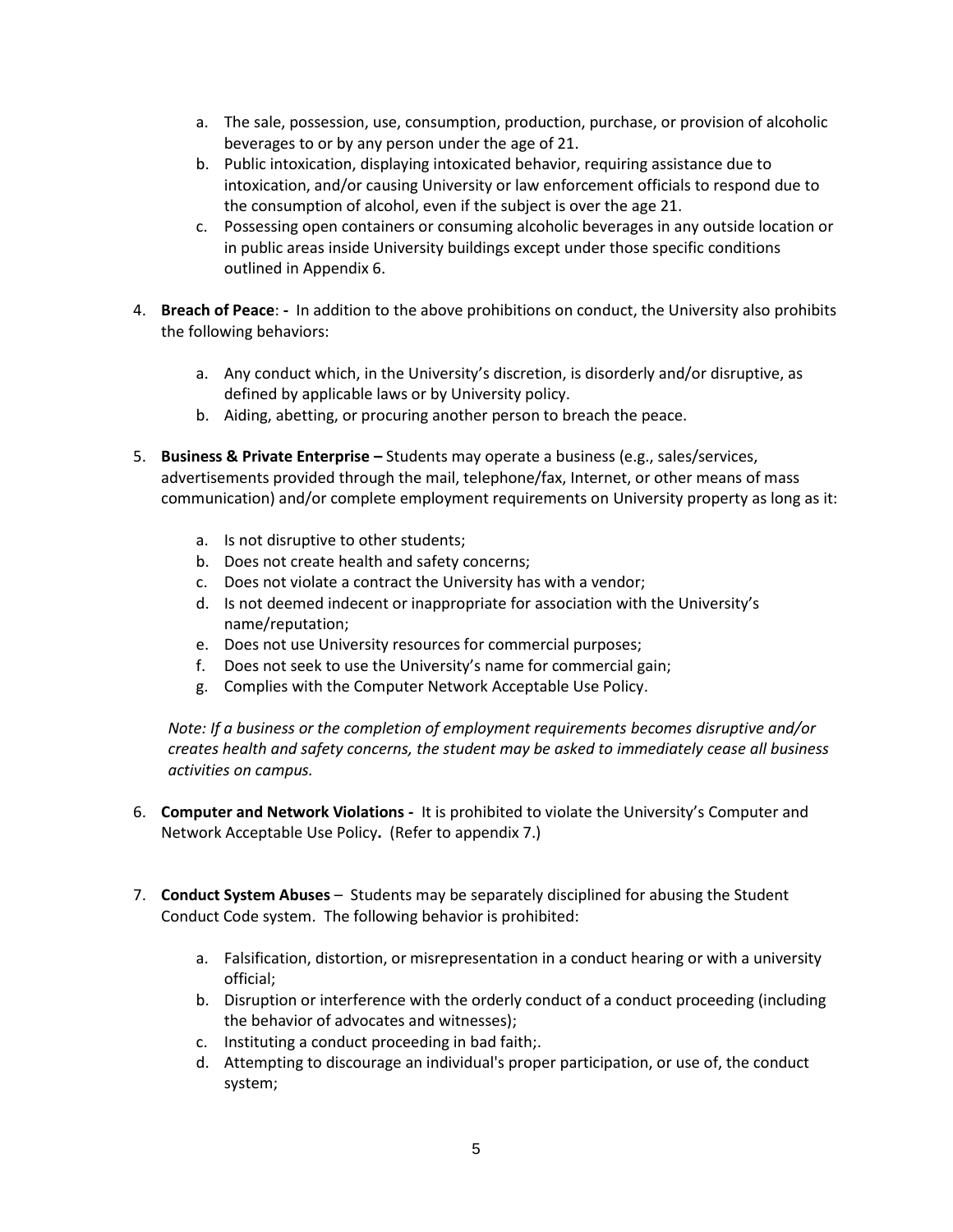- e. Attempting to influence the impartiality of a member of a conduct board prior to, and/or during the course of, the conduct proceeding;
- f. Harassment (verbal or physical) and/or intimidation of a member of a conduct board or university official prior to, during, and/or after a conduct proceeding;
- g. Failure to comply with or complete the sanction(s) imposed under the Student Conduct Code;
- h. Influencing or attempting to influence another person to commit an abuse of the Student Conduct Code;
- i. Plagiarism of a conduct sanction;
- 8. **Dishonesty**  Students are prohibited from misrepresenting or obscuring the truth, including but not limited to:
	- a. Cheating, plagiarism, or other forms of academic dishonesty (see Appendix 4 Academic Integrity Policy);
	- b. Furnishing false information or identification, whether written or oral, to any Brandman University official, faculty member or office;
	- c. Forgery, alteration, or misuse of any University document, record, or instrument of identification. Allegations of forgeries of an academic nature (e.g., forging petition or advising forms) are referred to the BRANDMAN UNIVERSITY Student Standards committee. Non-academic forgery allegations are relayed to the Regional Conduct Board for conduct consideration;
	- d. Fraud receiving, or attempting to receive, payment, services, or academic credit under false pretenses.
- 9. **Disruption/Demonstration –** Conduct which disrupts learning or the normal campus operations will not be tolerated. The following behavior is prohibited: (Refer to Appendix 8)
	- a. Behavior which, in the University's discretion, interferes with teaching, research, administration, conduct proceedings, other University activities or other authorized non-BRANDMAN UNIVERSITY activities, including all functions on or off-campus;
	- b. Participation in a campus demonstration which disrupts the normal operation of the BRANDMAN UNIVERSITY and infringes on the safety of other members of the BRANDMAN UNIVERSITY community;
	- c. Leading or inciting others to disrupt scheduled and/or normal activities within any campus building or area;
	- d. Intentional obstruction which unreasonably interferes with freedom of movement.

#### 10. **Domestic Disputes/Violence –** The following behaviors are prohibited:

- a. Disputes between spouses, family members, parents, children, or individuals that result in a breach of peace, possible abusive behavior policy violations, or violence. Anyone, including but not limited to, family members, spouses, parents, or any invited or uninvited individuals who are guests of BRANDMAN UNIVERSITY students, and who cause any disturbance/disruption, will be immediately escorted from the campus. Invited and uninvited guests may be arrested for trespassing; such guests will be forbidden from returning to BRANDMAN UNIVERSITY property.
- b. Any act of violence or threat of violence;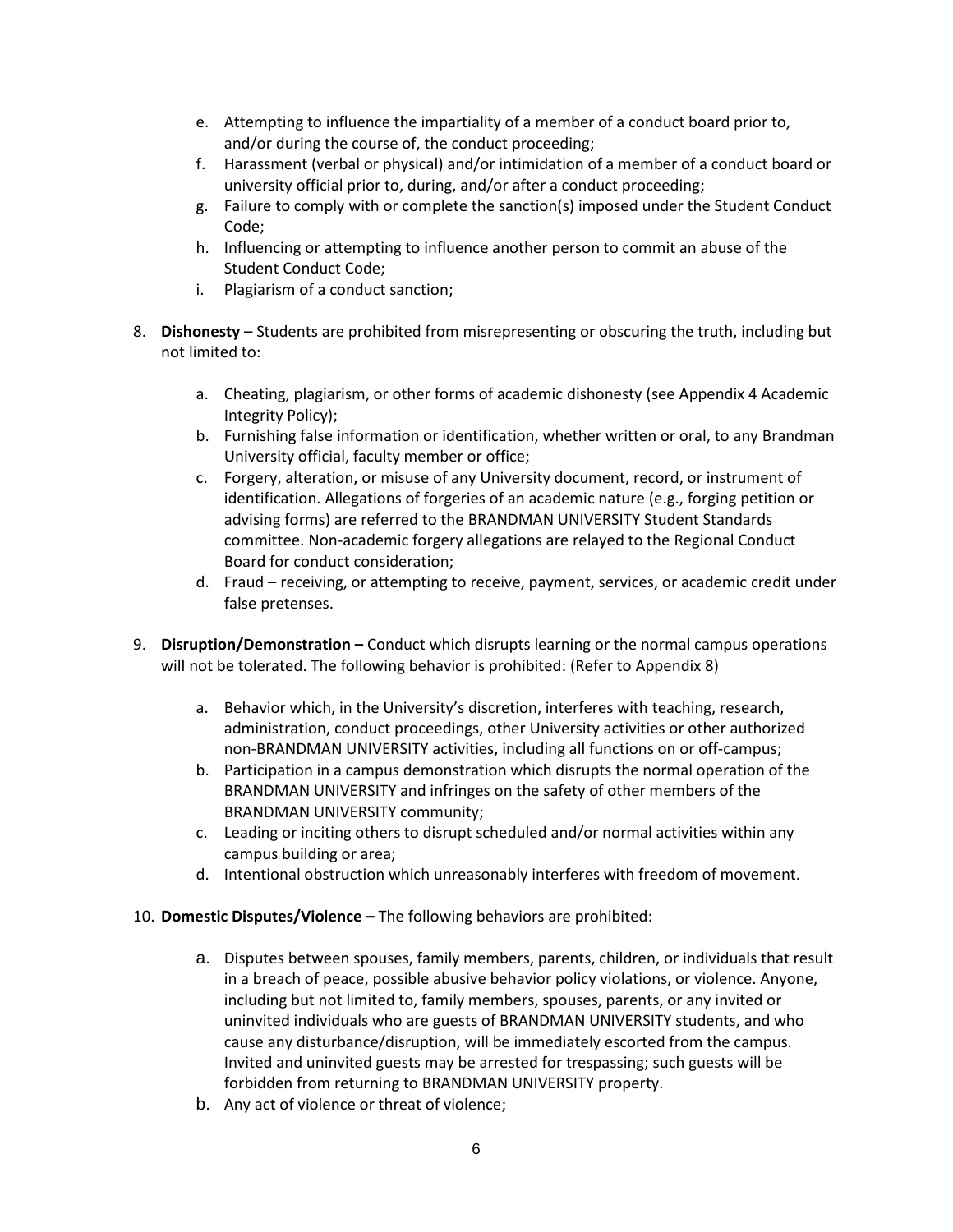- c. All physical abuse including physical assault and /or battery as well as any domestic disputes, hate crimes and/ or child abuse.
- 11. **Electronic Media Violations** BRANDMAN UNIVERSITY prohibits the misuse of electronic media devices, including but not limited to: camera and/or video enabled cell phones, PDAs, MP3 players, data storage devices, personal DVD players, cameras, printers, computers, computer lines/networks or computing facilities. This includes, but is not limited to:
	- a. Disruption of classroom or any other academically related proceedings;
	- b. Engaging in any form of academic dishonesty;
	- c. Sending, viewing or obtaining illegal or abusive messages, photos, video, or viewing obscene or pornographic material in a public area, University office or classroom setting;
	- d. Posting, on any social networking site, blog, or electronic bulletin board, any abusive, harassing, threatening, defamatory or discriminatory matter;
	- e. Engaging in any form of harassment, and/or discrimination;
	- f. Unauthorized entry into a file, to use, read, or change the contents, or for any other purpose;
	- g. Unauthorized deletion, copying or transfer of a file, data, or software;
	- h. Use of another individual's identification or password without their permission and knowledge;
	- i. Use of computing facilities to interfere with the work of another student, faculty member or University official;
	- j. Use of computing facilities and/or resources to interfere with the normal operation of the University computing facilities;
	- k. Engaging in any infringement upon another's copyright;
	- l. Any violation of the University computer use policy.
- 12. **Endangerment of Self or Others –** The following behaviors are prohibited:

Conducting oneself in a manner that, intentionally or accidentally, endangers, or threatens to endanger, the health or safety of oneself (including threats of violence or suicide made in jest or otherwise), other members or visitors within the University community or at an event.

- 13. **Failure to Comply –** Students who fail to comply with directions of University officials, including but not limited to faculty members, office staff and administrators, law enforcement officers, or contract service vendors acting in performance of their duties will be referred to conduct review. Further, students who willfully resist, delay, or obstruct University officials in the discharge or attempts to discharge the duty of their office or employment will also be referred to conduct review.
- 14. **Fire Safety and Equipment –** The following behaviors are prohibited:
	- a. Causing a false alarm, tampering with the fire alarm system, smoke detectors, sprinkler system, emergency exits, carbon monoxide detectors, fire extinguishers, exit signs, and other equipment are federal offenses.
	- b. Failing to evacuate a University building or event during fire and/or emergency alarms or re-entering the building before the all clear sign is given.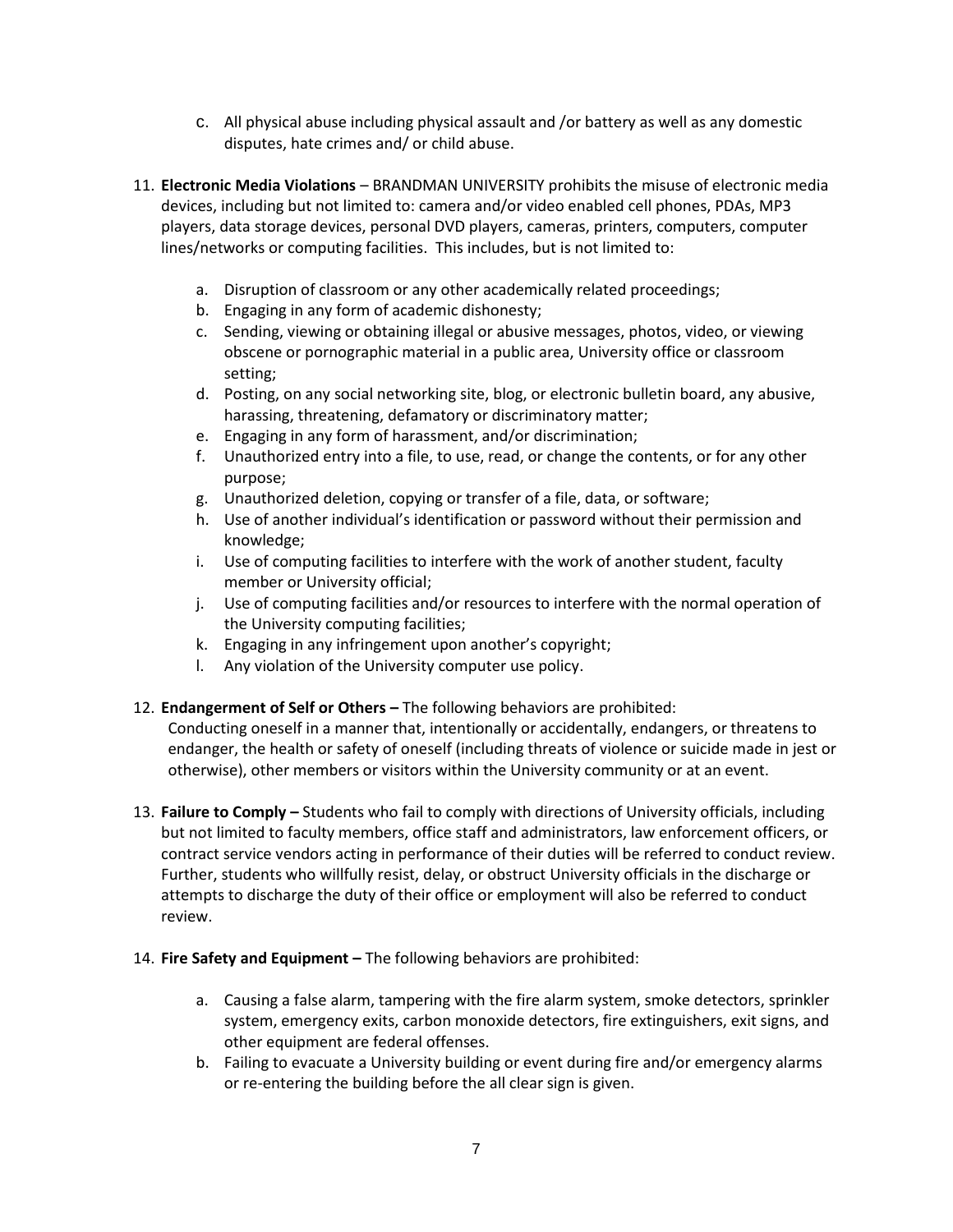- 1. **Guests**  Having guests on campus is a privilege. Guests must comply with BRANDMAN UNIVERSITY policies at all times. Any person(s) who comes onto campus to visit a student or students (whether or not they were specifically invited) is considered a guest of that student. Students are responsible for the behavior of their guests; this includes any possessions that the guest brings onto campus which violate BRANDMAN UNIVERSITY policy (e.g., weapons, drugs, alcohol, paraphernalia, or other contraband). Students need to accompany their guests during their stay on campus. Students may be held fully responsible for and will be subject to conduct review for the behavior of their guests.
- a. Guests who violate BRANDMAN UNIVERSITY policy will be immediately removed from campus; they may be forbidden from entering on to BRANDMAN UNIVERSITY property and may be arrested for trespassing if they are found on BRANDMAN UNIVERSITY property or at BRANDMAN UNIVERSITY events.
- b. Guests are required to provide their name and show appropriate identification to a BRANDMAN UNIVERSITY Official upon request. If guests do not have identification, they may be asked to leave or be escorted off campus.
- c. Any BRANDMAN UNIVERSITY official has the right to request a guest to leave.
- 15. **Identification –** All students and guests are required to provide their name and show appropriate identification to a BRANDMAN UNIVERSITY official upon request or, if a minor, be in the company of someone who can provide appropriate identification.
	- a. If guests or others responsible for minors do not have identification, they may be escorted off campus.
	- b. Falsely identifying oneself or other failure to comply with this policy may result in a violation of this Code.
- 16. **Illegal Substances**  The following behaviors are prohibited:
	- a. Use, possession, sale, distribution and/or production of narcotic or other controlled substances (including marijuana), or acting as an accessory, liaison, or facilitator for any of the above, except as expressly permitted by law*.*
	- b. Illegal or improper use of prescription medicines. All prescription medicines must be kept in their original bottle and must have the prescription from the doctor noted on the bottle. Prescription medicines found without their prescription attached may be confiscated until such time as the prescription can be produced. All prescription medications must be prescribed to the person in possession of the medication. The use or possession of medicinal marijuana is prohibited on campus, and may be treated as illegal drug use.
	- c. Possession of drug paraphernalia, including but not limited to: water pipes, scales, needles, clips, rolling papers, bongs etc.; or any other device that may be associated with illegal drug use, regardless of whether it is purchased or handmade.
	- d. Use of a legal substance in an improper manner (e.g. ingesting a cleaning chemical, inhaling other chemical substances for the purpose of intoxication).
	- e. Providing drugs with the intent of taking advantage of another.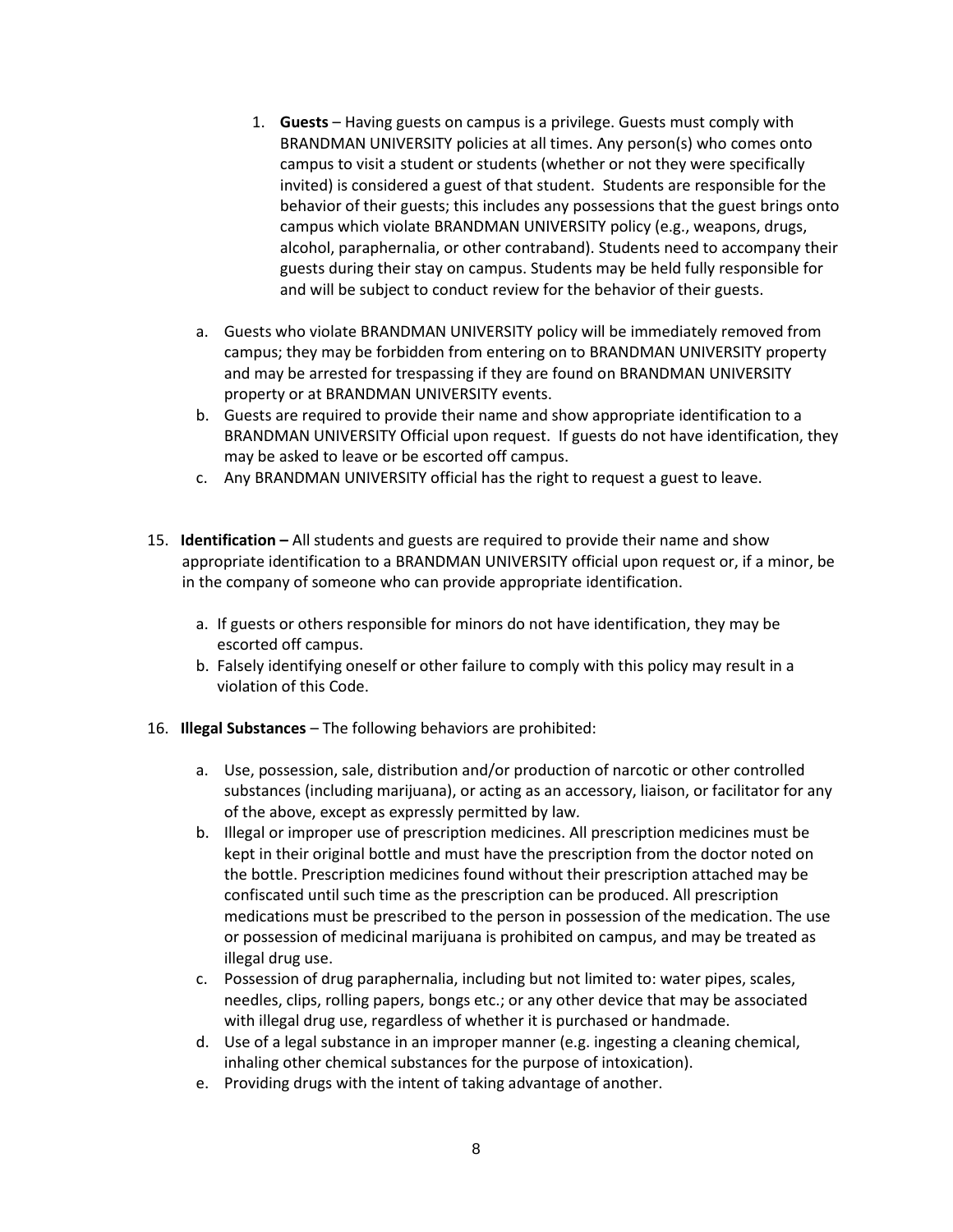#### 17. **Keys and Unauthorized Entry –** The following behaviors are prohibited:

- a. Unauthorized/improper possession, duplication, or use of BRANDMAN UNIVERSITY keys.
- b. Unauthorized/improper entry to or use of BRANDMAN UNIVERSITY premises.
- c. Tampering with any locking device on campus.
- 18. Lewd/Indecent Behavior The following behaviors are prohibited:
	- a. Urinating in areas other than toilets and urinals (including lawns, lounges, elevators, stairwells, balconies, parking lots, etc.)
	- b. Public nudity
	- c. Engaging in intimate sexual contact in common or public areas
	- d. Public viewing of pornography
- 19. **Posting Policy** All posting must comply with the Brandman University Posting Policy which can be found at each campus. See the Regional Conduct Board.
- 20. **Property Damage**/**Vandalism –** The following behaviors are prohibited: Destruction, damage, misuse, and/or defacing of BRANDMAN UNIVERSITY, personal or public property.
- 21. **Sexual Offenses**  The following behaviors are prohibited:
	- a. Sexual Assault.
	- b. Sexual Exploitation examples of sexual exploitation include, but are not limited to, prostituting another student; non-consensual video or audio-taping of sexual activity or distribution of such; going beyond the boundaries of consent (such as letting your friends surreptitiously watch you having consensual sex); engaging in voyeurism; exhibitionism; and knowingly transmitting an STD or HIV to another student.
	- c. Sexual Harassment.
- 22. **Smoking** Smoking is prohibited in all BRANDMAN UNIVERSITY buildings and 20 feet from the entrance of the buildings, unless otherwise specified by applicable law.
- 23. **Soliciting –** Solicitation and door-to-door sales on campus is prohibited.
- 24. **Theft –** The following behaviors are prohibited: Attempted or actual removal of property without prior permission. This includes but is not limited to lounge furniture, office furniture and equipment, classroom furniture and equipment, and outdoor furniture owned by BRANDMAN UNIVERSITY.
- 25. **Weapons, Explosives, and Hazardous Materials**  The University prohibits the use or possession of all weapons on campus. It is not possible to list all prohibited weapons, however for the purpose of this policy, a weapon includes any implement that is intended to inflict harm upon another or any other implement that, in the University's discretion, could be used to harm another. This includes, but is not limited to:

Any type of firearm (for example, revolver or automatic firearm, BB/pellet gun, paint gun, realistic facsimile of a weapon or any counterfeit item, taser or stun gun)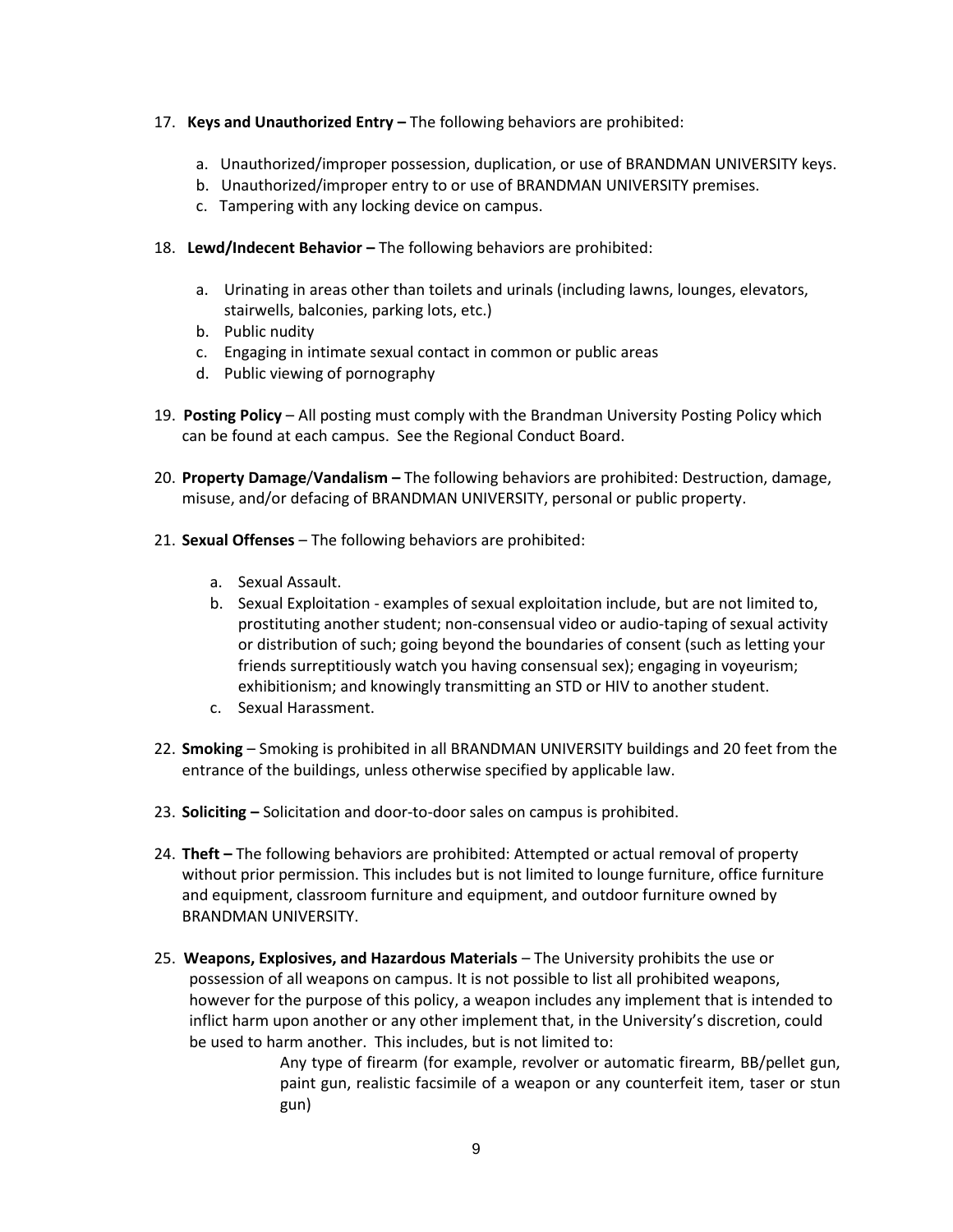- a. Ammunition of any kind
- b. Any type of knife that is not intended or designed for cooking
- c. Bows and arrows with the exception of archery classes
- d. Martial arts weapons
- e. Slingshots and water balloon launchers
- f. Explosive devices and fireworks
- g. Dangerous chemicals or other hazardous materials
- h. All other weapons listed in California Penal Code section 12020, and/or other weapons considered dangerous on BRANDMAN UNIVERSITY premises or at University sponsored events.

*Note: Students who have obtained prior approval from a faculty member or other university official to bring a weapon on campus are exempt from this policy. It is the student's responsibility to obtain prior approval before bringing a weapon on campus. Furthermore, if a student is uncertain as to whether an item is considered a weapon under this policy, it is the student's responsibility to seek clarification from the university before bringing the item to BRANDMAN UNIVERSITY. Possession of "prop" weapons, or other facsimile weapons, by student's who have not secured prior approval for use/possession of a prop weapon, is a violation of the weapons policy and will be subject to conduct review.* 

26. **Other Violations** - Violation of any other published BRANDMAN UNIVERSITY policies, rules or regulations, including those implemented during the academic year.

*Note: Responsibility is not diminished for acts in violation of the Student Conduct Code that are committed under the influence of any illegal drugs or controlled substances such as alcohol.*

#### **B. Violation of Law and University Conduct**

- 1. BRANDMAN UNIVERSITY conduct proceedings may be instituted against a student charged with violation of a law in connection with conduct which is also a violation of this Code; for example, if both violations result from the same factual situation, without regard to the pending status of civil litigation in court or criminal arrest and prosecution. Proceedings under this Code may be carried out prior to, simultaneously with, or following civil or criminal proceedings off-campus.
- 2. When a student is charged by federal, state or local authorities with a violation of law, the BRANDMAN UNIVERSITY will not request or agree to special consideration in the criminal proceeding for that individual because of his or her status as a student. If the alleged offense is also the subject of a proceeding under this Code, however, BRANDMAN UNIVERSITY may advise off-campus authorities of the existence of this Code and of how matters will be handled internally within BRANDMAN UNIVERSITY community. BRANDMAN UNIVERSITY will cooperate as fully as is legally possible within *Family Educational Rights and Privacy Act* (FERPA) or any other appropriate federal or state guidelines with law enforcement and other agencies in the enforcement of criminal law on campus and in the conditions imposed by criminal courts for the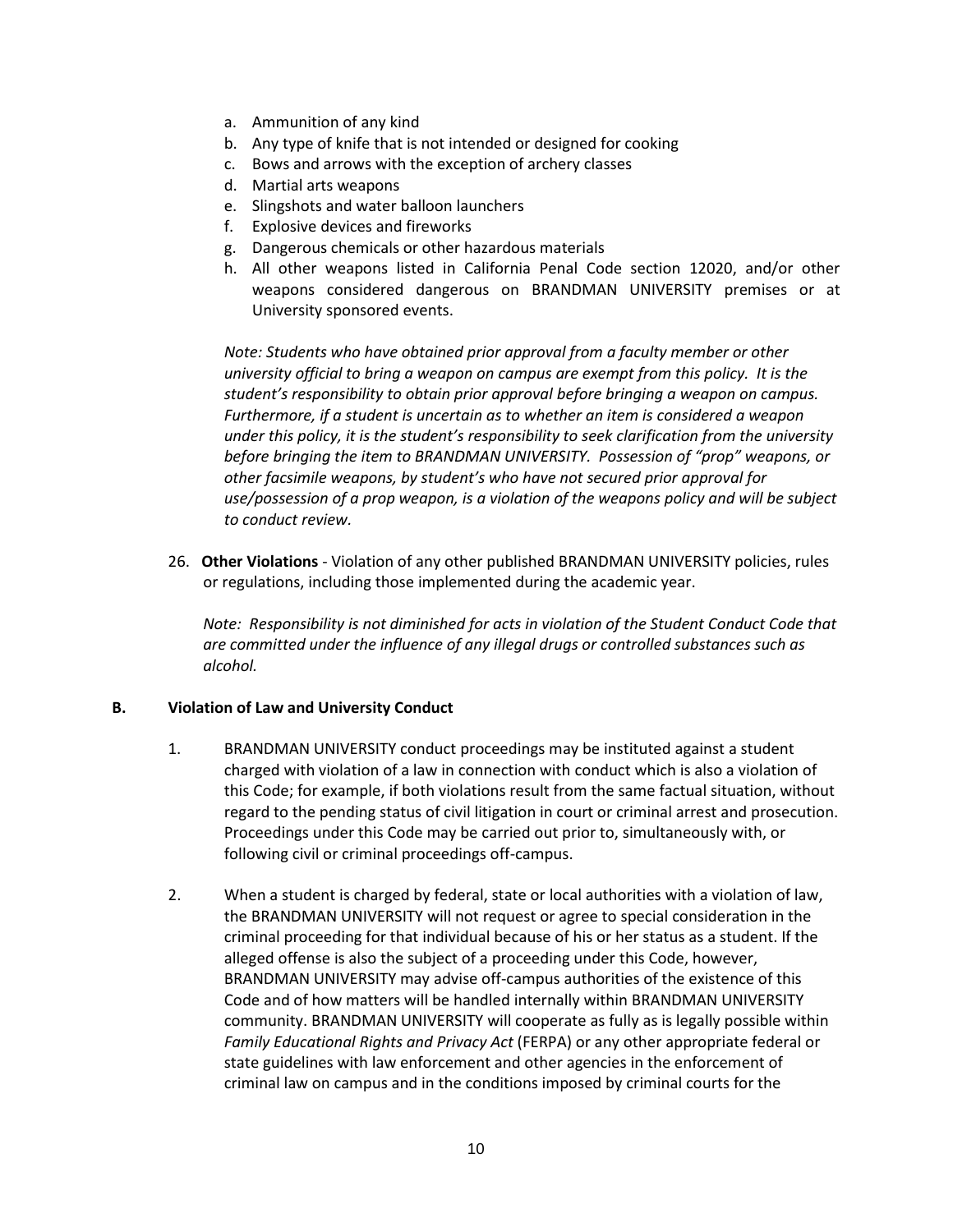rehabilitation of student violators. Students acting in their personal capacities remain free to interact with governmental representatives as they deem appropriate.

### **Article IV: Elements of the Conduct Policy**

### **A. Conduct Correspondence**

All conduct letters will be sent directly to the students with return receipt requested at address as listed in the database. It is the responsibility of the student to maintain current address information.

### **B. Interim Suspension**

In certain circumstances, the University may suspend a student's enrollment with BRANDMAN UNIVERSITY pending the student's conduct hearing. Interim suspensions will be imposed only upon the approval of the Vice Chancellor of Enrollment and Academic Affairs, typically in coordination with the Regional Conduct Board. Regional Conduct Board has the discretion to impose an interim suspension which may be exercised when the University concludes that any of the following conditions exist:

Regional Conduct Board:

- a. The safety and well-being of members of the University community or University property is threatened or at risk;
- b. The student's own physical or emotional safety and well-being is threatened or at risk; or
- c. The student poses a threat or perceived threat of disruption of or interference with learning and the normal operations of the University.
- 1. During an interim suspension, a student shall be denied access to the campus (including classes) and/or all other BRANDMAN UNIVERSITY activities or privileges for which the student might otherwise be eligible.
- 2. A Notice of Interim Suspension will be sent to the student and the hearing process will be initiated as soon as possible from commencement of suspension. The conduct hearing typically will take place within seven (7) days of the imposition of the interim suspension. From time to time circumstances may prevent the hearing from commencing within seven days; however the University will endeavor at all times to move forward with the conduct hearing as expeditiously as possible in light of the circumstances.
- 3. The decision to impose an interim suspension is final pending the student conduct hearing. Students do not have the right to appeal the imposition of an interim suspension.

#### **C. Reports and Charges**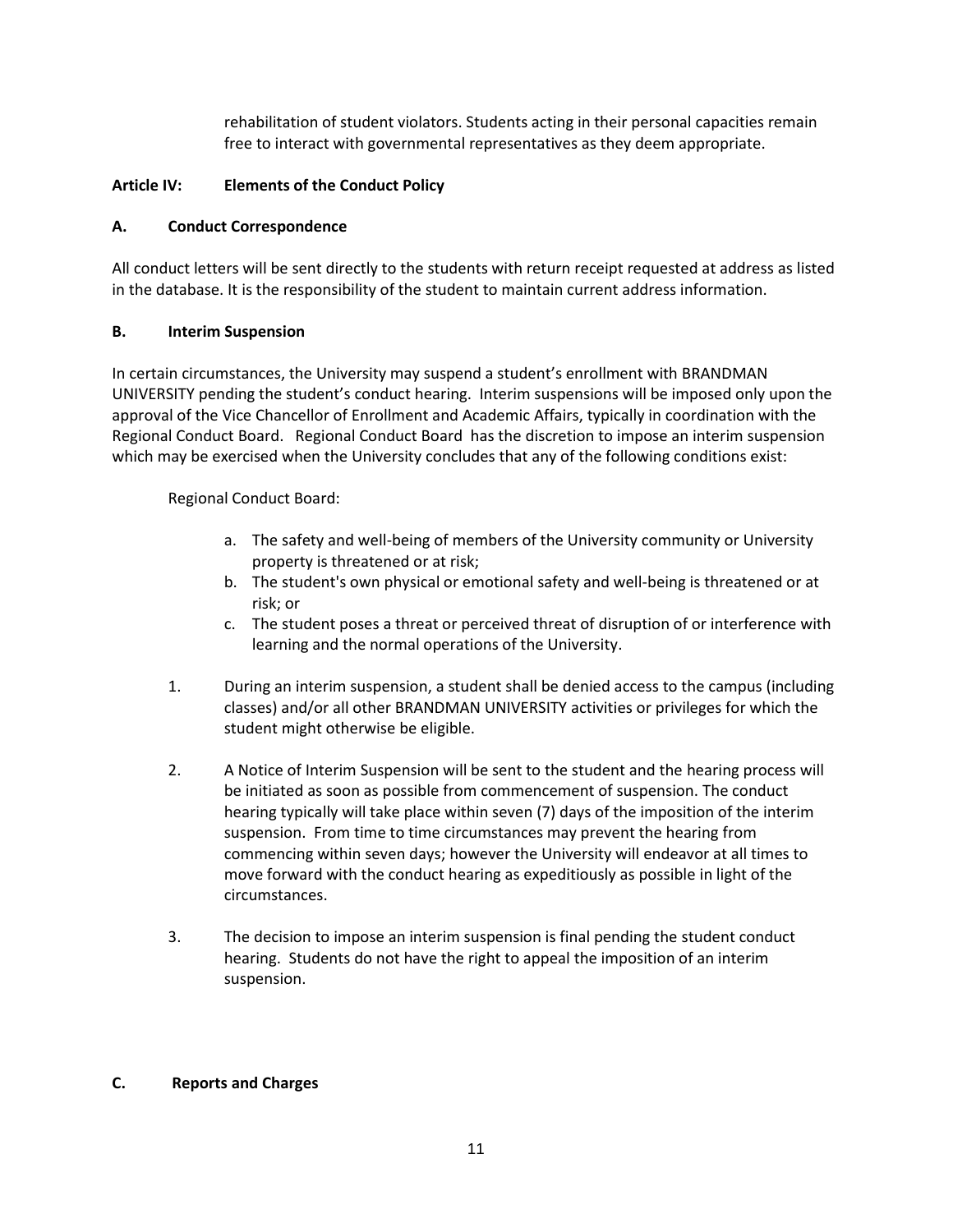1. Anyone may report an alleged violation of the Student Conduct Code by a student or group of students. Reports shall be prepared in writing and directed to the Regional Conduct Board.

*Note: To file a report concerning a faculty or staff member, or to obtain information about doing so, consult with the Campus Director.*

- 2. Documentation of Reports **-** Any of the following types of documentation may be acceptable as a form of reporting considered for possible conduct review:
	- a. Note to file/Letter of Concern
	- b. Letter of Complaint
	- c. Email
	- d. Police Report
	- e. Report of Academic Integrity Violation
- 3. Aside from highly exceptional circumstances, any report should be submitted as soon as possible after the alleged violation(s) takes place, but not to exceed six (6) months following discovery of the incident. Exceptions include:
	- a. There are no time constrains restricting the reporting of violations of academic integrity.
	- b. Alleged sexual assault or other behavior which may pose a serious threat to any member of the University community may be reported at any time. Conduct proceedings involving sexual assault or other very serious matters, will be initiated by the University so long as the alleged respondent remains enrolled or has standing, with the University. Standing is determined in accordance with the Catalog.For those respondents who are no longer enrolled with the University, the complaint will be placed into abeyance until such time as the student seeks reenrollment with the University.
- 4. The Regional Conduct Board may conduct an investigation to determine if the charges have merit, and/or request additional support for the charges. This initial investigation is not an exhaustive examination of the facts. It is intended to allow a determination of whether the charges appear to be supported by credible evidence which, if true, would constitute a violation of this Code.
	- a. If the charges are deemed to be without merit such determination shall be final and there shall be no subsequent proceedings.
	- b. If the charges are deemed to have merit, the Regional Conduct Board will arrange a conduct hearing with the student.
- 5. If the charges are deemed to have merit, the specific charges to be brought will be determined by the Regional Conduct Board who will notify the respondent(s) in writing of the policies they are alleged to have violated.
- 6. Students will receive notification of charges and instructions for scheduling a hearing. The University will endeavor to make every effort to schedule the hearing as soon as possible after the student is notified of the charges.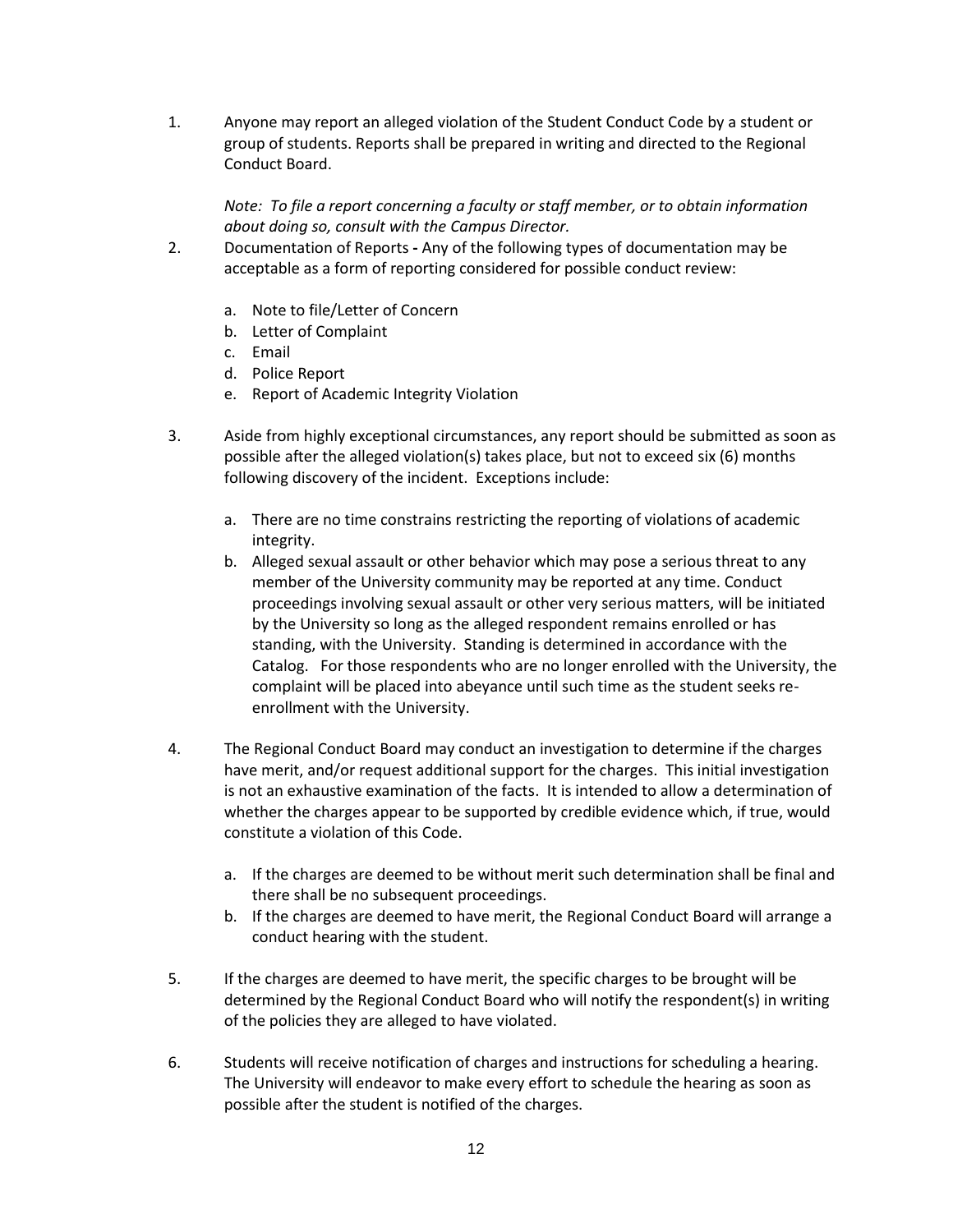- 7. In order to better prepare their hearing, the respondent may also inspect and or request those reports that pertain to the charges of the particular case. The names of other individuals involved in the incident may be omitted, at the University's discretion, in order to protect their privacy. A copy of the report may be obtained by submitting a written request to the Vice Chancellor of Enrollment and Student Affairs. The University will make every effort to process request for reports within 24 hours.
- 8. Upon request, related witness statements and any other pertinent paperwork shall be made available to the respondent at least two working days prior to the hearing.

### **D. Hearings**

- 1. Hearings shall be conducted by the Regional Conduct Board according to the following guidelines:
	- a. The Regional Conduct Board will make the final decision.
	- b. Hearings are not open to the public. Admission of any person to the hearing shall be at the discretion of the Regional Conduct Board Regional Conduct Board or his/her designee
	- c. Regional Conduct Board.
	- d. In hearings involving more than one respondent, the Regional Conduct Board at their discretion, may permit the hearings concerning each student to be conducted together with the consent of all respondents.
	- e. The parties involved (respondent/complainant) may request the opportunity to face each other and to direct appropriate questions through the Regional Conduct Board. If the request is approved and the parties have consented to appear, they must maintain professional decorum in the hearing or they will be separated.
	- f. The complainant and the respondent have the right to be accompanied by an "advocate" (but not one involved in the incident in question) if they so choose, at their own expense. This does not include attorneys. The presence of attorneys at hearings is not permitted as the conduct proceeding is not meant to function as a court of law*.* The complainant and/or the respondent each is responsible for presenting his or her own case and, therefore, "advocates" are not permitted to speak unless directly questioned by the Regional Conduct Board or designee, nor to participate directly in any hearing before a Regional Conduct Board or designee other than quiet communication with the respondent that does not interfere with the conduct process. Failure to comply with these rules may result in the removal of the "advocate(s)." One 5 minute recess may be requested during the course of a hearing if the complainant and/or the respondent wish to consult with their "advocate."
	- g. Upon reasonable notification to the Regional Conduct Board or designee (at least 2 working days prior to the hearing), the complainant and the respondent shall have the privilege of presenting witness statements (5 double-spaced pages, maximum). In the event that witnesses are permitted to attend a hearing, the Regional Conduct Board or designee and the other party shall have the right to ask questions of the witnesses. Witnesses may be excluded by the Regional Conduct Board if reasonable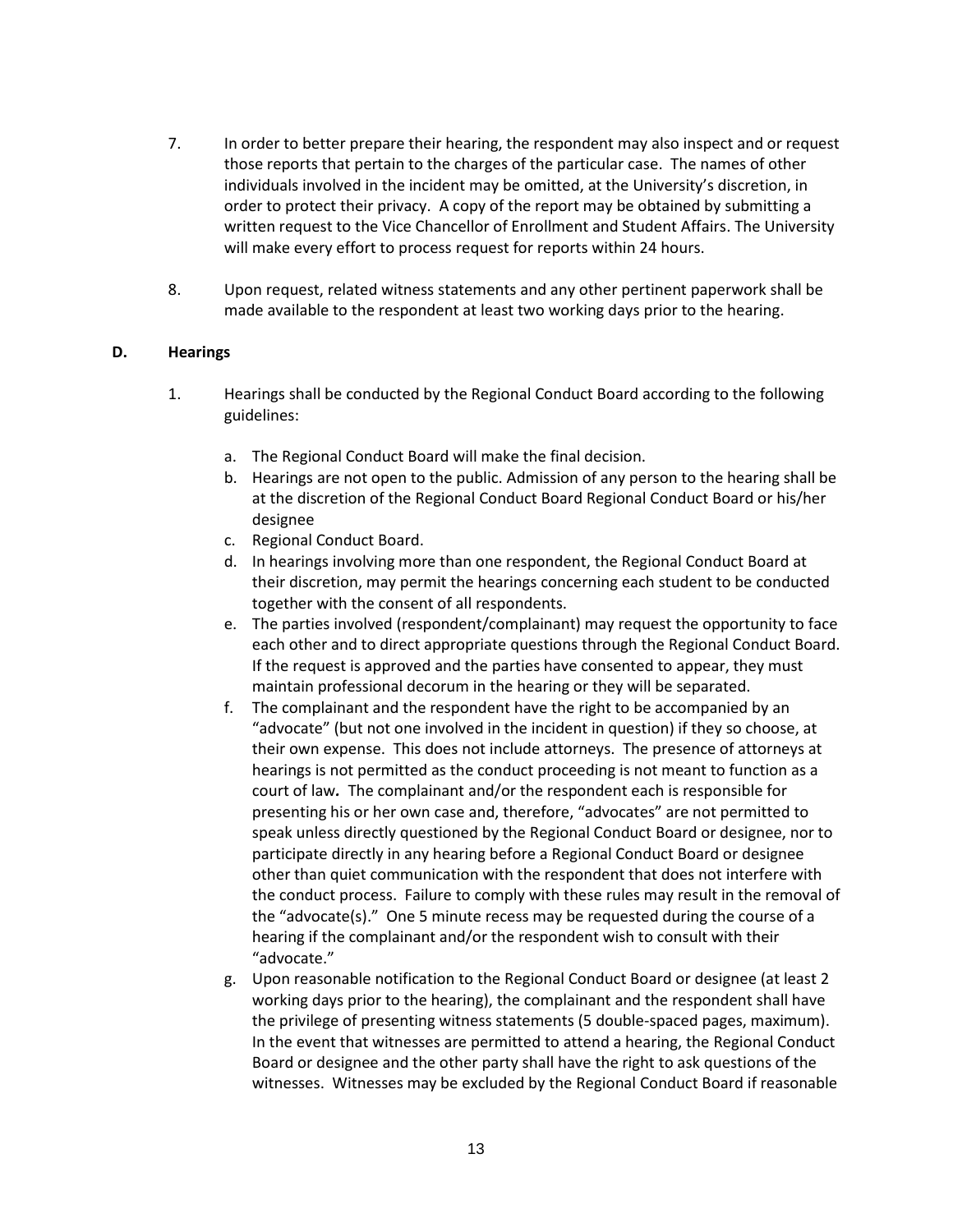notice (at least 2 working days) of the identification of witness a party intends to call is not provided to the Regional Conduct Board.

- h. Any pertinent materials or other written statements (10 double-spaced pages, maximum) must be submitted for consideration to the Regional Conduct Board or designee at least 2 working days prior to the hearing.
- i. All procedural questions are subject to the final decision of the Regional Conduct Board or designee.
- j. After the hearing, the Regional Conduct Board or designee shall excuse all parties, engage in deliberation and determine (by consensus or if necessary by majority vote) which, if any, portion of the Student Conduct Code the student has violated.
- k. The determination shall be made on the basis of whether it is **more likely than not** that the respondent violated the Student Conduct Code. All decisions of a conduct body shall be based solely upon the factual material presented at the hearing, including all witness testimony and written material submitted prior to and in connection with these procedures.
- l. Should new charges surface as a result of, or during, a conduct process, a separate written notification and hearing may occur unless the respondent consents to an admission of responsibility.
- m. With the exception of the deliberation phase, hearings before a Regional Conduct Board or designee shall be recorded. In certain circumstances, written notes may serve as a substitute to a recorded record. This record shall be the property of the University. Student respondents or complainants to the hearing are free to take their own notes but may not use an electronic recording device. At the discretion of the Regional Conduct Board, student respondents or complainants may request the opportunity to review the recording of the hearing under the supervision of the Regional Conduct Board. Hearing records are confidential.
- 2. No student may be found to have violated the Student Conduct Code solely because the student failed to appear to the hearing. However, the Regional Conduct Board or designee may, at their discretion, proceed to conduct a hearing in the absence of any respondent or complainant who fails to appear. Should there be a hearing, the material in support of the charges shall be presented and considered regardless of whether or not the student(s) attended the conduct hearing. In addition, failure to appear, without approved documented proof supporting extenuating circumstances preventing such appearance, will result in the loss of the right to request an appeal.
- 3. Students may opt to waive their hearing and make an admission of responsibility. In such situations, students must accept full responsibility for violations for the Code as charged, as well as the appropriate related sanctions.
- 4. An individual's cumulative conduct history will not be considered until the sanction phase of the deliberations.

#### **E. Hearing Outcomes**

1. **Student Responsibility:** A student charged with any violation(s) of the Student Conduct Code will be found either *Responsible* or *Not Responsible* for each individual charge.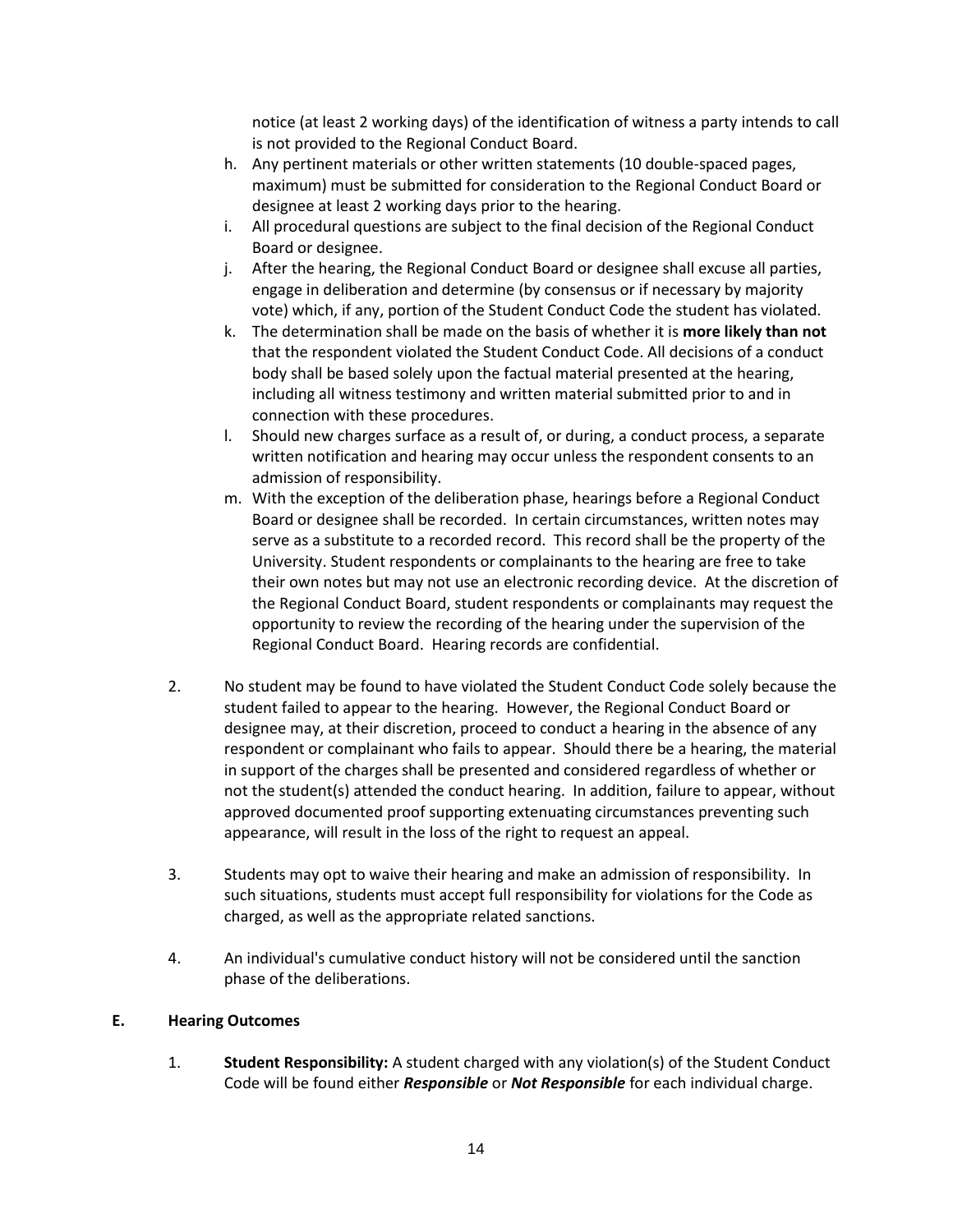- a. **A Student Found Not Responsible** In each case in which it is determined that a student(s) has not violated the Student Conduct Code, a record of the finding will be kept on file with the Regional Conduct Board and in the Brandman University central office. The outcome of *not responsible* will not impact the student or student group's standing within BRANDMAN UNIVERSITY, no sanctions shall be imposed and the matter will not be reported to any external agency.
- b. **A Student Found Responsible** In each case in which it is determined that a student(s) has violated the Student Conduct Code; the sanction(s) shall be determined and imposed by the Regional Conduct Board. The student or student group will normally be advised in writing of the determination and of the sanction(s) to be imposed, if any, within 9 working days of the hearing. Regional Conduct Board Failure to complete sanctions as required will result in a Conduct Hold.
- 2. **Cumulative Conduct:** A student's prior conduct history will be taken into account during the determination of appropriate sanctions for a violation of the Code. Multiple violations of the Code during a student's tenure at BRANDMAN UNIVERSITY will result in increasingly severe sanctions.
- 3. **Conduct Status**: Any of the following disciplinary actions may be imposed upon any student found responsible for violating the Student Conduct Code. There is no requirement that conduct sanctions be progressive in nature. The University may, at its discretion, impose severe discipline for a student's first code violation. Each case should be evaluated based upon its individual circumstances.
	- a. **Formal Warning**  This is a written reprimand to the student that he/she is violating or has violated the Student Conduct Code and that any future violation(s) may result in more serious sanctions. Formal Warnings have no time limit.
	- b. **Probation**  This reprimand is in effect for a prescribed period of time and includes the probability of more severe sanctions for any future violation(s) of the Student Conduct Code during the probationary period.
	- c. **Suspension** Separation of the student from BRANDMAN UNIVERSITY for a defined period of time, after which the student is eligible to return. Conditions for re-admission will be specified. Students may be held responsible for meeting their financial obligations to the University and may not visit the University while under suspension.
	- d. **Deferred Suspension** A suspension may be deferred by the Regional Conduct Board allowing the student to remain at BRANDMAN UNIVERSITY provided specified conditions are adhered to by the student. Failure to meet those conditions or further violations of the Student Conduct Code will result in automatic suspension from BRANDMAN UNIVERSITY.
	- e. **Expulsion**  Permanent surrender of all rights and privileges of membership in the University community and exclusion from the campus, from any University property and from all University functions. Students may be held responsible for meeting their financial obligations to BRANDMAN UNIVERSITY and may not visit the campus while under expulsion. **Expulsion will be noted on the student's transcript.** Students who have been expelled from the University are not eligible for readmission at any time.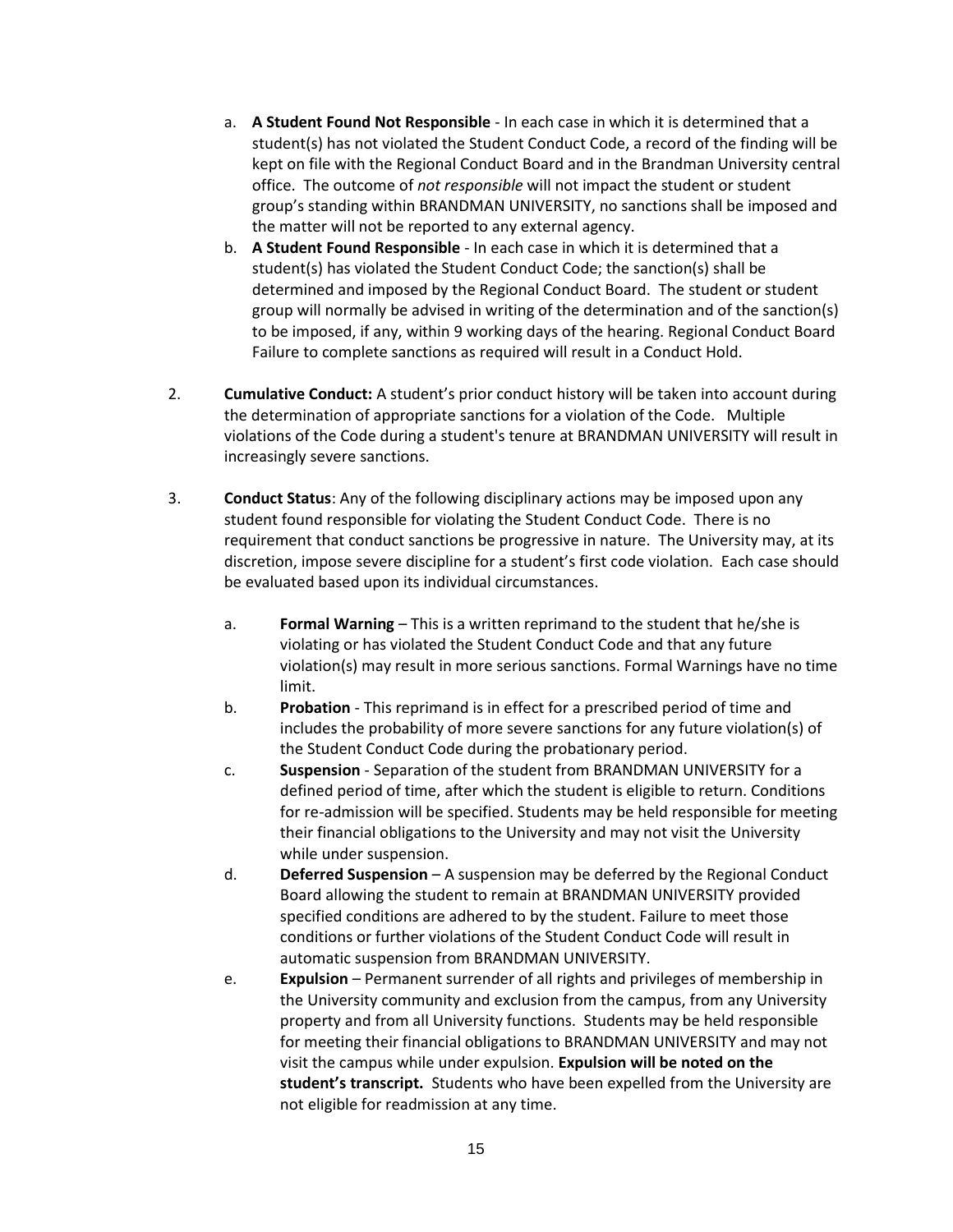- 4. **Educational Sanctions**: In addition to any conduct status, one or more of the following educational sanctions may be imposed. These include, but are not limited to:
	- a. **Academic Sanctions –** revocation of degree, holding transcripts, removal from classroom/courses.
	- b. **No-trespassing order** student will be prohibited from entering onto campus or other University property.
	- c. **Reflective assignments** apology letters, research paper on an assigned topic, written responses to posed questions.
	- d. **Restitution**  compensation for loss, damage or injury (may take the form of appropriate service and/or monetary or material replacement).
	- e. **Service** benefiting BRANDMAN UNIVERSITY or surrounding community.
	- f. **Workshops** decision-making skills workshops, anger management, alcohol and/or drug education or other formal coaching or counseling.

## 5**. Other Considerations Related To Sanctions**

- a. There is no limit to the number of educational sanctions that may be imposed for any single violation.
- b. Other than expulsion, sanctions will not be made part of the student's permanent transcript, but will become part of the student's confidential conduct record.
- c. Failure to complete or comply with all sanctions as prescribed:
	- i. Will require a review of the matter by the Regional Conduct Board
	- ii. Will result in an Administrative Hold
	- iii. May result in further sanctions, including suspension, until such time as full compliance of sanctions is obtained.
- d. Unless otherwise specified, all sanctions take effect upon notification of results of the hearing outcome; however, sanction deadlines may be altered pending outcome of a potential appeal. Sanctions will be tracked by the office of the Vice Chancellor for Enrollment and Student Affairs.

## 6. **Notification and Confidentiality**

- a. **Financial Aid Notification**  As required by federal law, drug violations may be reported to the Office of Financial Aid, which may have repercussions on the student's future federal aid eligibility.
- b. **Complainant Notification** At the discretion of the Regional Conduct Board, Complainants may be notified of the outcome of the case.

## **F. Appeals**

1. A complainant may not request an appeal of a decision made by a Regional Appeals Board.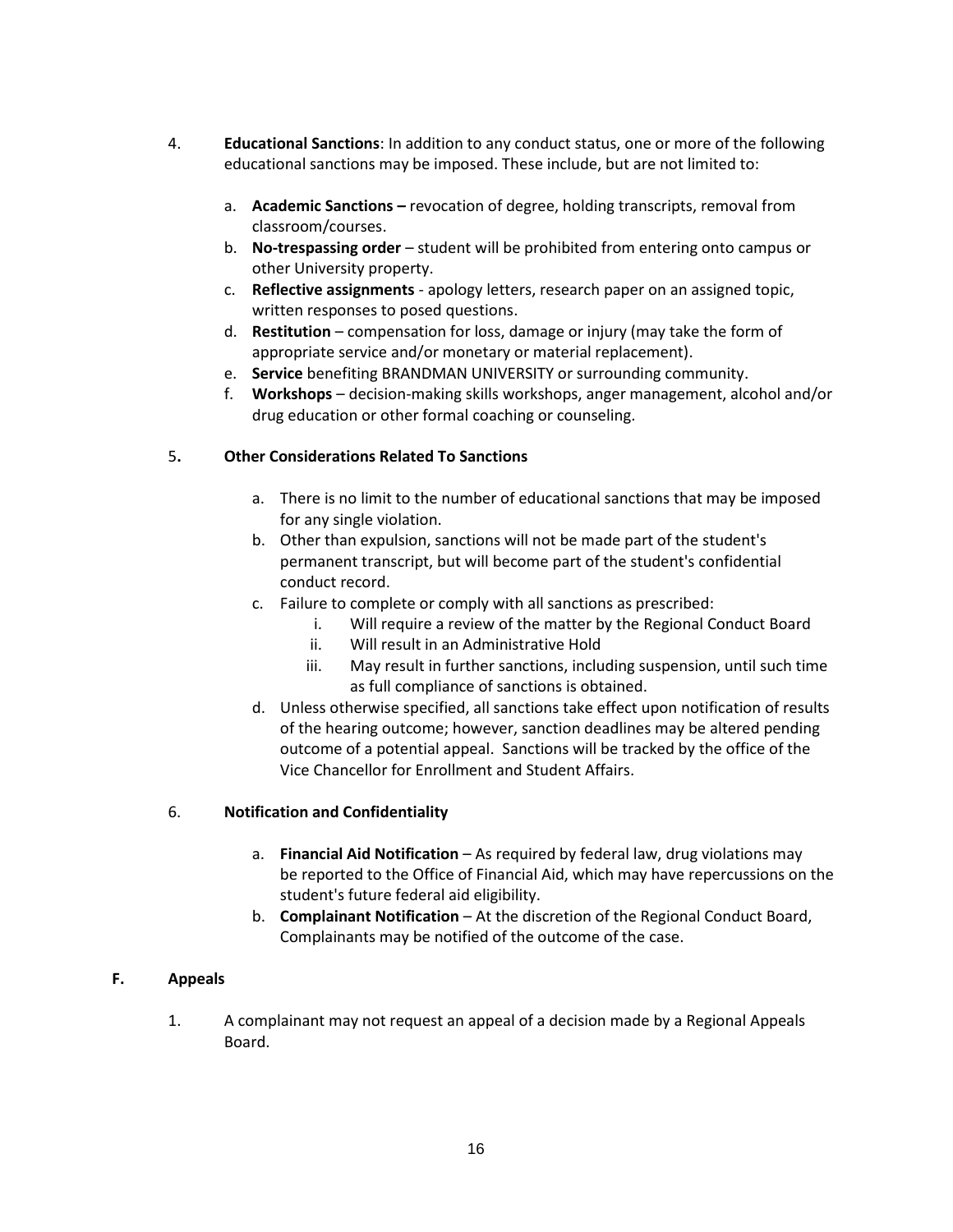- 2. Failure of the respondent to appear at the initial hearing involving the original charges without approved documented proof supporting extenuating circumstances preventing such appearance will result in the loss of the right to request an appeal.
- 3. There is only one appeal available for any and all sanctions imposed per incident.
- 4. A respondent(s) may **request** an appeal of a hearing outcome. Appeals are not granted automatically. Appeals will be considered when the respondent can demonstrate that at least one of the following criteria exists:
	- a. That there was a substantive procedural error that may have prohibited the hearing from being conducted fairly.
	- b. The facts in the case were insufficient to establish that a violation of the Student Conduct Code occurred.
	- c. The sanction(s) imposed was not appropriate for the violation of the Student Conduct Code for which the student was found to be responsible.
	- d. New evidence that was not available at the time of the hearing has become available, and is potentially sufficient to alter a decision or other relevant facts not brought out in the original hearing.
- 5. A request for appeal shall be submitted in writing to the office of the Vice Chancellor for Enrollment and Student Affairs within 5 working days of the receipt of the written hearing outcome, must clearly demonstrate the grounds for appeal, and is not to exceed 5 double-spaced pages in length.
- 6. Upon receipt of the request for appeal, it will be referred for review to the Regional Appeals Board (RAB). A request for appeal shall be limited to review of the documentation associated with the initial hearing, supporting documents and testimony. If the RAB determines that none of the criteria for appeal have been met, the RAB shall sustain the decision of the respective Campus Director. If however, any of the conditions are found to exist, the RAB may:
	- a. Hear the full appeal;
	- b. Hear only a portion of the appeal; or
	- a. Render a decision without a hearing involving the parties.
- 7. If deemed warranted by the RAB, the Regional Conduct Board may be requested to appear in an appeal hearing.
- 8. In determining whether to modify any given sanction(s), the RAB has the option to take either of the following actions:

a. Elect not to change any of the sanctions imposed by the Regional Conduct Board; or

b. Reduce the severity of the conduct status (the conduct status cannot be increased.)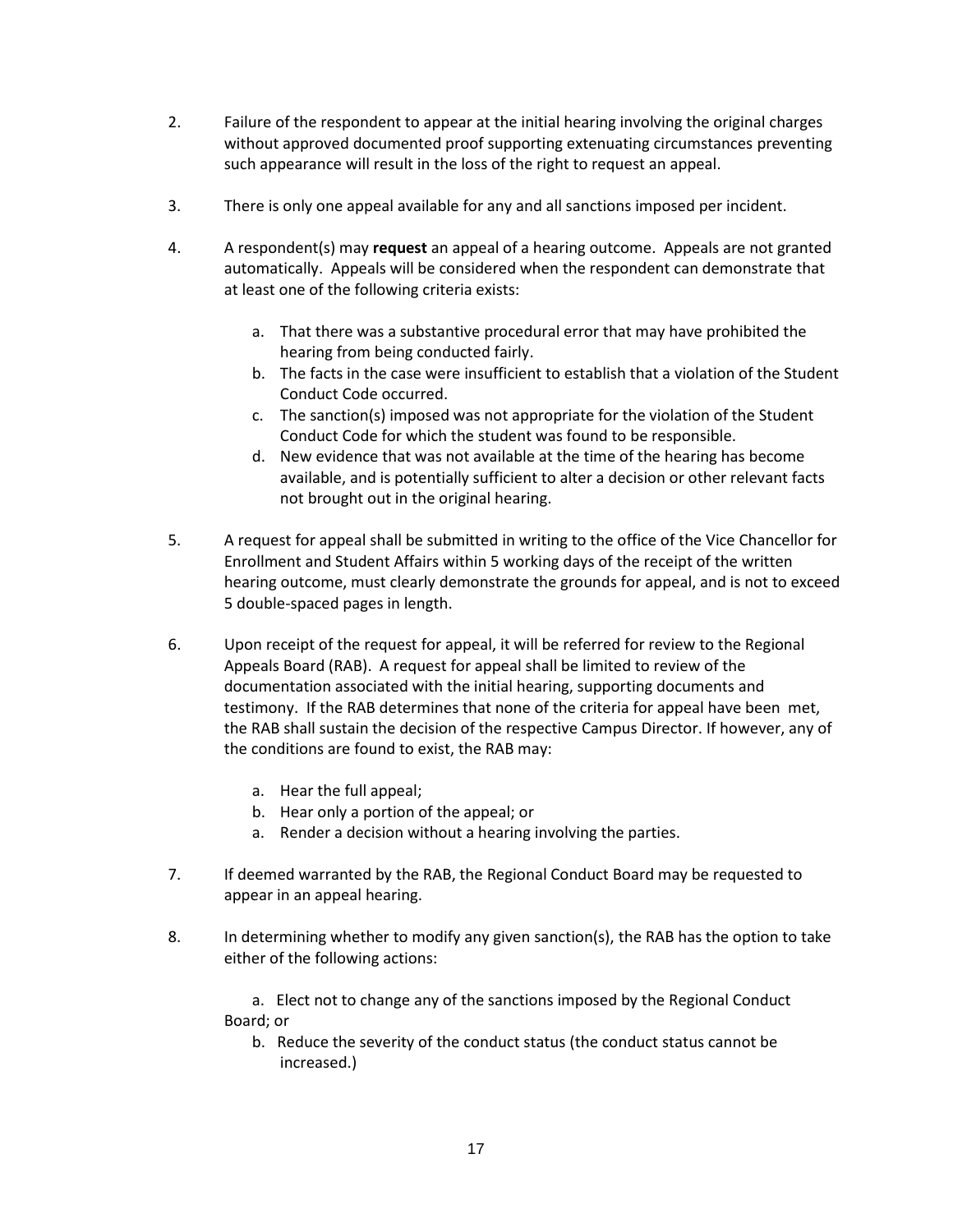- 9. At the discretion of the Vice Chancellor for Enrollment and Student Affairs, the complainant(s) may receive the appeal documentation of the respondent(s). This shall occur only in the event that an appeal hearing is deemed appropriate. In this case, the complainant will be offered the opportunity to submit a rebuttal statement to the RAB.
- 10. At the discretion of the Vice Chancellor for Enrollment and Student Affairs, the complainant may be notified of the outcome of the respondent's(s') appeal of the case.
- 11. After investigation and review by the Vice Chancellor for Enrollment and Student Affairs all appeal decisions will be final and binding on all parties and shall be given to the respondent in written form in approximately 5 working days from the date of decision. A complainant may not request an appeal of a decision made by the RAB.

#### **Article V: Interpretation and Revision**

- A. Any question of interpretation regarding the Student Conduct Code shall be referred to the Regional Conduct Board and/or the Vice Chancellor for Enrollment and Student Affairs for final determination.
- B. The Student Conduct Code shall be reviewed annually under the direction of the Vice Chancellor for Enrollment and Student Affairs.
- C. This Brandman University Student Conduct Code supersedes any and all previous versions of the Code which are identifiable by the date code below, and shall serve as the official reference for all student conduct matters.

**\*Brandman University** Student Conduct Code was adapted from A Model Student Disciplinary Code developed by Stoner and Cerminara, 1993.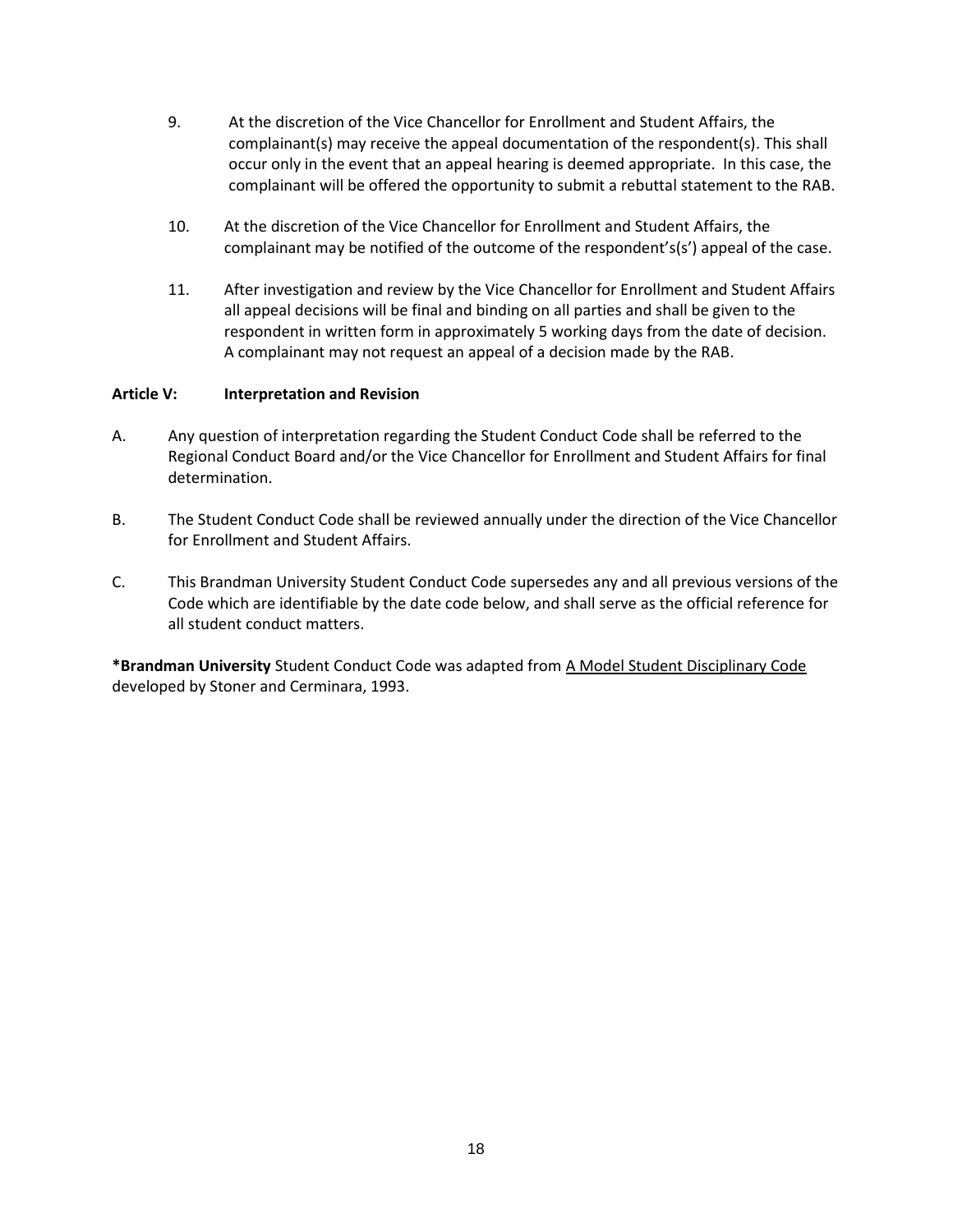#### **Appendix 1**

## Brandman University **Annual Notification of Student Rights Under The Family Educational Rights and Privacy Act (FERPA)**

The Family Educational Rights and Privacy Act (FERPA) affords students certain rights with respect to their education records. They are:

1. The right to inspect and review the student's education records within 45 days of the day the University receives a request for access. Students should submit to the Registrar's Office written requests that identify the record(s) they wish to inspect. The Registrar will make arrangements for access and notify the student of the time and place where the records may be inspected. If the records are not maintained by the Registrar's Office, the student shall be advised of the correct official to whom the request should be addressed.

2. The right to request the amendment of the student's education records that the student believes are inaccurate. Students may ask the University to amend a record that they believe is inaccurate. They should write the Registrar, clearly identify the part of the record they want changed, and specify why it is inaccurate. If the University decides not to amend the record as requested by the student, the student shall be notified of the decision and advised as to his or her right to a hearing regarding the request for amendment. Additional information regarding the hearing procedures will be provided to the student when notified of the right to a hearing.

3. The right to consent to disclosures of personally identifiable information contained in the student's education records, except to the extent that FERPA authorizes disclosure without consent. One exception which permits disclosure without consent is disclosure to school officials with legitimate educational interests. A school official is a person employed by the University in an administrative, supervisory, academic or research, or support staff position (including law enforcement personnel and health staff); a person or company with whom the University has contracted (such as an attorney, auditor, or collection agent); a person serving on the Board of Trustees; or a student serving on an official committee, such as a disciplinary or grievance committee, or assisting another school official in performing his or her tasks. A school official has a legitimate educational interest if the official needs to review an education record in order to fulfill his or her professional responsibility. The University may also disclose education records without consent to officials of another school in which a student seeks or intends to enroll, upon request.

4. The right to file a complaint with the U.S. Department of Education concerning alleged failures by the University to comply with the requirements of FERPA. The name and address of the Office that administers FERPA is: Family Policy Compliance Office, U.S. Department of Education, 400 Maryland Avenue, SW., Washington, DC, 20202-4605.

At its discretion, the University may provide Directory Information in accordance with the provisions of the Family Education Rights and Privacy Act. Directory Information is defined as that information which would not generally be considered harmful or an invasion of privacy if disclosed. Designated Directory Information at the University includes the following: student name, permanent address, local address, temporary address, electronic mail address, telephone number, dates of attendance, degrees and awards received, major field of study, participation in officially recognized activities and sports, weight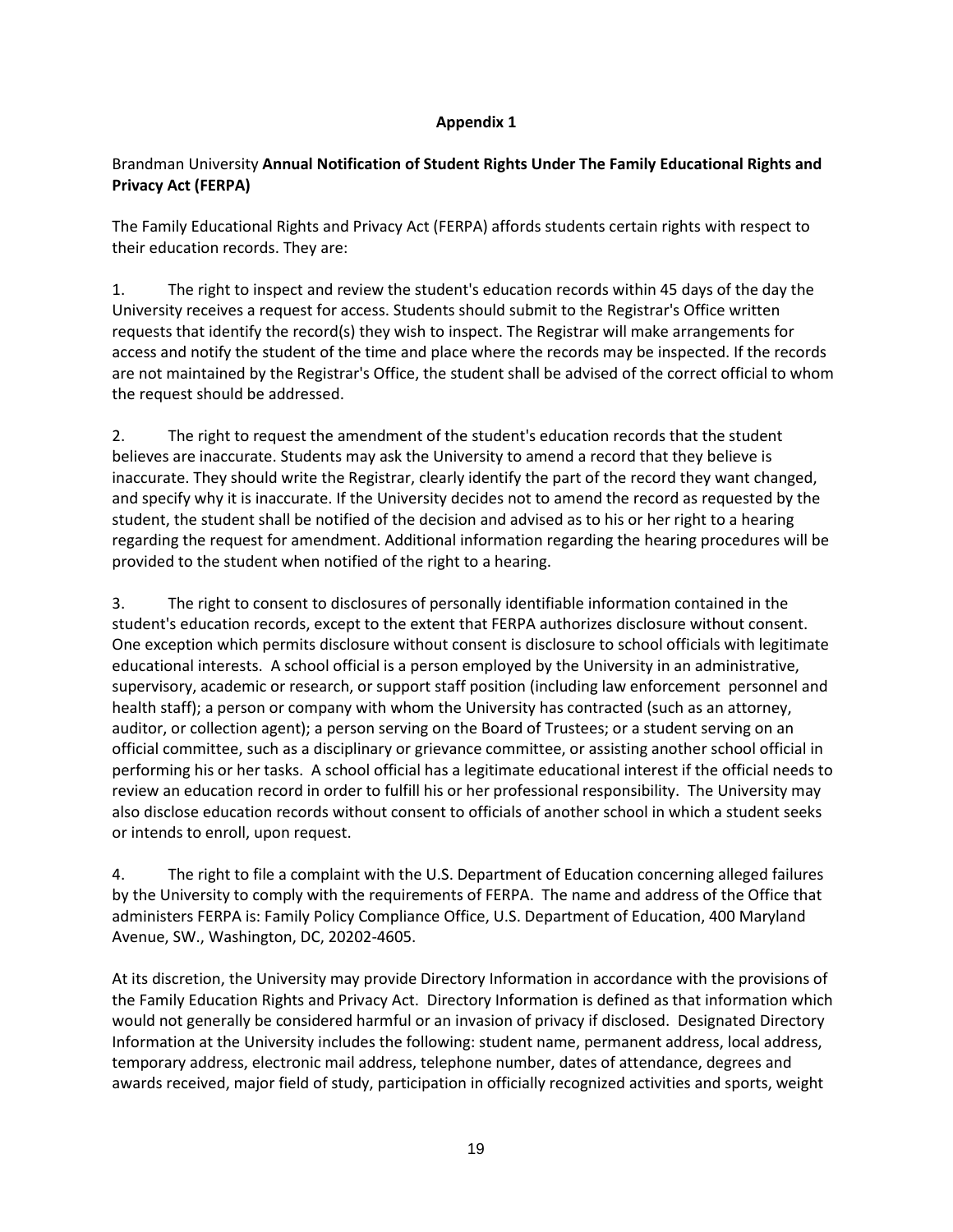and height of members of athletic teams, theses titles/topics, photograph, full-time/part-time status, most recent previous school attended, date and place of birth, class schedule.

Students may withhold Directory Information by notifying the Registrar in writing; please note that such withholding requests are binding for all information to all parties other than for those exceptions allowed under the Act. Students should consider all aspects of a Directory Hold prior to filing such a request. Although the initial request must be filed during the first two weeks of the enrollment period, requests for non-disclosure will be honored by the University for no more than one academic year. Reauthorization to withhold Directory Information must be filed annually in the Registrar's Office within the first two weeks of the fall semester.

### **Regional Conduct Board Appendix 2**

## **Standards of Academic Integrity**

As a community of scholars, Brandman University emphasizes the mutual responsibility of all members to seek knowledge honestly and in good faith. Students are responsible for doing their own work, and academic dishonesty of any kind will not be tolerated anywhere in the University. In order to safeguard the conditions under which scholarship is performed, measured, and evaluated, the following will serve to define academic dishonesty, to identify procedures for hearing cases involving academic integrity violations, and to give suggested guidelines for sanctions according to the offense.

## *A. Academic Integrity Violations*

Academic dishonesty can take a number of forms. It includes, but is not limited to, cheating on a test or examination; claiming the work of another as your own; plagiarizing any paper, research project, or assignment; or falsely submitting material to fulfill course requirements.

Cheating includes unauthorized copying from the work of another student, with or without that student's consent, using notes or other unauthorized material during a test period, and giving or receiving assistance from another when it is expected the student will perform his or her own work.

Falsifying data to show either the process or the product of scholarly examination to be different from what actually occurred is also considered dishonest. This includes falsely reporting attendance or participation in any field-work experience.

Students may not submit work done in one course to satisfy the requirements of another course, unless both instructors agree beforehand to accept such work. Forged or altered documents may not be presented. This includes transcripts, add/drop forms, or any academic form which has been falsified or on which a professor's signature, or anyone else's signature, has been forged or altered.

Assisting any other person to engage in an act of academic dishonesty is an independent violation of the University's academic integrity standards.

Failure to report any previous academic work at another college or University is also considered a violation of academic integrity.

## *B. Procedures for Hearing and Investigation*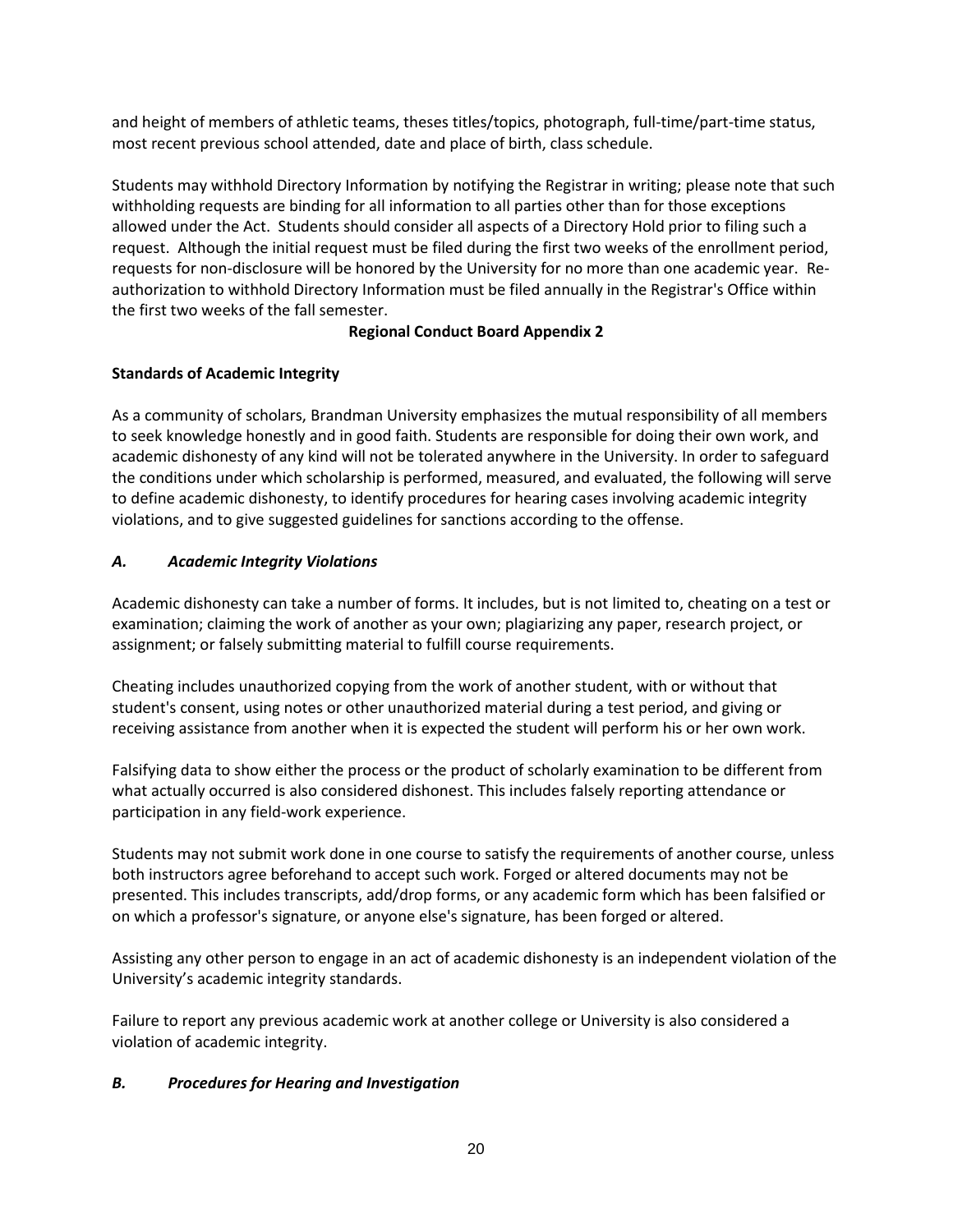In cases involving academic integrity violations, the appropriate action is initiated by the course instructor. If the instructor believes a student has violated the University standards, the following action should be taken:

- 1. The instructor must contact the student(s) to discuss the possible violation. If the transgression occurs during class, which may occur during a test or examination, the instructor should deal with the situation at that time. Otherwise, the student(s) will meet with the instructor for the purpose of settling the issue of guilt or innocence. If the student(s) admits guilt, or if the instructor and student(s) involved agree a violation took place, then an appropriate sanction may be set at that time. A report of this action will be filed with the appropriate campus and School Dean.
- 2. If the student(s) does not admit guilt, if an agreement upon sanction cannot be reached, or if any party does not agree with the resolution of the specific issue of academic integrity, then the matter will be taken up with the School Dean. In this case, the Dean will meet with the involved faculty member and the student(s) in an effort to resolve the matter, and initiate whatever action is deemed appropriate.
- 3. If there is dissatisfaction with the results of a meeting with the School Dean, any of the parties may request a hearing through the Brandman University Academic Standards Subcommittee. In this instance, the committee will take whatever action is deemed necessary to answer questions and determine the truth of each particular case.
- 4. Finally, if any party still feels extenuating circumstances or new information was not adequately considered by the Academic Standards Subcommittee, or that the sanctions imposed are unfair, the matter may be brought on appeal to the Vice Chancellor for Academic Affairs of Brandman University for final disposition. At this juncture, the Vice Chancellor will then take whatever action is deemed appropriate. The Vice Chancellor's decision is final and binding.

In all cases of alleged violations of academic integrity it is vital to maintain confidentiality. None of the parties involved should discuss the issue outside the above procedures.

Dismissal for a violation of academic integrity will be noted on the student's transcript.

## **Appendix 3**

#### **HARASSMENT AND DISCRIMINATION POLICY**

Brandman University is committed to providing an environment which is free of any form of harassment and discrimination based upon an individual's race, color, religion, ancestry, national origin, gender, marital status, sexual orientation, age, disability, veteran status, or any other classification protected by law, so that all members of the community are treated at all times with dignity and respect. It is the University's policy, therefore, to prohibit all forms of such harassment or discrimination among University faculty, students, staff, and administration.

The university's administration, faculty, staff, and students are each responsible for creating and maintaining an environment conducive to work, study, and learning. Harassment and discrimination, in any form prohibited by this policy, impede the realization of the university's mission to provide an education of distinction in a dignified and respectful learning environment.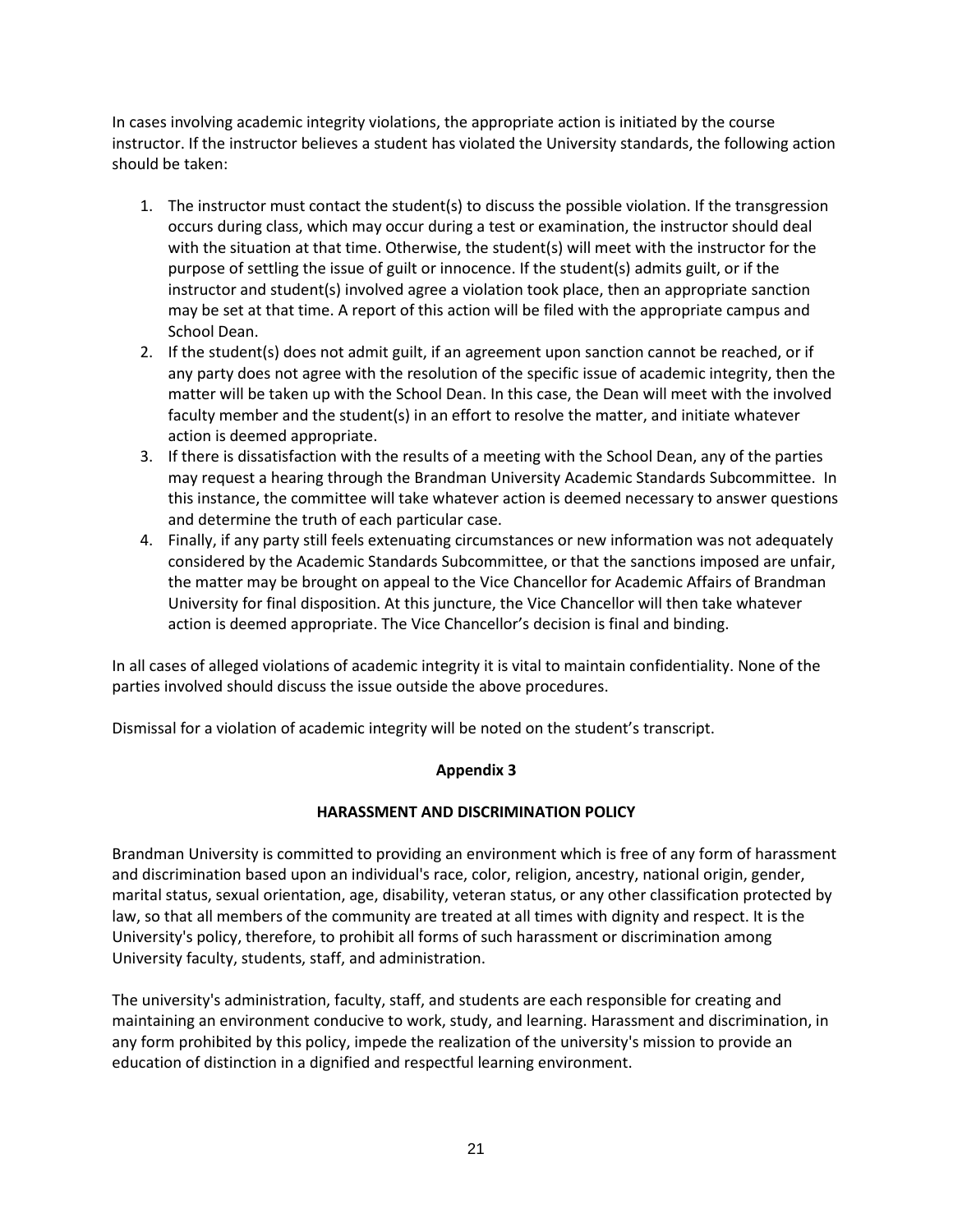It is the duty of every member of the faculty, staff, and administration to assure compliance with this policy by promptly reporting allegations of policy violations to the University's Equal Opportunity Officer. Students are also strongly encouraged to report any alleged violations of this policy, and may do so by contacting either the Equal Opportunity Officer or the Vice Chancellor for Enrollment and Student Affairs. The University will strive to review any charges in a confidential, sensitive, and expeditious manner consistent with due process and the rights of all concerned parties.

In addition to or in lieu of the procedures set forth in this policy, any individual who feels he or she has been subjected to unlawful harassment or discrimination may contact the California Department of Fair Employment and Housing, the United States Equal Opportunity Commission, or Office of Civil Rights.

#### **A. Definitions**

- 1. **Discrimination.** For purposes of this Policy, the term "discrimination" refers to conduct that subjects an individual to disparate treatment on the basis of race, color, religion, ancestry, national origin, gender, marital status, sexual orientation, age, disability, veteran status, or any other classification protected by law. This would include within its scope alleged conduct that deprives an individual of academic, employment, or other opportunities offered by the university on the basis of such protected characteristics. Examples of types of discriminatory conduct prohibited by this policy include:
	- a. Depriving an individual of employment opportunities on the basis of a protected characteristic such as:
		- refusing to hire or promote a person because of a protected characteristic;
		- terminating a person on the basis of a protected characteristic;
		- subjecting an employee to different performance standards or reviews because of a protected characteristic, other than in conjunction with a reasonable accommodation offered to a qualified individual with a disability; or
		- depriving an employee of job benefits on the basis of a protected characteristic.
	- b. Depriving an individual of academic opportunities on the basis of a protected characteristic such as:
		- refusing admission to academic programs on the basis of a protected characteristic;
		- subjecting individuals to different academic standards on the basis of a protected characteristic;
		- refusing access to university housing, recreational, or social activities on the basis of a protected characteristic.
	- 2. Harassment :For purposes of this policy, the term "harassment" refers to conduct that meets all of the three criteria defined below, a, b, and c:
		- a. Unwelcome:
			- i. For purposes of this policy, conduct is considered "unwelcome" if, under the totality of the circumstances it is 1) neither solicited nor incited; and 2) it is regarded by the recipient as undesirable or offensive.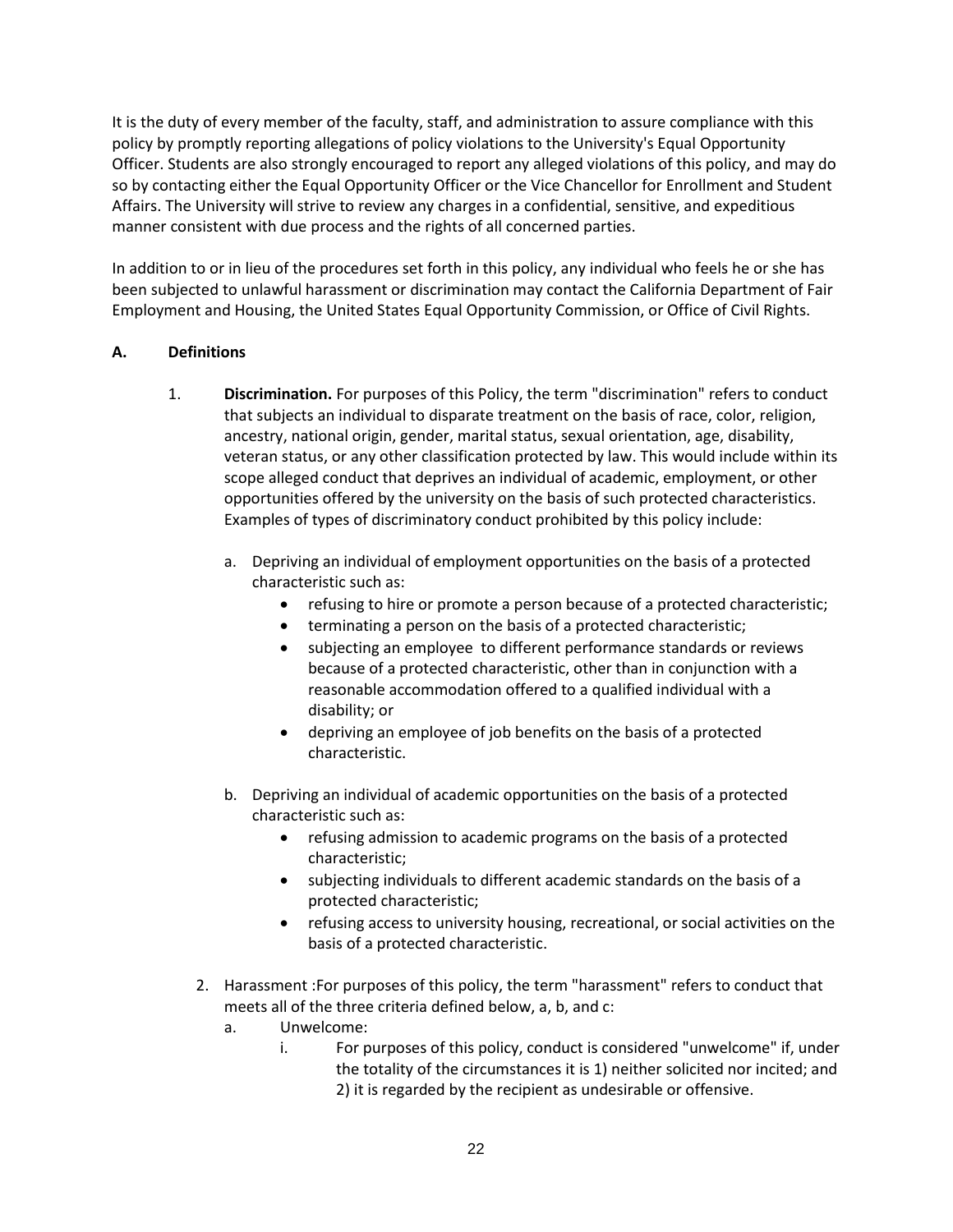- b. Directed or related to an individual's race, color, religion, ancestry, national origin, gender, marital status, sexual orientation, age, disability, veteran status or any other classification protected by law;
- c. When either of the following conditions exists:
	- i. It is implicitly or explicitly suggested that submission to or rejection of the conduct will be a factor in academic or employment decisions, evaluations, or permission to participate in a University activity; or
	- ii. The conduct would be offensive to a reasonable person under the circumstances in question and, if not corrected, could interfere with an individual's academic or work performance or create or substantially contribute to an intimidating or hostile work, academic, or student living environment. In determining whether the alleged conduct constitutes discrimination or harassment under this policy, consideration of the incident will include but will not be limited to the totality of the circumstances, the context in which the alleged incident(s) occurred, the relationship of the parties, whether the alleged offending party was asked to cease the offending conduct and principles of academic freedom.

Examples of types of harassment prohibited by this policy include:

- a. Verbal harassment, such as harassing phone calls, jokes, slurs, epithets, anecdotes, or other derogatory statements directed to an individual or group of individuals' race, color, religion, ancestry, national origin, gender, marital status, sexual orientation, age, disability, veteran status or any other classification protected by law other than in an appropriate academic study of such activity;
- b. Visual, through the use of writings, graffiti, e-mail, posters, objects, or symbols that ridicule or demean an individual or group of individuals' race, color, religion, ancestry, national origin, gender, marital status, sexual orientation, age, disability, veteran status or any other classification protected by law other than in an appropriate academic study of such material; and
- c. Physical, such as unwanted touching, stalking, or impeding an individual's free movement on the basis of a protected characteristic.

Sexual harassment, for purposes of Brandman University's Sexual Harassment Policy, is sexual conduct meeting the above criteria and is the subject of further definitions contained in the University's Sexual Harassment Policy.

## **B. Scope of The University's Harassment And Discrimination Policy**

## **Persons To Whom The Policy Applies.**

This policy applies to all Brandman University administrators, faculty, and staff. This policy also applies to all students, although alleged violations of this policy and disciplinary actions involving students shall be conducted and determined by the Regional Conduct Board or his/her designee in accordance with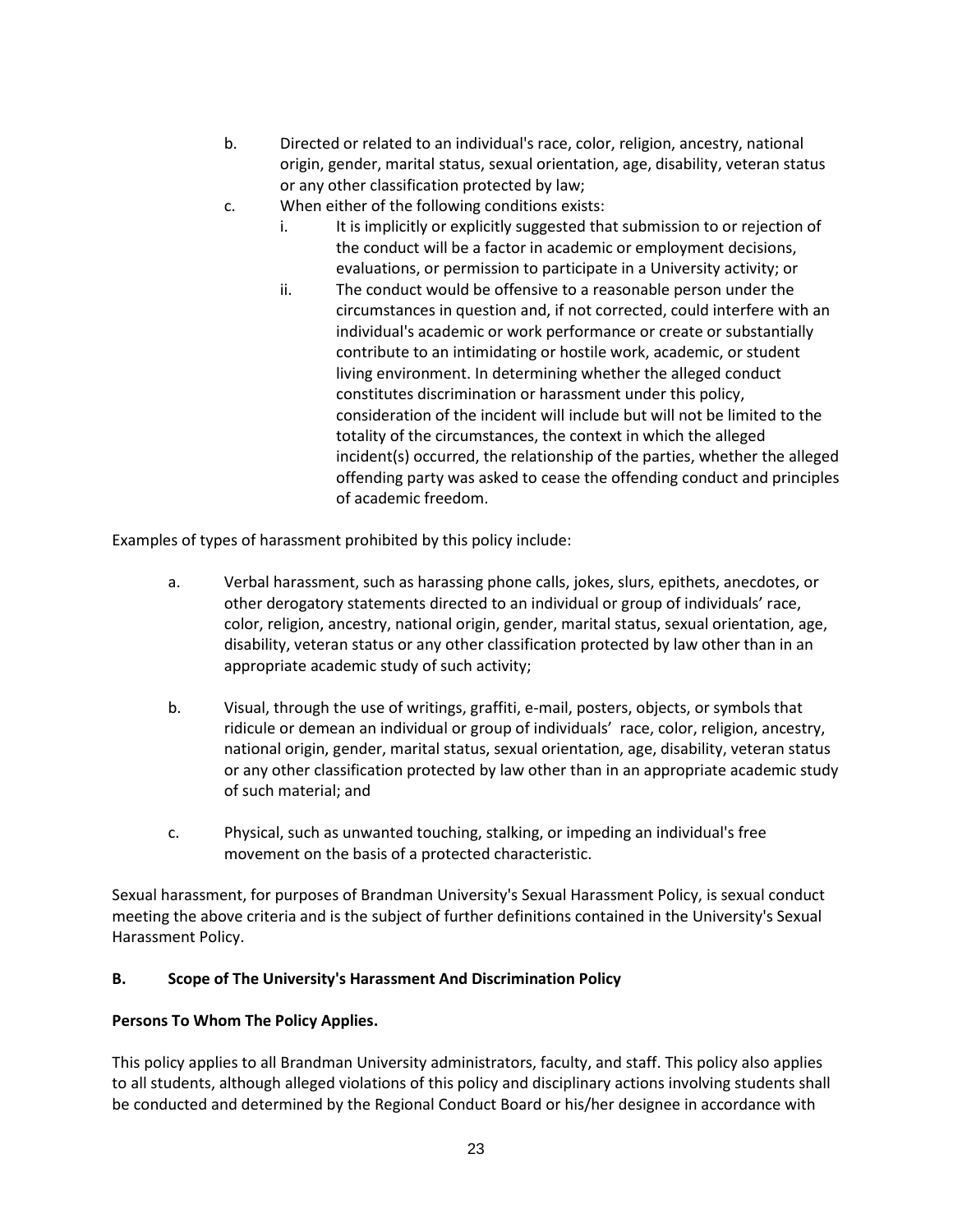the Student Conduct Code. Independent contractors and others conducting business at the university are also expected to conform their conduct to the University's Harassment and Discrimination Policy, and alleged violations of this policy by such persons should be reported.

## **When The Policy Applies.**

- **1.** On-Campus Activities.
- 2. Off-Campus Activities. This policy also applies to "off campus" activities that are university related. Examples of activities that normally would fall into this category are:

For all persons (University administrators, faculty, staff, and students):

- i. off-campus activities that are sponsored by or associated with the university; or
- ii. off-campus activities that derive from class assignments or for which credit may be received;

For University personnel (University administrators, faculty and staff):

- i. off-campus activities that occur during their normal working hours;
- ii. off-campus activities that involve students; or
- iii. off-campus activities that occur outside their normal working hours that materially derive from, relate to, or bear upon their official capacities;

# **C. Confidentiality**

To the extent possible, the university will make a reasonable effort to conduct all proceedings related to harassment and discrimination allegations in a manner which will protect the confidentiality and privacy interests of all parties. Examples of situations where confidentiality cannot be maintained include circumstances when the university is required by law to disclose information and when disclosure is warranted by the university in order to protect the rights of others. In addition to these efforts by the university, all parties to the alleged complaint should treat the matter under investigation with discretion and respect for the reputation of all parties involved.

## **D. Academic Freedom**

Brandman University is an institution dedicated to learning and teaching and for this reason it is committed to the protection of the principle of academic freedom. All members of the university community have a right to use the academic forum provided by the university to discuss subjects and to express ideas with which members of the community may disagree or be uncomfortable. Within a university committed to the principle of academic freedom there can be no forbidden ideas. Consequently, faculty members, as experts in their disciplines, have not only the right but also the responsibility to select those materials and pedagogical tools which are appropriate to the content of the courses they teach.

Faculty members and students engaged in the creation and presentation of works of the visual and the performing arts are as much engaged in pursuing the mission of the university as are those who write, teach, and study in the other academic disciplines. These presentations, therefore, merit no less protection.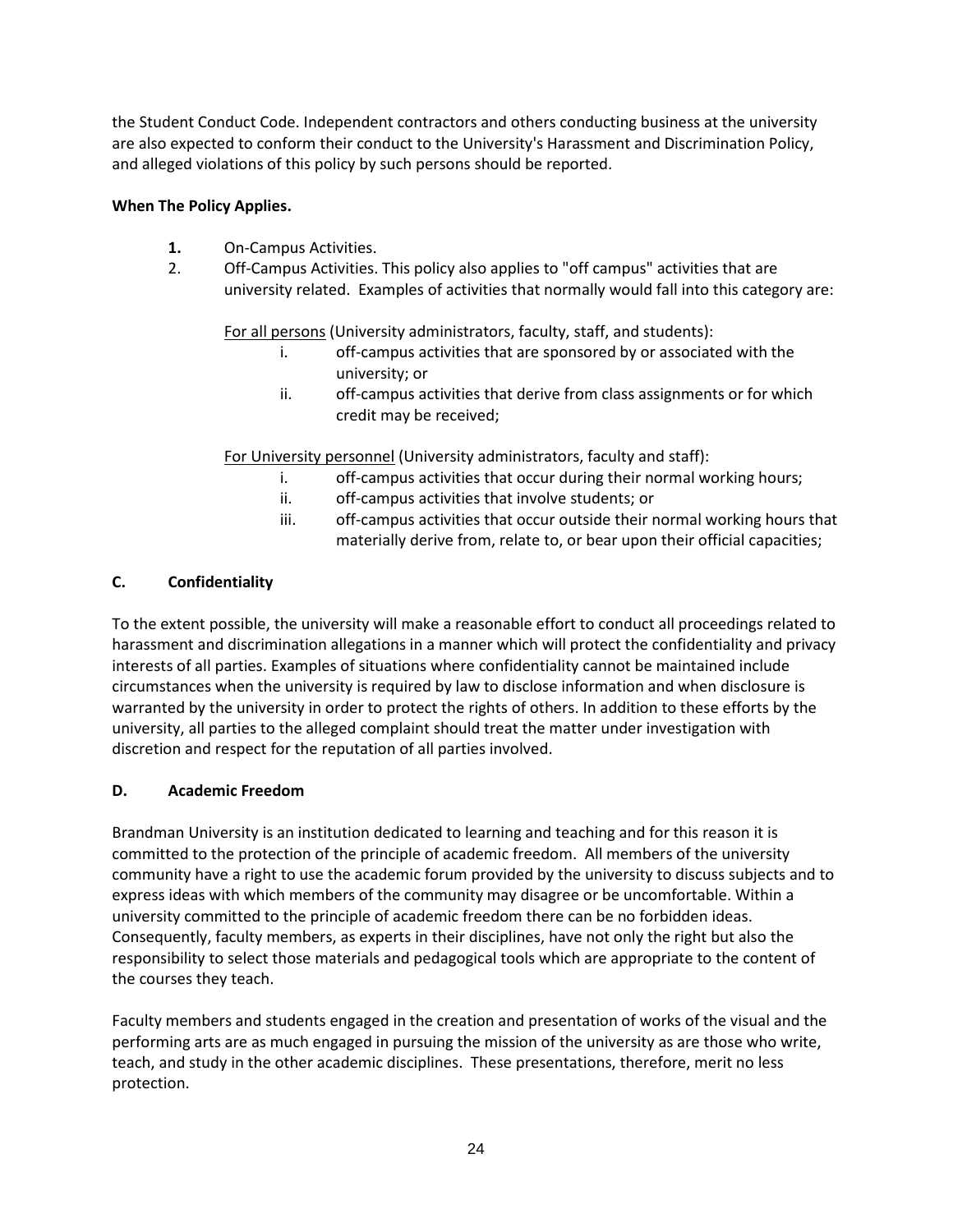This policy fairly balances the imperative of protecting academic freedom while providing a learning and working environment free of harassment and discrimination. Words, visual images, and behaviors which are disturbing to an individual or group of individuals are not necessarily a violation of this policy. Concerns or alleged charges regarding a violation of this policy will, therefore, be carefully reviewed with full consideration given to the protection of freedom of speech, academic freedom, and the pedagogical requirements of the course. As an academic institution, Brandman is obliged to ensure that regulations and procedures do not impair freedom of expression or discourage creativity by subjecting artistic work to tests of propriety or ideology.

In the context of conduct, speech, or ideas that occur or are shared as part of a class or course, the following considerations should be applied in assessing whether the conduct is harassing conduct and whether the conduct would be "offensive to a reasonable person under the circumstances":

Whether the conduct seeks to demean or ridicule a specific individual, such as a class participant on the basis of that individual's protected characteristic; whether the conduct involves an offensive touching; whether the conduct was directed to a particular person; and whether the conduct was persistent and pervasive.

## **E. Protection Against Retaliation**

Retaliation against an individual who in good faith brings a charge of harassment or discrimination, otherwise reports harassment or discrimination, or participates in an investigation under this policy is prohibited by university policy and state and federal law. Retaliation is a serious violation which can subject the offender to sanctions independent of the merits of the harassment or discrimination allegation.

## **F. Education**

The university recognizes that educating faculty, staff, students and administrators about this policy and the problems it addresses plays a significant role in maintaining a campus environment that is free of harassment and discrimination. There are at least four major goals to be achieved through education: (1) ensuring that all victims and potential victims are aware of their rights; (2) notifying individuals of conduct that is proscribed; (3) informing administrators about the proper way to address complaints of alleged violations of this policy; and (4) helping educate the uninformed about the behavior this policy addresses.

In keeping with this objective, an annual letter from the University's Equal Opportunity Officer will be sent to all administrators, faculty, and staff to remind them of the contents of the University's Harassment and Discrimination Policy. A copy of this policy will be included in student, faculty, and employee orientation materials, and it will also be in the Student Conduct Code, . In addition, copies of this Policy will be available in the Equal Opportunity Office.

This policy will be reviewed annually.

## **Appendix 4**

#### **. SEXUAL HARASSMENT POLICY**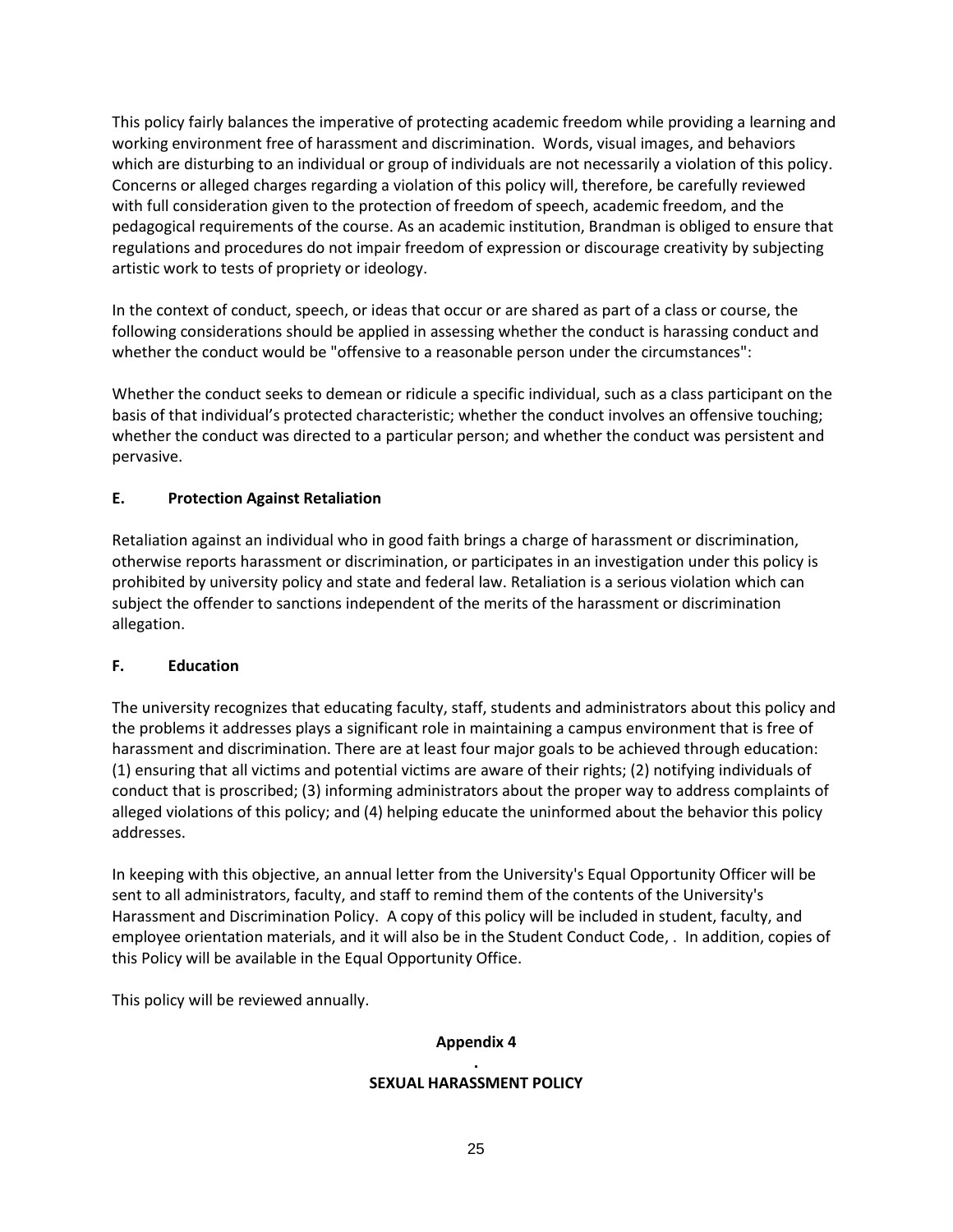### **A**. **Sexual Harassment Policy Overview**

Brandman University is committed to providing an environment which is free of sexual harassment in any form and applies regardless of the sex of the alleged victim or of the alleged offending party and would include within its scope harassment directed to members of the same sex as well as harassment of members of the opposite sex. Sexual harassment is a form of harassment and discrimination strictly prohibited under the University's Harassment and Discrimination Policy. Accordingly, the provisions of that policy shall apply fully to the interpretation, application, and enforcement of this Sexual Harassment Policy.

Because the University's goal is to create an environment free of any form or degree of sexual harassment, the scope of conduct prohibited under this policy is intended to be broader in scope than the definition of unlawful sexual harassment under state and federal non-discrimination laws while still including such unlawful conduct within its scope. Thus, a person may be found to be in violation of Chapman's Sexual Harassment Policy even though the conduct in question does not rise to the level of unlawful sexual harassment.

### **B. Definitions**

- 1. Sexual Harassment: For purposes of this Policy, the term "sexual harassment" refers to unwelcome conduct of a sexual nature when:
	- a. It is implicitly or explicitly suggested that submission to or rejection of the conduct will be a factor in academic or employment decisions, evaluations, or permission to participate in a University activity; or
	- b. The conduct would be offensive to a reasonable person under the circumstances in question and, if not corrected, could interfere with an individual's academic or work performance or create or substantially contribute to an intimidating or hostile work, academic, or student living environment. In determining whether the alleged conduct constitutes sexual harassment under this policy, consideration shall be given to the record of the incident as a whole including but not limited to repetitive, persistent, and accumulative alleged incidents. Harassment and discrimination as defined by this policy constitutes a form of intimidation which is inconsistent with a campus that fosters a free and supportive learning and academic environment.
- 2. Conduct of a Sexual Nature. This includes conduct that is verbal, visual, or physical. Conduct of a sexual nature may either be explicitly sexual or may involve conduct that derives its sexual nature from the circumstances in which the conduct occurs or when combined with other conduct that occurs in a sexual context. Conduct does not need either to express any sexual desire or to be directed to a specific person and can include conduct that attempts to demean, control, or stereotype others on the basis of their sex. While it is not possible to list every form that sexual conduct may take, the following are illustrative:
	- sexual jokes, innuendoes, slurs or sexually suggestive comments other than in an appropriate academic study of such activity;
	- sexually explicit or sexist statements or anecdotes or questions or statements about sexual activity other than in an appropriate academic study of such activity;
	- unwanted sexual advances, propositions, invitations, or other forms of pressure (either blatant or subtle) for sexual activity;
	- offensive touching, including engaging in unwanted hugging, patting, kissing, or brushing up against someone's body, or other inappropriate sexual touching;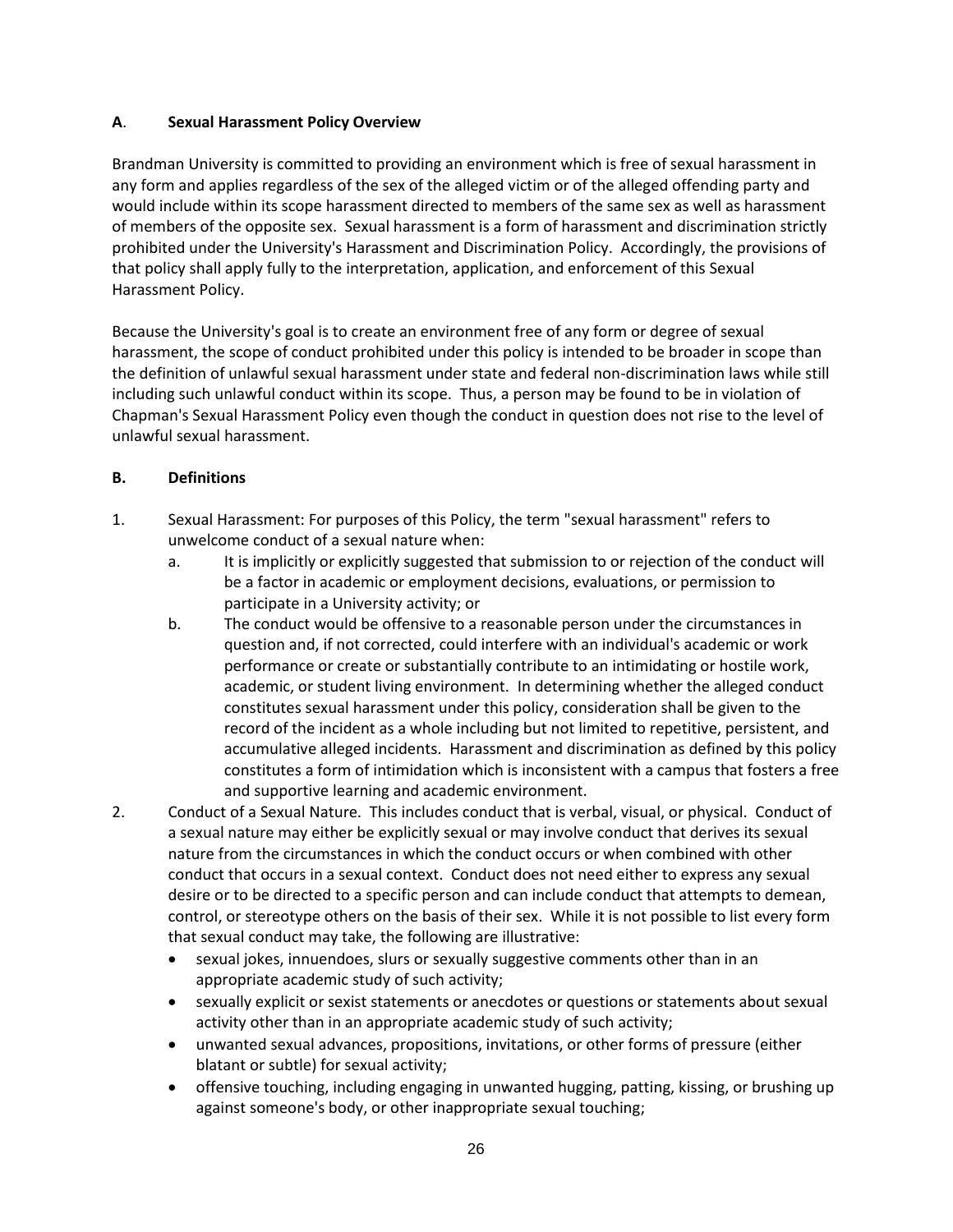- knowingly invading another's personal space in a sexually suggestive manner;
- displaying sexually suggestive pictures, objects, posters, cartoons, or calendars other than in an appropriate academic study of such activity;
- making sexual gestures; or
- sending suggestive or obscene notes or phone calls or e-mail.
- 3. Unwelcome conduct. For purposes of this policy, conduct is considered "unwelcome" if, under the totality of the circumstances it is 1) neither solicited nor incited; and 2) if it is regarded by the recipient as undesirable or offensive.
- 4. Offensive to a Reasonable Person. For purposes of this policy, a determination whether the conduct would be offensive to a reasonable person shall be determined under the totality of the circumstances, including but not limited to the nature and context of the conduct, its frequency, the relationship of the parties, whether the offending party was asked to cease the offending conduct, and whether the offending party did so.

## **C. Prohibited Conduct**

The following conduct is strictly prohibited:

- 1. Engaging in sexual harassment as defined by this policy;
- 2. Engaging in threats or reprisals to dissuade another from reporting sexual harassment under this policy;
- 3. Impeding or obstructing the investigation under this Policy of complaints of sexual harassment; or
- 4. Retaliating in any manner against someone from pursuing or participating in a charge of sexual harassment.

## **D. Consensual Relationships**

There are special risks in any sexual or romantic relationship between individuals in inherently unequal positions (such as teacher and student, supervisor and employee, student and administrator, or student resident and the individual who supervises the day-to-day student living environment).

These risks are particularly high in relationships involving students. Because of the respect and trust accorded a professor or administrator by a student and the power exercised by the professor or administrator in giving praise or blame, grades, recommendations for further study or future employment, the student's actual freedom of choice is greatly diminished when sexual demands are made. Therefore, consenting romantic and sexual relationships between faculty or administrators and students; while not expressly forbidden, are generally deemed unwise. Codes of ethics for most professional associations forbid professional-client sexual relationships. Therefore, faculty and administrators need to be aware of the possible costs of even an apparently consenting relationship, in regard to the academic efforts of both faculty member and student.

A faculty member or administrator who enters into a sexual relationship with a student (or supervisor with an employee) where a professional power differential exists, must realize that if a charge of sexual harassment is subsequently lodged, it will be exceedingly difficult to avoid adverse consequences on grounds of mutual consent. Parties in such a relationship assume those risks. Such relationships may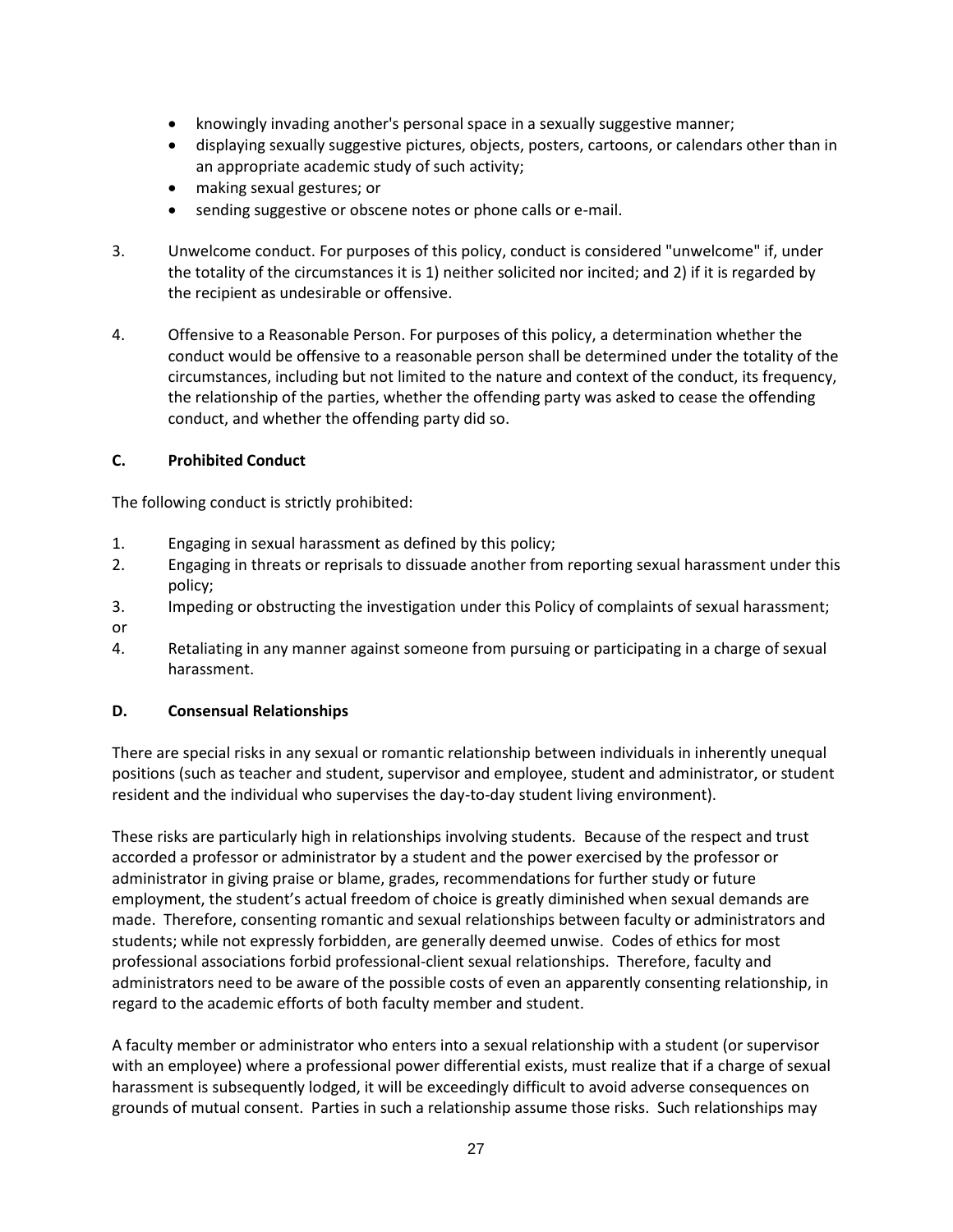undermine the real or perceived integrity of the supervision and evaluation provided, and the trust inherent particularly in the student-faculty relationship. They may, moreover, be less consensual than believed by the individual whose position confers power. The relationship is likely to be perceived in different ways by each of the parties to it, especially in retrospect.

Moreover, such relationships may harm or injure others in the academic or work environment. Romantic and sexual relationships between supervisor and employee are also discouraged, and for the same reasons. Relationships in which one party is in a position to review the work or influence the career of the other may provide grounds for complaint when that relationship gives undue access or advantage, restricts opportunities, or creates a hostile environment for others. Furthermore, circumstances may change, and conduct that was previously welcome may become unwelcome. Even when both parties have consented at the outset to a romantic involvement, this past consent does not remove grounds for a charge based upon subsequent unwelcome conduct. In any such relationship, mutual consent will not guarantee immunity from charges of sexual harassment.

#### **Appendix 5**

## **PROCEDURES FOR ADDRESSING CONCERNS ABOUT HARASSMENT Complaints of Harassment or Discrimination**

Any person who feels he or she has been subjected to harassment or discrimination in violation of this policy or who feels he or she is aware of prohibited harassment or discrimination directed to others may file a complaint with one of the following designated administrators:

- Brandman University
	- o Assistant Vice Chancellor of Human Resources, Learning and Development (AVC-HR) or the Employee Relations Manager located in Irvine
	- $\circ$  Center Directors. Persons at the remote campuses are also urged to file complaints with the AVC-HR or the Employee Relations Manager, but alternatively complaints may also be filed with the center director who will then forward the complaint to the AVC-HR for investigation and handling.

The University requests that complaints be made in writing to assure the accuracy of the charge, although verbal complaints will also be accepted.

Upon receipt of a complaint, the designated administrator will conduct a preliminary assessment of the complaint to determine whether the complaint can be handled through an informal resolution process. To resolve a complaint informally, it is necessary to obtain the written consent of 1) the complaining party; 2) the accused; and 3) the university.

Complaints that are not eligible for informal resolution shall be further investigated by a university designated administrator, and the results of such investigation shall be submitted for formal resolution to the appropriate member of the senior administration. The applicable procedure for formal resolution shall depend primarily upon the status of the person or persons accused of a policy violation. The status of the accusing party may be taken into consideration in cases in which the accusing party is a student and modification of the procedures is necessary to protect the well-being of the student while still assuring a full and fair investigation for the accused. Complaints of harassment or discrimination against students shall be reviewed and resolved in accordance with the disciplinary procedure for student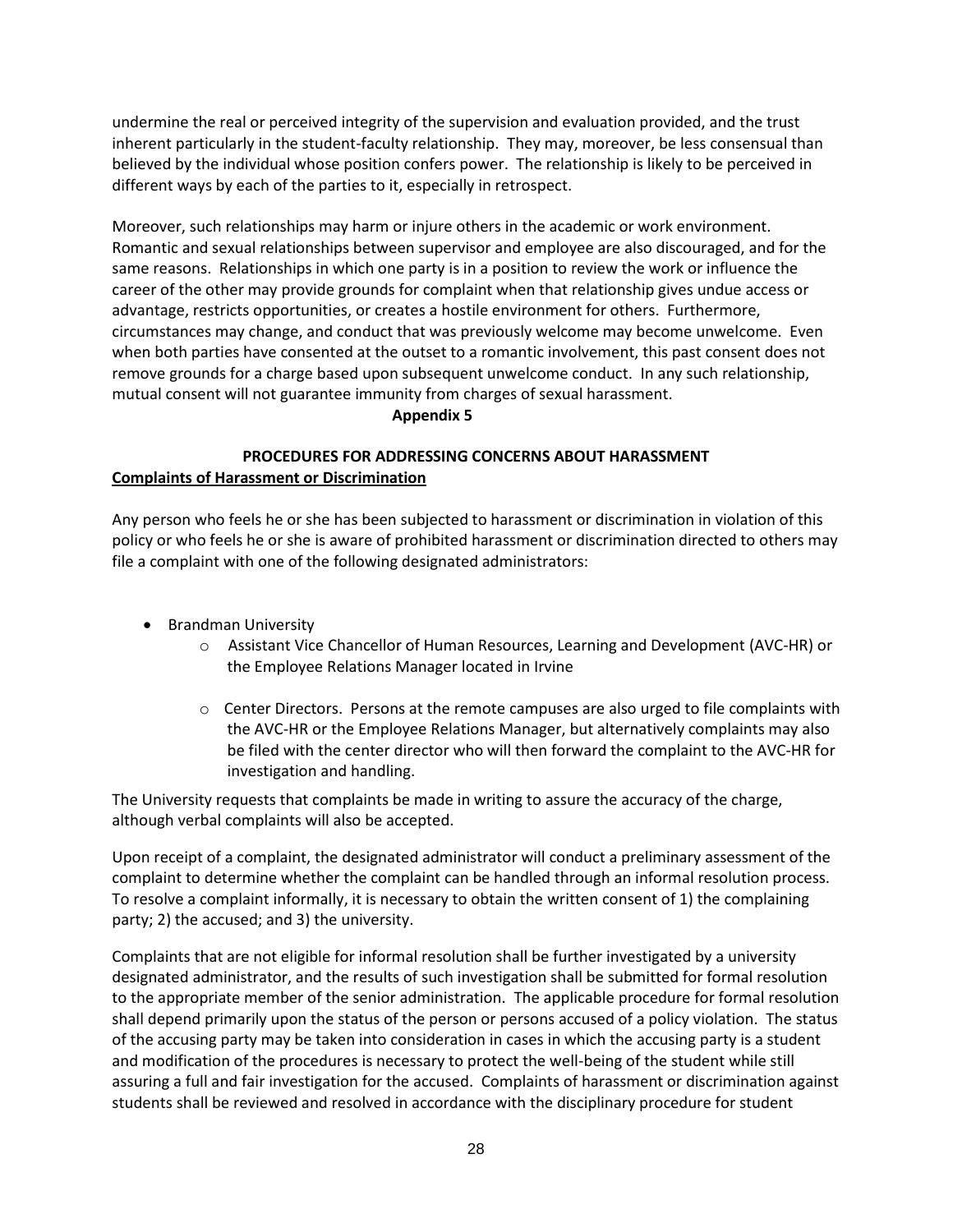conduct violations. Complaints against faculty generally will be reviewed an resolved under the disciplinary procedure in the Faculty Manual, and charges directed against staff or administration generally will be reviewed and resolved under the disciplinary procedures in the university's Staff and Administrative Handbook.

Persons who feel they may have been subjected to unlawful harassment or discrimination may also file a charge with the California Department of Fair Employment and Housing (DFEH), the United States Equal Employment Opportunity Commission (EEOC), of the Office of Civil Rights.

## **Non-Retaliation Policy**

The University strictly prohibits any form of retaliation against individuals who have reported any incident, filed a complaint, or otherwise participated in the investigation of such a complaint.

# **Civil Rights Complaints**

The procedure utilized in the investigation of any complaint of Civil Rights infringement, harassment or handicap (Section 504 of the Rehabilitation Act of 1973) will be the same as those used for the investigation of a complaint of sexual harassment or gender discrimination.

# **Appendix 6**

# **ALCOHOL AND SUBSTANCE ABUSE POLICY**

# **I. PURPOSE: DRUG-FREE SCHOOLS AND COMMUNITIES ACT**

The Drug-Free Schools and Communities Act Amendments of 1989 require that institutions of higher education certify that they have adopted and implemented a drug and alcohol prevention program as a condition of receiving funding under any federal program. The Secretary of Education has, as required by the Amendments, issued regulations to enforce the law. These regulations, known as the "Drug Free Schools and Campuses," may be found in 34 CFR 86 at www.edc.org/hec/pubs/dfsca/part86.htm.

# **II. STATEMENT OF PHILOSOPHY**

In keeping with its institutional mission, Brandman University seeks to provide an environment which is conducive to the pursuit and acquisition of knowledge and which fosters the social, cultural and intellectual growth of students. Responsibility for the preservation of a quality academic environment rests with faculty, staff, and students alike.

# **III. FEDERAL, STATE, AND LOCAL LAWS AND SANCTIONS REGARDING DRUGS AND ALCOHOL**

It is the University's belief that all disciplinary sanctions should assist in education and provide the opportunity for personal growth. The following is a summary of federal, state and local laws regarding drugs and alcohol.

# **A. Laws Regarding Drug Use**

The Federal Controlled Substances Act provides penalties of up to 15 years imprisonment and fines up to \$25,000 for unlawful distribution or possession with intent to distribute narcotics. For unlawful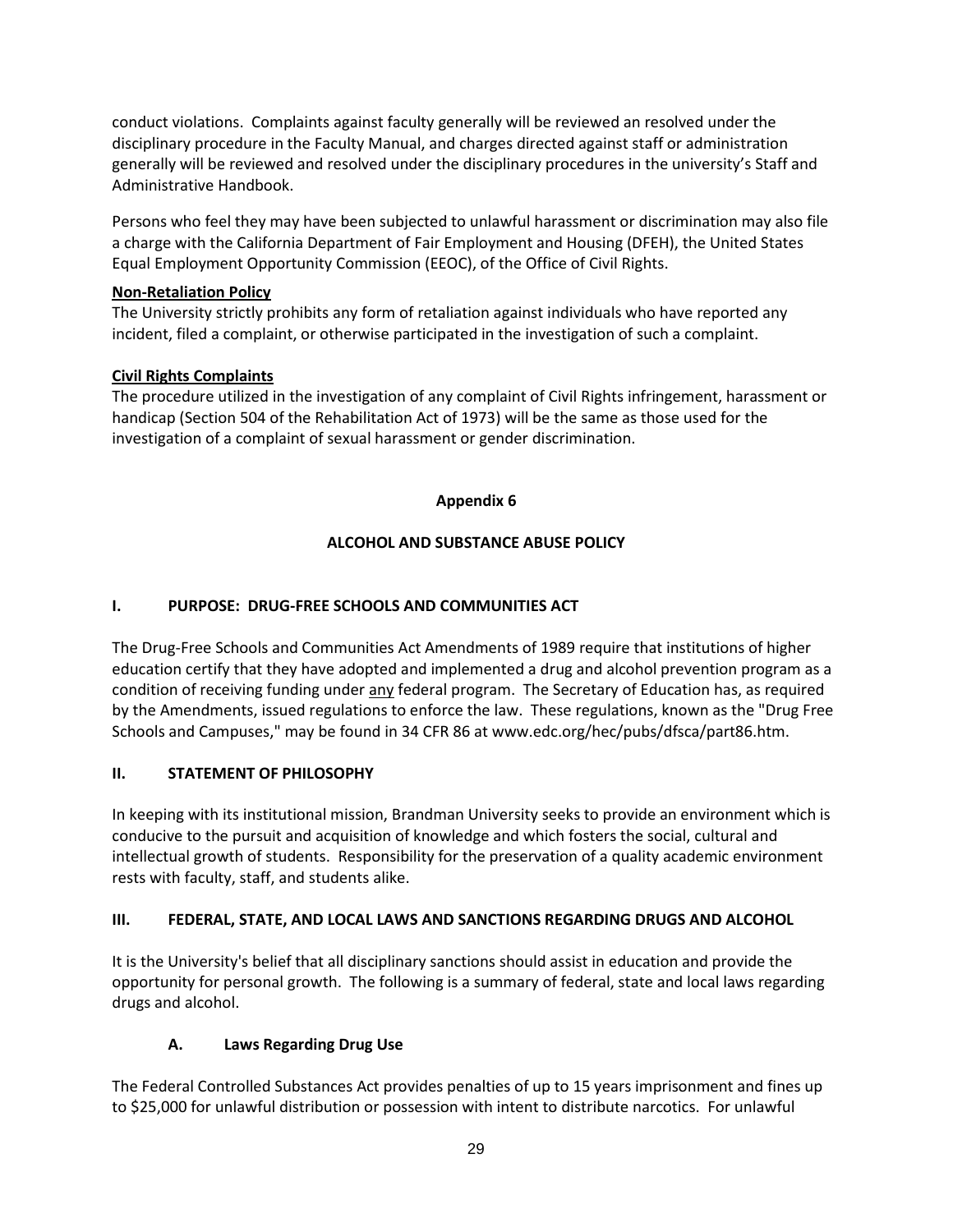possession of a controlled substance, a person is subject to up to one year of imprisonment and fines up to \$5,000. Any person who unlawfully distributes a controlled substance to a person under twenty-one years of age may be punished by up to twice the term of imprisonment and fined as authorized by law.

Criminal Sanctions under California Law for the unlawful possession or distribution of illicit drugs and alcohol include the following:

- 1. Imprisonment in State prison for possession of specified controlled substances, including opium derivatives and cocaine (Health and Safety Code Section 11350).
- 2. Imprisonment in State prison for two to four years for possession or sale of specified controlled substances, including opium derivatives and cocaine (Health and Safety Code Section 11351).
- 3. Imprisonment in State prison for three to five years for possession for sale of cocaine base (Health and Safety Code Section 11351.1).
- 4. Fine not exceeding \$50,000 for possession for sale of heroin (Health and Safety Code Section 11352.5).
- 5. Fine of not more than \$250 for possession of less than 28.5 grams of marijuana ( one ounce); imprisonment in county jail and/or fine of not more than \$500, or imprisonment in State prison for possession of concentrated cannabis (Health and Safety Code Section 11357).
- 6. Imprisonment in State prison for possession or sale of marijuana (Health and Safety Code Section 11359).
- **B. Laws regarding the use of alcohol**

Brandman University has established an alcohol use policy based on the tenet that those serving and drinking alcohol will do so legally and responsibly, with concern for others around them, and with an understanding of the social, personal and legal issues involved.

It is the responsibility of persons or groups that use, possess, distribute or produce alcohol to be familiar with and abide by all laws regarding the sale and use of alcoholic beverages. The following is a summary of the more important laws that directly relate to the University's Alcohol and Substance Abuse Policy:

- 1. The purchase, possession, or consumption of any alcoholic beverages (including beer and wine) by any person under the age of 21 is prohibited (Business and Professional Code, § 25658 and § 25662).
- 2. It is a misdemeanor for anyone to sell, furnish, or give or cause to sell, furnish, or give any alcoholic beverage to a minor (Business and Professional Code §25658(a)).
- 3. It is prohibited to advertise alcoholic beverages in such a way as to encourage minors to drink (Business and Professional Code §25664).
- 4. It is a misdemeanor for a minor to have any alcoholic beverage in his or her possession on any street or highway or in any public place or in any place open to the public (Business and Professional Code §25662(a)).
- 5. Any minor who purchases any alcoholic beverage, or any minor who consumes any alcoholic beverage, or any minor who consumes any alcoholic beverage in any on-sale premises, is guilty of a misdemeanor and shall be punished by a fine of not less than \$100.00, no part of which shall be suspended (Business and Professional Code §25658(b)).
- 6. Minors attempting to purchase alcoholic beverages will be fined \$100.00 for the first offense and \$250.00 for a second or subsequent offense. Violators may also be required to perform 36 hours of community service (Business and Professional Code §25658.5).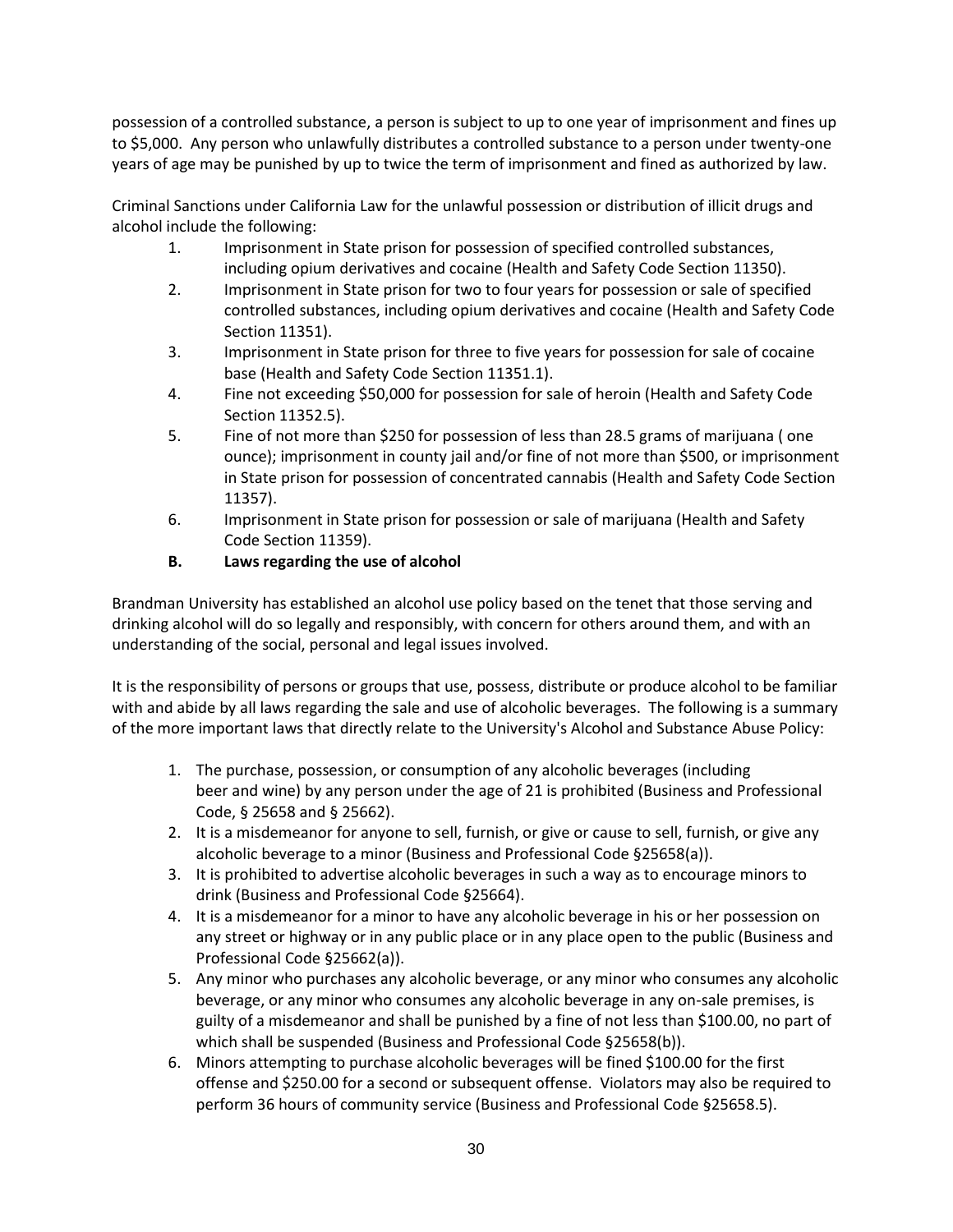- 7. No minor shall knowingly drive any motor vehicle carrying any alcoholic beverage, unless the minor is accompanied by a parent or legal guardian (California Vehicle Code §23224(a)).
- 8. Peace officers who lawfully enter premises may confiscate alcoholic beverages which are in plain view and possessed by or provided to minors at social gatherings. Alcoholic beverages in open containers that are confiscated may be destroyed while those in unopened containers shall be impounded for no more than seven (7) working days after which they too may be destroyed. Unopened containers may be released within the seven (7) days to the owner or resident of the property provided they are 21 years of age (Business and Professional Code §25662(b)).
- 9. Any person providing an alcoholic beverage to a minor will be contributing to the delinquency of a minor and guilty of a misdemeanor (Penal Code §272).
- 10. Possession of Alcohol in a Public Place:

It is unlawful to be in possession of alcoholic beverages in a public place (Orange Municipal Code 9.16.050). A public place is defined as any location where all members of the public have unrestricted access.

The use of intoxicating liquor by the average person in such quantity as to produce intoxication causes many commonly known outward manifestations which are "plain" and "easily seen or discovered". [People of the State of California v. Johnson, 185 P.2d 105 (Cal.App. Sup.Ct. L.A.Cty. 1947), p. 106]. , the sale or furnishing of alcoholic beverages to an obviously intoxicated person is a misdemeanor (Business and Professional Code §25602).

12. Operation of a Vehicle

a. It is unlawful for any person who is under the influence of an alcoholic beverage or any drug, or under the combined influence of an alcoholic beverage and any drug, to operate a bicycle (California Vehicle Code §21200.5) or a motor vehicle (California Vehicle Code §23152(a)).

b. No person shall drink any alcoholic beverage while driving a motor vehicle upon any highway (California Vehicle Code §23220).

c. No person shall have in his or her possession, on his or her person, while driving a motor vehicle upon any highway, any bottle, can or other receptacle, containing and alcoholic beverage which has been opened, or a seal broken, or the contents of which have been partially removed (California Vehicle Code §23223).

13. Sale of Alcohol

It is a misdemeanor to sell alcoholic beverages without a license from the State Alcoholic Beverage Control Board (Business and Professional Code §23300 and §23301). Included are forms of indirect sales such as selling tickets which may be exchanged for drinks, tickets of admission which include an alcoholic beverage or "passing the hat" during an event to cover the cost of alcohol.

### **III.**

#### **Appendix 7**

#### **Technology Acceptable Use Policy**

The University's computing and network systems and services, "Brandman University Technology", are a University-owned resource and business tool to be used only by authorized persons for educational purposes and to carry out the legitimate business of the University.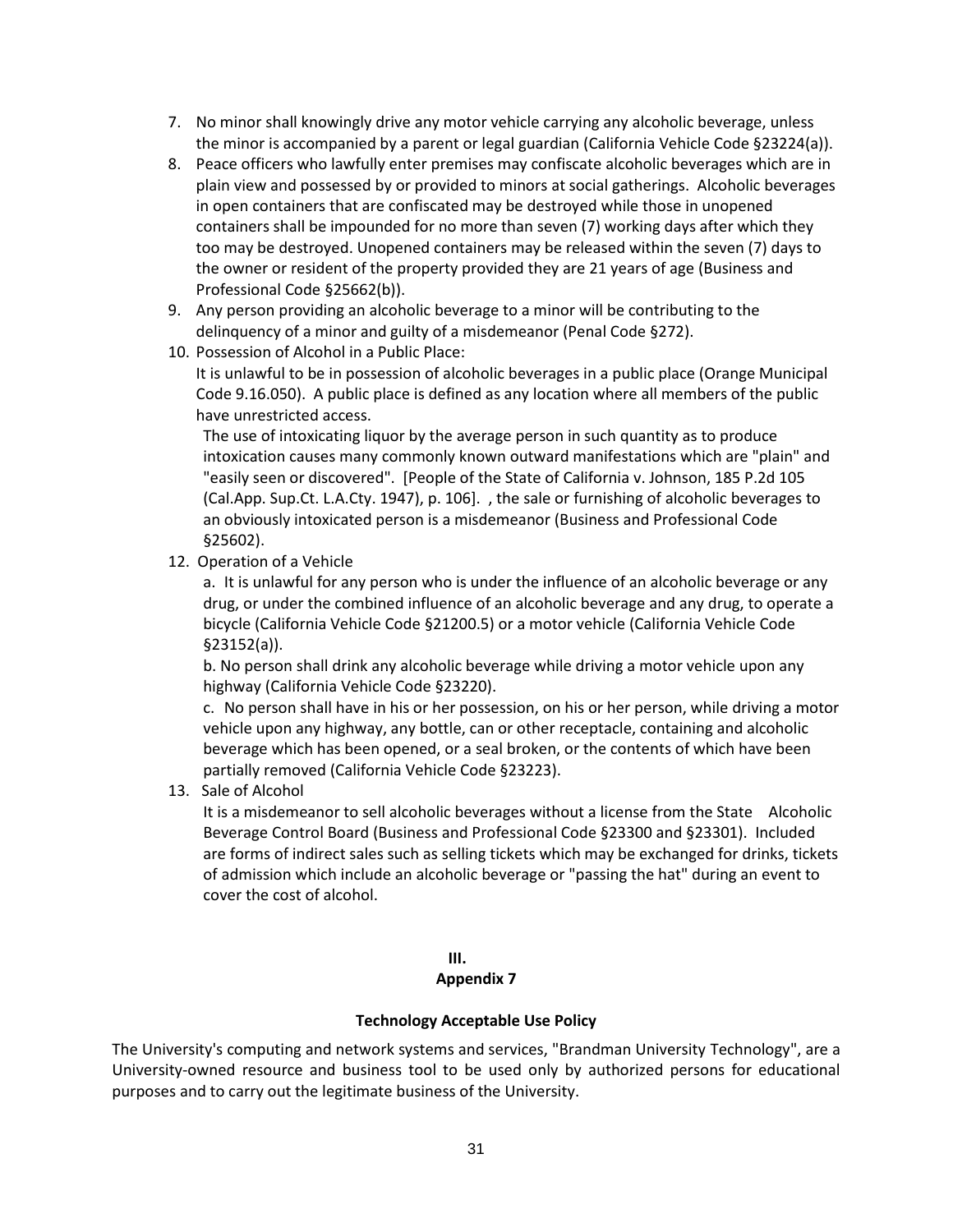Freedom of speech is central to the mission of higher education. Brandman University respects and encourages the exchange and debate of ideas, including electronic interchanges. However, all communications conducted on University computers or networks should be business-like, courteous and civil. The protection of confidential, sensitive, and proprietary information is of critical importance to the University; therefore it is essential that faculty, students and staff take steps to safeguard such information. The University does not condone messages of hate, bigotry, violence or intimidation directed at any individual or group, or harassment of any kind. Acts of harassment and threats will be thoroughly investigated by University, and may be subject to review by state and federal enforcement agencies.

All users of Brandman University technology agree to abide by to abide by the acceptable use policy for all Chapman University System affiliates (Chapman [University System Computer and Network Acceptable](http://www.chapman.edu/computing/policies/acceptableUsage.asp)  [Use Policy](http://www.chapman.edu/computing/policies/acceptableUsage.asp)). Use of Brandman University technology constitutes acceptance of the terms and conditions specified by these policies. The policy describes acceptable use of Brandman University Technology, whether accessed through computers and devices owned by Brandman University, or through personally owned computers and devices connected to the Brandman network, or remotely through outside equipment. For the purposes of this policy, Brandman University Technology is defined to include all Brandman University-owned computer equipment, the operating systems and application software that reside on this equipment, and the networking hardware and software which connects this equipment. By extension, this policy applies to all Internet traffic that flows through Brandman University Technology. As a condition for receiving a Brandman University account, you agree to observe the following:

- 1. It is appropriate to use Brandman University technology for classroom and instructional activities, research related activities, correspondence and support and administrative functions. Misuse includes but is not limited to violation of federal or state law, violation of University policy, unauthorized use of the technology for commercial purposes, displaying sexually graphic images or text, abusive language, harassing behavior, unauthorized use of copyrighted materials, and excessive use for non-official or frivolous purposes.
- 2. University owned equipment and Brandman University technology and services may not be used for illegal purposes. Users must abide by all software licenses, copyright and intellectual property policies and applicable federal and state laws. Plagiarism of electronic works is prohibited. The unauthorized use of copyrighted material is prohibited. This includes but is not limited to:
	- a. Reproduction of copyrighted materials, trademarks, or other protected material in any electronic form without express written permission from the material's owner.
	- b. Use, distribution or duplication of copyrighted software without appropriate licensing agreements, or use of software in a manner inconsistent with its license;
	- c. Use, distribution or reproduction, in any digital form, of copyrighted music, video, or other multimedia content without the express written permission of the material's rightful owner;
	- d. Copyright violations as they apply to all information available electronically.
- 3. Although Brandman University does not make a practice of monitoring Brandman University e-mail, the University reserves the right to retrieve the contents of University-owned computers or Brandman University e-mail messages for legitimate reasons, such as to find lost messages, to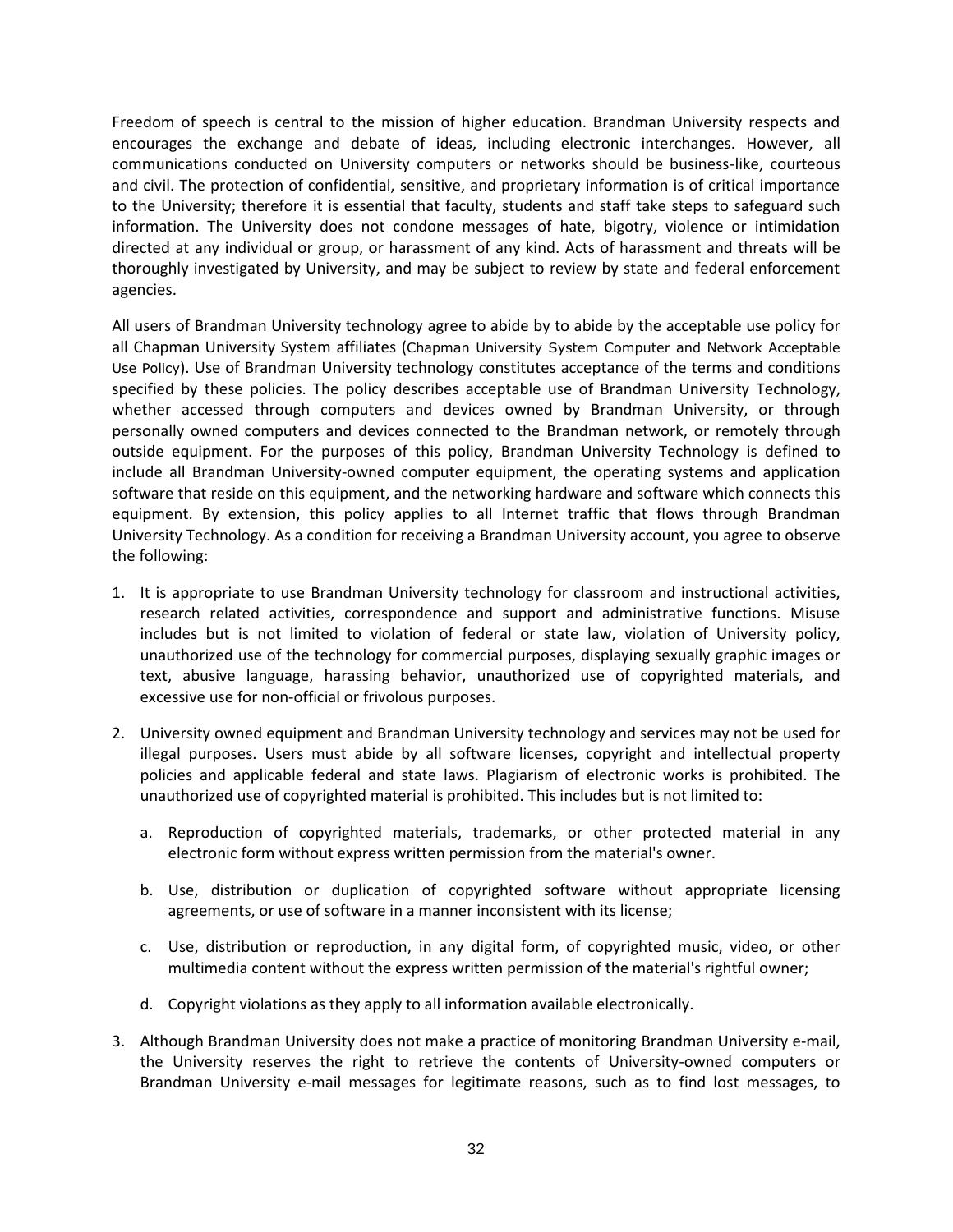comply with investigations of wrongful acts, to respond to subpoenas, or to recover from system failure.

- 4. Except as authorized, in writing or by e-mail, by the University, users are not to use Brandman University for compensated outside work, the benefit of organizations not related to the University (except in connection with scholarly, creative or community service activities), or commercial or personal advertising.
- 5. Direct political campaigning and fundraising of any kind is considered an inappropriate use of Brandman University Technology; however, general discussion and debate of political issues falling within the scope of intellectual activity is not discouraged.
- 6. The privilege of using Brandman University technology is provided by the University and is not transferable or extendable by members of the University community to people or groups outside the University.
- 7. Users are responsible for the use or misuse of their own accounts. Users are responsible for safeguarding their account passwords. A user should never use another person's account, or give his or her own password to another person for the purpose of gaining access to Brandman University Technology. Account holders are responsible for all actions performed with their accounts.
- 8. The ability to read, alter or copy a file does not imply permission to read, alter, or copy that file.
- 9. It is unacceptable to try to bypass standard procedures, including attempting to discover another person's password, or to use an account for purposes for which it was not intended. Attempts to gain unauthorized access to machines via the network, to decrypt encrypted material, or to obtain privileges to which the user is not entitled are prohibited by public law. Attempts to circumvent data protection schemes, to discover security loopholes, or possession of software for such purposes by users are prohibited. Port scanning or other network vulnerability scanning to discover open services on computers inside or outside the Brandman network is prohibited except for use by the Information Technology personnel who, with the knowledge and permission of the Chief Information Officer, may use this technique to monitor the Brandman network.
- 10. It is unacceptable to intentionally distribute a computer virus or engage in any procedure that interferes with the normal operation and delivery of services over the network.
- 11. Brandman University users assume the responsibility for backing up their own data and programs.
- 12. No person shall use or cause to be used any software on the University's computers that does not fall into one of the following categories:
	- a. It is in the public domain.
	- b. It is covered by an effective licensing agreement with the software author, authors, vendor or developer, whichever is applicable.
	- c. It has been donated to the University and a record of a bona-fide contribution exists.
	- d. It has been purchased by the University and a record of a bona-fide purchase exists.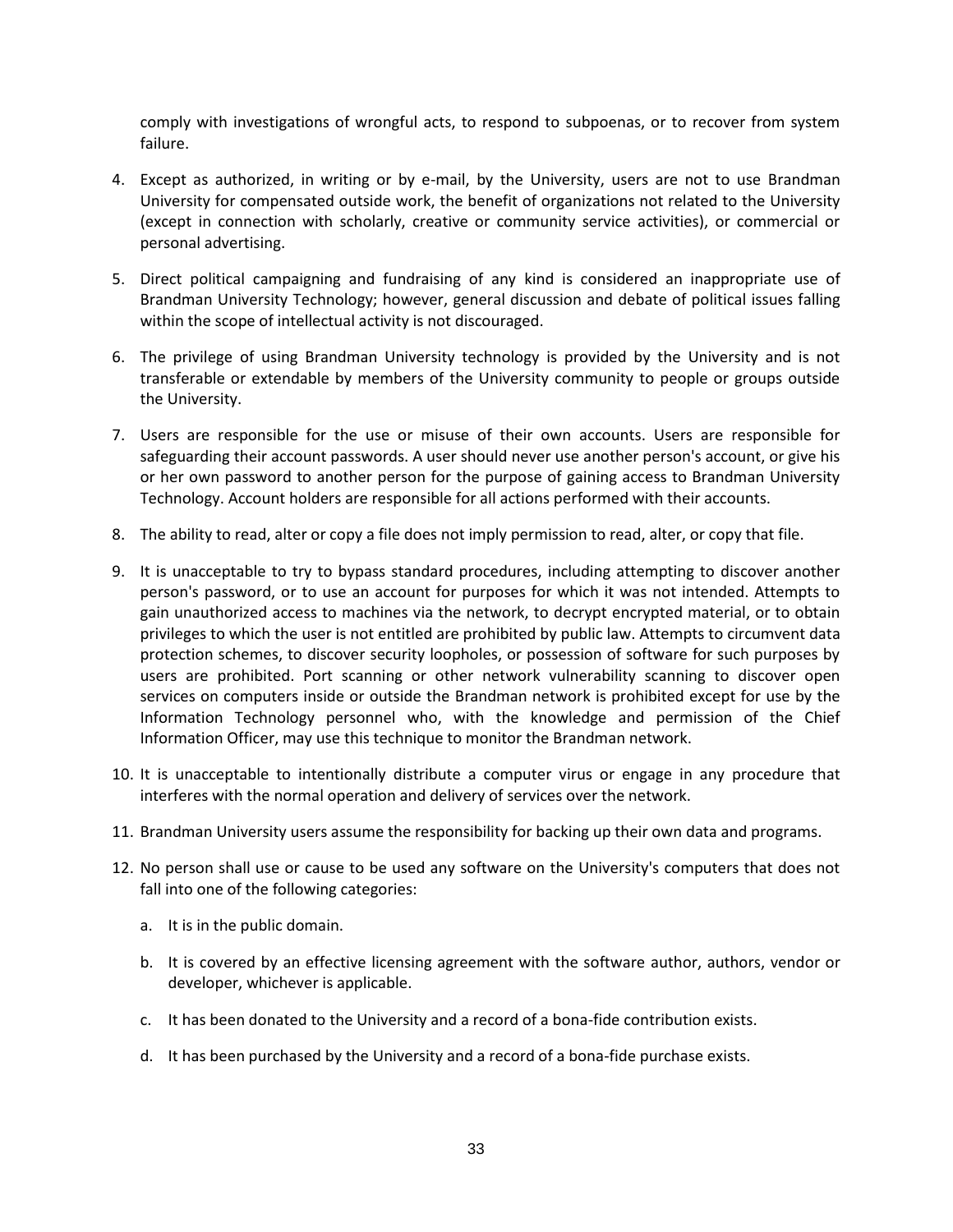- e. It has been purchased by the user and a record of a bona-fide purchase exists and can be produced by the user upon demand.
- f. It is being reviewed or demonstrated by the users, pursuant to permission given by the owner, in order to reach a decision about possible future purchase or request for contribution or licensing.
- g. It has been written or developed by a Brandman University employee for the specific purpose of being used in the University's computer environment.
- 13. Agreements for all software for Brandman University must be authorized by a University official with appropriate contractual signatory authority.
- 14. Copying of computer software may be done only in compliance with the published copyright and licensing agreements provided with the purchase of all software.
- 15. All Brandman University servers, including but not restricted to web servers, ftp servers, email servers, game servers and computers equipped with peer-to-peer file sharing software through which files are made available to other users, are prohibited unless authorized by the Information Technology Department. Authorized servers must not interfere with the performance of the network by consuming excessive amounts of resources.
- 16. Brandman University technology users who wish to create web sites on Brandman's web servers agree to abide by the guidelines in Brandman University policy.
- 17. All Brandman University technology users must observe the policies of other networks accessed via Brandman University Technology.
- 18. Brandman University technology users may not conceal or misrepresent their identities when sending e-mail messages.
- 19. Brandman University technology users should keep in mind that many people use the Brandman University network for daily work. Behaviors that inhibit or have the potential to inhibit the ability of others to utilize shared computing resources are considered policy violations. Such behaviors include but are not limited to:
	- a. Exceeding limits for resource usage (e.g. disk space, bandwidth, CPU time). Allowable limits are determined by the Information Technology Department.
	- b. Providing access to Brandman resources to individuals outside the university community.
- 20. Brandman University technology may not be used for playing computer games if such activity is detrimental to the use of Brandman University network or computing systems for academic, research or university business purposes in the judgment of the Information Technology Department.
- 21. Regardless of available encryption methods or other security, users should understand even with the commitment to safeguard Brandman University Technology, it is impossible to eliminate all risk of breach; therefore, every effort should be made to secure data that is considered highly sensitive, confidential or personal.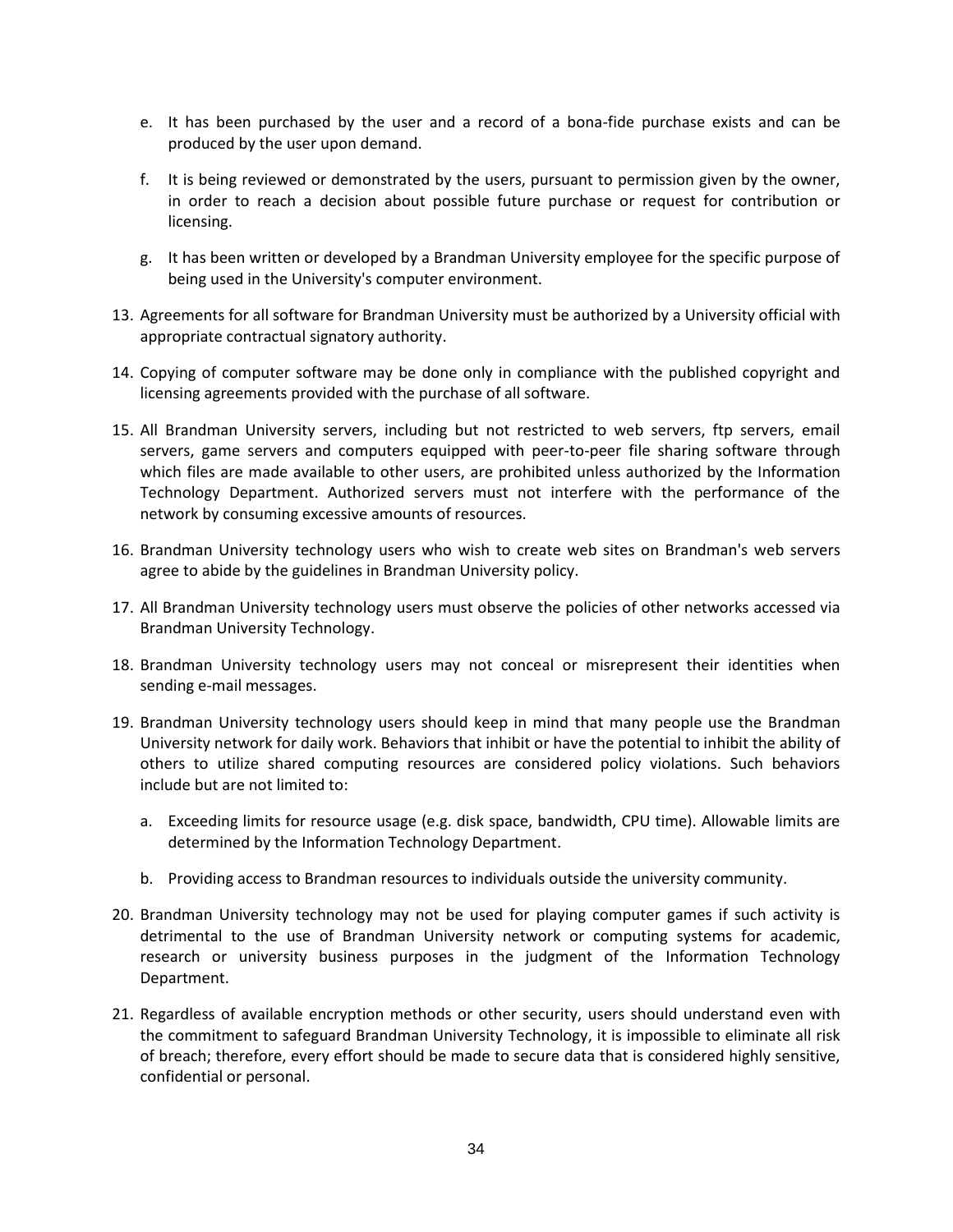- 22. All wireless traffic is presumed to be insecure and susceptible to unauthorized examination. Due to this lack of privacy, users should not use the wireless network to access critical and essential applications or transmit sensitive material and information, social security numbers or credit card information. Individuals assume full responsibility and accountability of wireless network communications. Brandman University will take precautions to minimize this exposure and will proactively introduce new technologies, when available, to secure and safeguard network traffic.
- 23. The 2.4 GHz frequency band is for the use of Brandman's 802.11b/g wireless network on the Orange Campus and on the Brandman University campuses. Devices that operate in the 2.4GHz frequency band, including some portable telephones, are prohibited if they are found to interfere with the operation of Brandman's wireless network. The use of all wireless access points on all Brandman campuses must be authorized and configured by the Information Technology Department.
- 24. When connecting personally owned computers to Brandman University technology services, the user of those computers must take steps to make sure that the computers are free from security vulnerabilities and viruses. In particular these computers must have operating systems that are supported by their manufacturers (e.g. Microsoft Windows XP and Apple Macintosh OS/X) and must have antivirus software packages installed which are updated with the latest antivirus data files. Users must download and install the latest operating system and application software security patches. (Brandman provides antivirus software to be used by faculty, staff and students free of charge. Security patches can be downloaded at no cost to the user.) The Information Technology Department reserves the right to specify procedures that must be followed when connecting personally owned computer equipment to Brandman University technology services.
- 25. Each user is ultimately responsible for his or her own computing and his or her own work using a computer. Users should take this responsibility seriously. For example, users should remember to make backup copies of their data, files, and programs, particularly those created on microcomputers and those used on individually or departmentally operated systems. Furthermore, users with desktop computers or other computers that they operate themselves must remember that they may be acting as the system administrators for those computers and need to take that responsibility very seriously.
- 26. It is the user's responsibility to review, understand and comply with this policy. The University is responsible to assure that all users are made aware of the policy and have access to the most recent version of it. Questions regarding the provisions and interpretations of this policy shall be directed to the Chief Information Officer or his/her designee.

#### **Consequences of Misuse**

The university reserves the right to restrict the use of its computing facilities and limit access to its networks when faced with evidence of violations of university policies or standards, contractual obligations, and federal, state or local laws. Violations of the law may be reported to the appropriate civic authorities.

Misuse of Brandman University technology may result in the loss of computing privileges and will require financial restitution to the University for losses incurred by the University. Misuse of Brandman University technology could also result in University disciplinary action and/or civil or criminal actions. Both unauthorized use of Brandman University technology and use of Brandman University technology for personal gain constitute theft under California law and will be prosecuted by the University.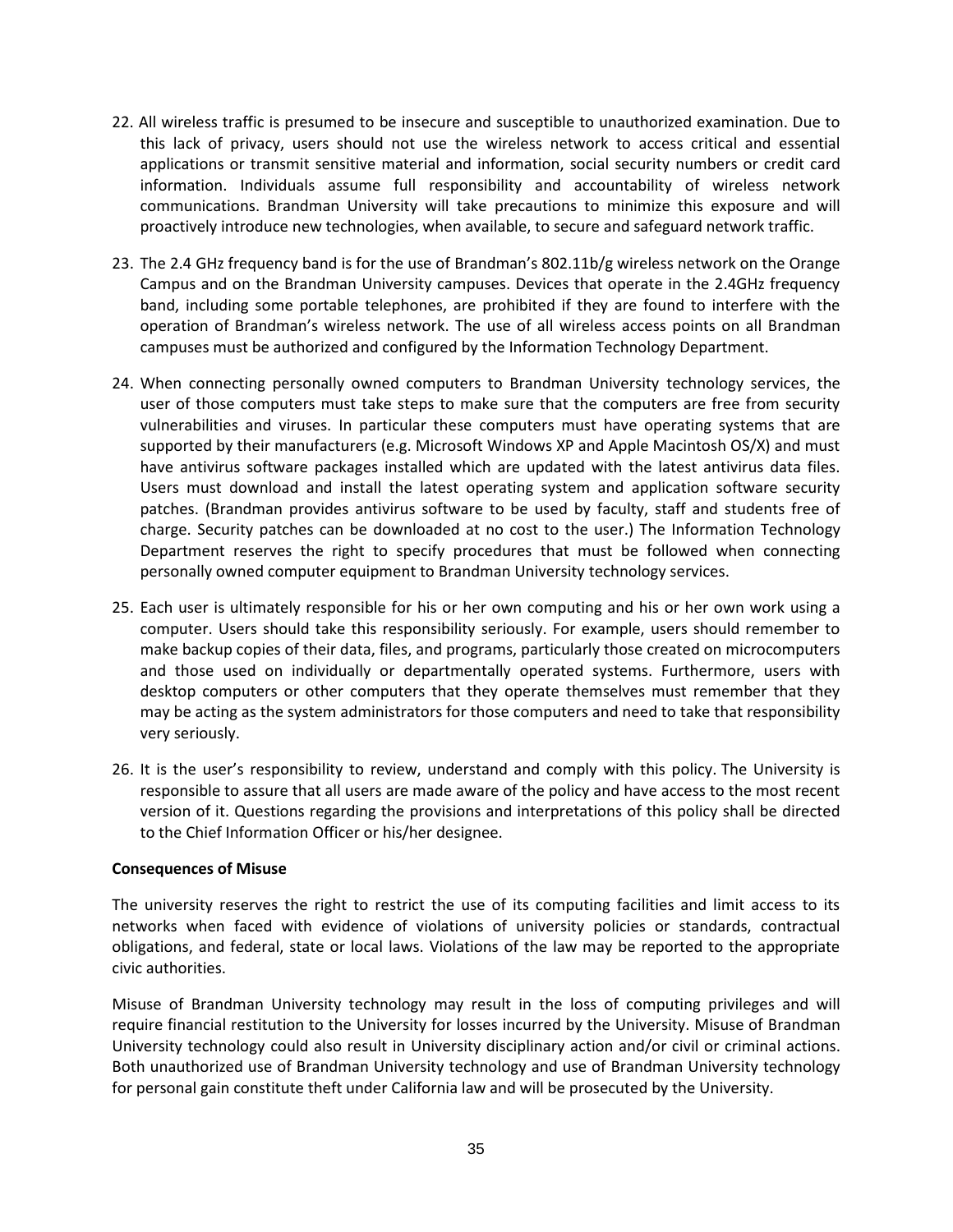Any actions which deter others from doing their work or which would be otherwise deemed malicious will result in the loss of access to the system and possible University disciplinary action and/or civil or criminal actions. Violations of this policy shall be referred to the appropriate University officials for disposition in accordance with the applicable policy governing the individual's conduct.

#### **Appendix 8**

#### **Policy on Free Expression and Dissent**

Brandman University is committed to fostering a learning environment where free inquiry and expression are encouraged and celebrated and for which all its members share responsibility. Dissent (defined as disagreement, a difference of opinion, or thinking differently from others) is an integral aspect of expression in higher education, whether it manifests itself in a new and differing theory in physics, a personal disagreement with a current foreign policy, opposition to a position taken by the university itself, or by some other means.

The university is a diverse community based on free exchange of ideas and devoted to the use of reason and thought in the resolution of differences. Whether in free debate or in the exchange of information, this community must rely on self-restraint and self-discipline if it is to retain its freedom to search and question. However, when self-restraint and self-discipline fail, the university will initiate such action as is necessary to prevent disruption of or substantial interference with its community and to preserve the rights of its individual members.

The university's position is set forth in the following statement on Student Rights and Responsibilities (See Appendix 1 of *the Student Conduct Code*):

"Students shall be free to examine and discuss all questions of interest to them and to express opinions publicly and privately. They should always be free to support causes by orderly means which do not disrupt the regular and essential operation of the institution. At the same time, it should be made clear to the academic and the larger community that in their public expressions or demonstrations, students speak only for themselves."

#### **Reasonable Time, Place and Manner**

In exercising its responsibility to provide and maintain an atmosphere of free inquiry and expression, the university may establish reasonable time, place and manner restrictions for the purpose of avoiding disruption to or substantial interference with its regular and essential operations and activities. The university will not base decisions regarding time, place and manner upon the content of the message, except as permitted in those narrow areas of expression devoid of federal or state constitutional protection.

The university recognizes the crucial importance of respecting First Amendment rights and maintaining open communication and dialogue in the process of identifying and resolving problems which arise in the dynamics of life in a university community. The legitimate expression of differing opinions and concerns, including unpopular, controversial or dissident viewpoints, is an essential element of the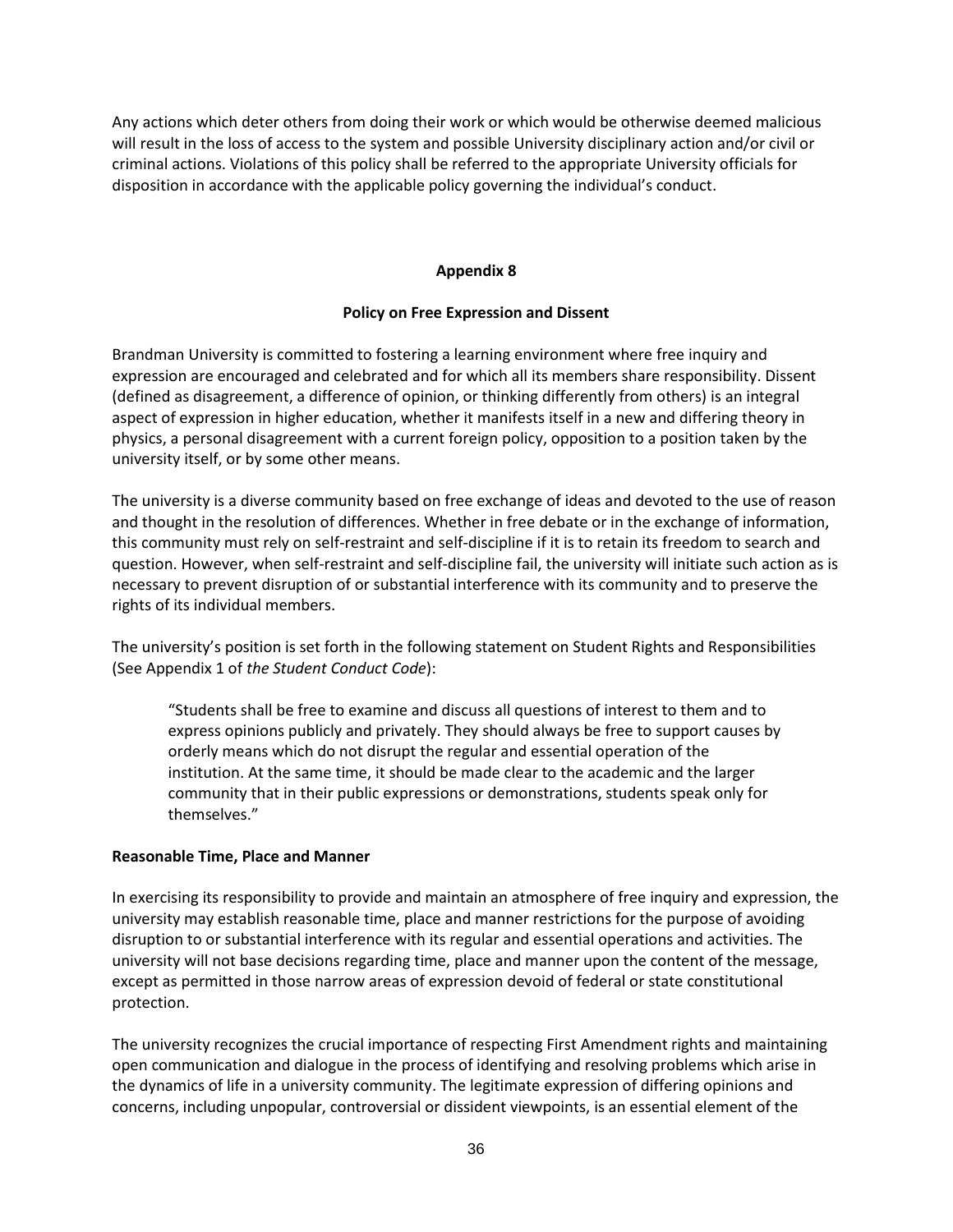academic process; the imposition of these opinions and concerns upon those who in turn dissent from them is not to be condoned and is inconsistent with a university's process and function.

Lawful and peaceful demonstration as an expression of favor or dissent will be permitted and protected. On the other hand, the university will not tolerate coercive disruption, defined generally herein as activity that imposes the will of other persons or groups within the university community, outside of the established university procedures and policies for the expression of opinion and the resolution of differences. Coercive disruption is construed to include any activity which:

- 1. Denies the rights of other students, the faculty or the staff of the university.
- 2. Disrupts or obstructs educational and other activities of the university.
- 3. Reacts to the expression of the peaceful dissent of others by attempting to deny their rights.
- 4. Obstructs or restricts free movement of persons or vehicles on any part of the university campus, including the free entry to or exit from university facilities.
- 5. Denies or interferes with the use of offices or other facilities by students, faculty, officers, staff or guests of the university.
- 6. Threatens or endangers the safety of any person on the university campus. This includes but is not limited to signs on any form of stakes.
- 7. Results in damage to or destruction of property.
- 8. Contains "fighting words" which is defined as speech which considered objectively, is abusive and insulting rather than a communication of ideas and is actually used in an abusive manner in a situation that presents an actual danger, or incites others to engage in acts of violence.
- 9. Constitutes "hate violence," meaning any act of physical intimidation or physical harassment, physical force or physical violence, or the threat of physical force or physical violence, that is directed against any person or group, or the property of any person or group because of the ethnicity, race, national origin, religion, sex, sexual orientation, disability, or political or religious beliefs of that person or group. (Acts shall not be considered "hate violence" based on speech alone, except upon a showing that the speech itself threatens violence against a specific person or group, that the person or group against whom the threat is directed reasonably fears that the violence will be committed because of the speech, and that the person threatening violence had the apparent ability to carry out the threat.)
- 10. Makes sustained or repeated noise in a manner which substantially interferes with a speaker's ability to communicate his/her message or the rights of others to listen.
- 11. Involves a gathering that becomes unmanageable or exceeds the safe capacity for the space assigned. In such a situation, the university reserves the right to relocate or cancel the event.

Since a clear differentiation between lawful or peaceful dissent and coercive disruption may often be difficult, the foregoing list is illustrative and not exhaustive; this list is expected to evolve, based on experience and changes in the law. It should be understood that the application of this policy also takes situational factors into consideration. For example, conduct appropriate at a political rally might constitute a violation of this policy if it occurred within a classroom.

Any coercive disruption initiated by a visitor or a student member of the university community or occurring during any university-sanctioned activity or function may be met by the action of the university that is necessary to restore the order and communication required for the rational solution of problems and free debate. In addition, any coercive disruption by students may be subject to conduct review through standards set forth in the University Student Conduct Code up to and including suspension or expulsion and/or legal action through local, state or federal courts.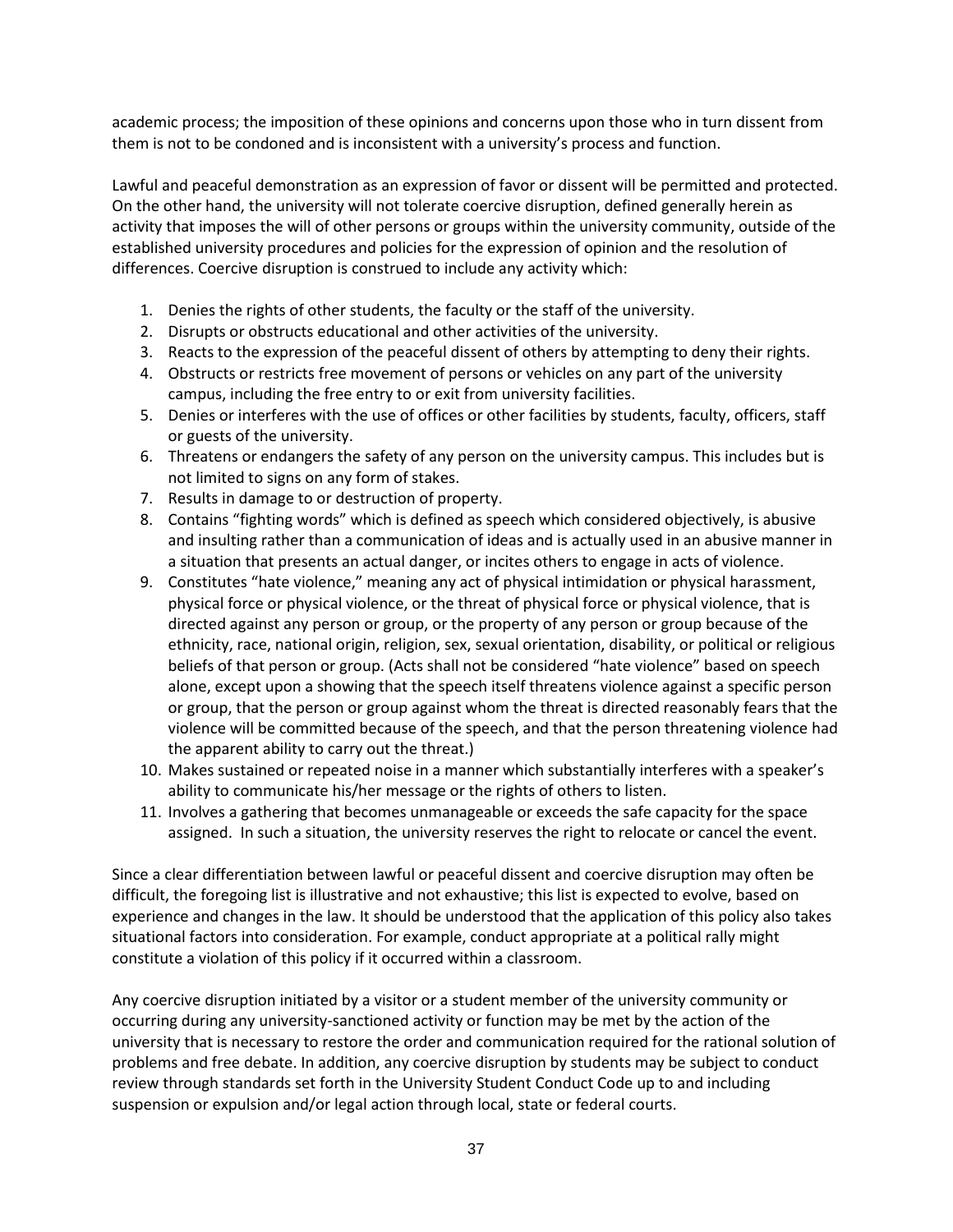If any member of the university community believes that disruption of or substantial interference with the regular and essential operations and activities of the university is occurring or that this policy is otherwise being violated, the established procedure is to inform local law enforcement and/or university administrators. It is the responsibility of designated university officials to protect the university community to the fullest extent possible.

#### **Appendix 9**

### **School of Education Professional Code of Conduct**

The professional conduct of every educator affects attitudes toward the profession. In accordance with the Commission on Teacher Credentialing (CTC) accreditation standards, the School of Education at Brandman University assumes responsibility for ensuring that individuals who complete any of our credential programs are not only academically competent but aware of and capable of functioning with the established ethical and professional standards of the profession.

The mission of the Brandman University School of Education is to prepare inquiring, reflective, ethical, caring and productive educators to work in a variety of educational settings including public and private schools. The School of Education is committed to ensuring that all candidates successfully complete their programs with not only the knowledge and skills necessary to work in educational settings, but also with the appropriate dispositions.

The National Council for the Accreditation of Teacher Education (NCATE) defines dispositions as "professional attitudes, values and beliefs demonstrated through both verbal and non-verbal behaviors as educators interact with students, families, colleagues and communities. These positive behaviors support student learning and development." The School of Education at Brandman University has adopted a set of professional behaviors or dispositions that we feel are essential for prospective educators to possess. Adherence to these dispositions is expected of all credential candidates.

The dispositions adopted by Brandman University are listed below. The behaviors listed are examples of the kind of conduct expected of students in the School of Education, but are not intended to be inclusive.

- 1. **Professional Demeanor & Responsibility**  punctual and prepared for classes and field experiences, dresses appropriately in professional settings, responsible for meeting deadlines and following instructions, accepts responsibility for own actions, capable of dealing with disappointment, flexible, adapts to change, reacts appropriately under stress, exhibits a positive attitude toward schools, teaching, students and parents
- **2. Commitment to Learning for ALL Students**  shows sensitivity to all students, respects individual differences, responds to the needs of students and their families and communities, embraces diversity to improve student learning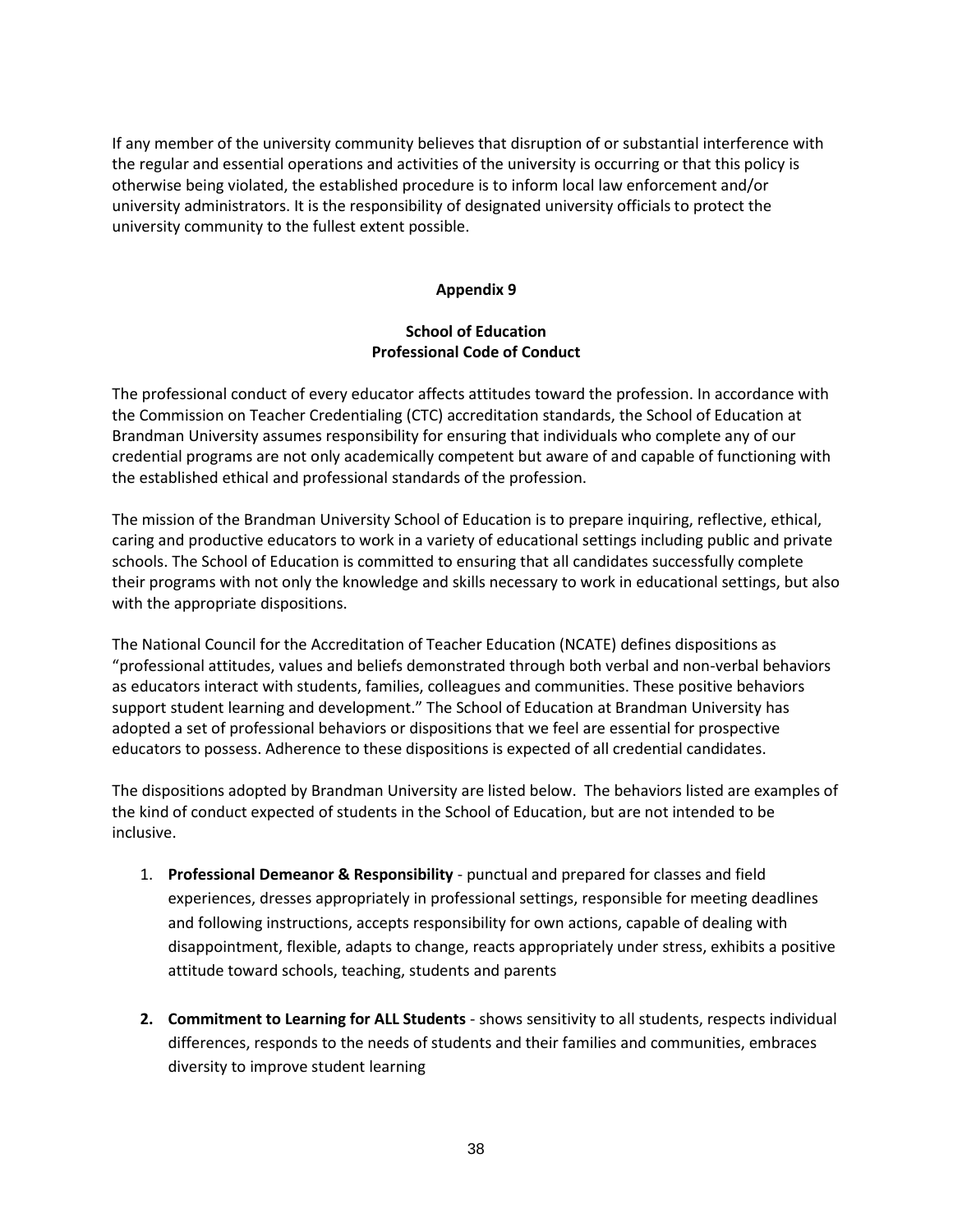- 3. **Communication**  has command of written language (mechanics, usage, spelling) and oral English language, uses standard English in writing and speaking, demonstrates responsive listening skills, able to communicate with a variety of audiences
- 4. **Collaboration**  is skilled in expressing self in groups, works effectively with professional colleagues and other adults, able to accept and respect different points of view
- 5. **Self Reflection**  engages in problem solving and self-evaluation, accepts and acts upon constructive criticism and is receptive to new ideas, uses feedback to make improvements, strives for personal and professional growth
- 6. **Ethics**  demonstrates truthfulness and honesty, maintains ethical and legal behaviors in interactions with others, maintains confidentiality, respects the intellectual property of others by giving credit and avoiding plagiarism/cheating

Candidates are expected to demonstrate these dispositions throughout the credential program. When there are strong concerns about a candidate's dispositions, action plans for remediation will be enacted and, if necessary, candidates who do not demonstrate these dispositions may be dismissed from the credential program as described in the Professional Code of Conduct Procedures. All students admitted to a program in the School of Education must *sign* and affirm this policy.

## **Appendix 10**

# **School of Nursing Professional Code of Conduct Student Integrity Pledge**

## **Integrity**

Academic-encompasses honesty in classroom and practice settings, and is a way of believing and acting that fosters a climate of trust, honesty, openness, consistency, and respect for oneself and others.

Professional-encompasses characteristics of consistently sustaining ethical principles, judgment, and actions in client and colleague interactions.

Students, together with faculty, assume as part of their obligation to themselves, their peers, the university, the nursing profession, and society, the responsibility to uphold standards of academic and professional integrity. Integrity is essential to accountability in nursing education and practice. Breaches of integrity lead to demoralization and lack of trust. The SNaHP standards are firm due to the nature of professional responsibilities and accountability to the client and nursing profession. Professional development not only includes theoretical knowledge and clinical competence, but the cultivation of integrity and sound judgment.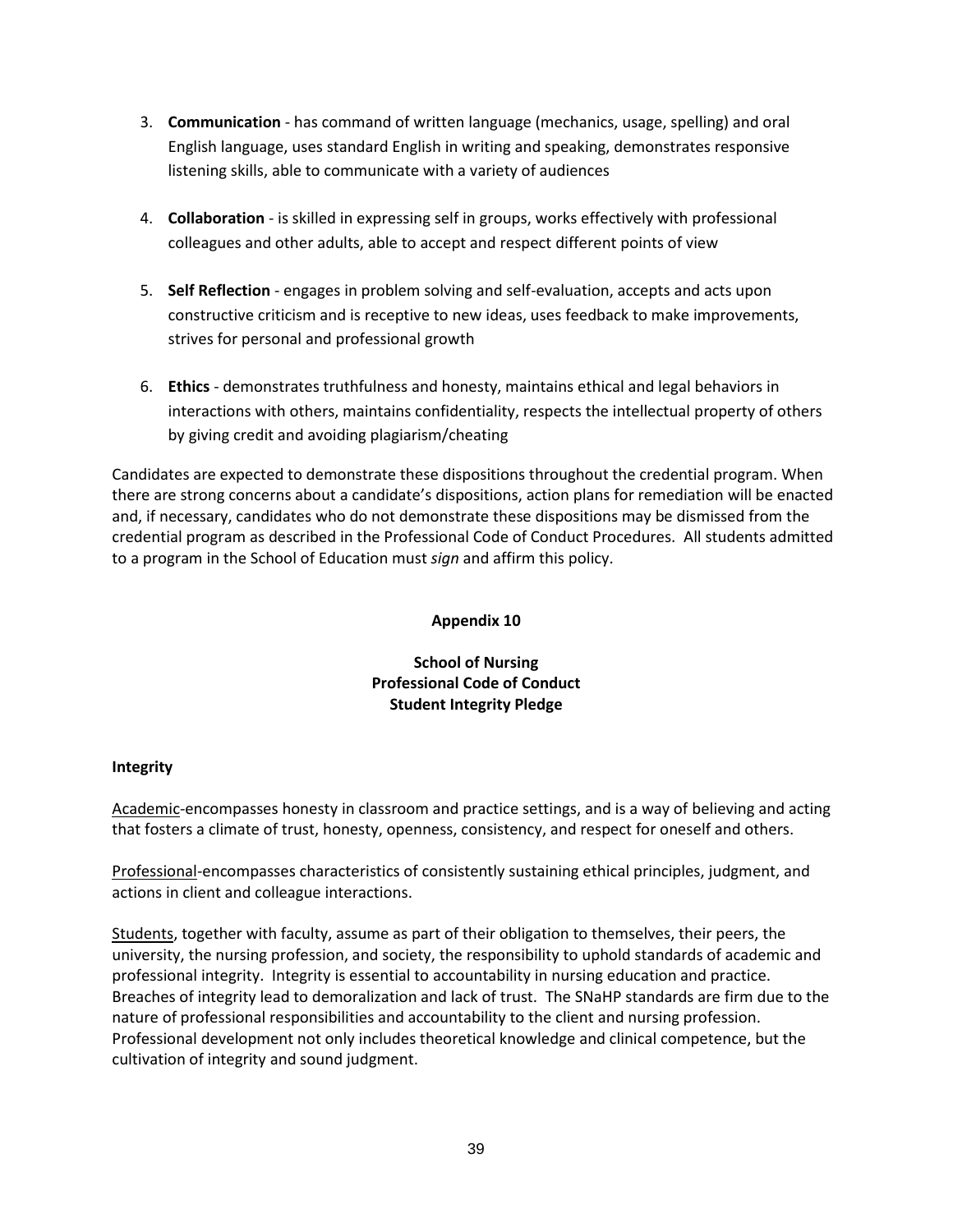Preparing graduates for practice as responsible and accountable professional nurses is a primary goal of the SNaHP at Brandman University. Toward this end, the faculty and students of the school endorse the values identified in the Code for Nurses with Interpretive Statements (American Nurses Association, 2001) and those of the American Association of Colleges of Nursing (AACN) as essential to professional nursing. These values provide the foundation for guiding professional behavior and fostering academic and professional integrity in the SNaHP.

Student Integrity Pledge

I, \_\_\_\_\_\_\_\_\_\_\_\_\_\_\_\_\_\_\_\_\_\_\_\_\_\_\_\_\_\_\_\_\_\_\_\_\_\_\_\_\_, have read the SNaHP Student Handbook. I

\_\_\_\_\_\_\_\_\_\_\_\_\_\_\_\_\_\_\_\_\_\_\_\_\_\_\_\_\_\_\_\_\_\_\_ \_\_\_\_\_\_\_\_\_\_\_\_\_\_\_\_\_\_\_\_\_\_\_\_\_

understand, and will abide by the policies and procedures of the Brandman University.

Signature Date Date Accounts and Date Date Date

*Please print, sign, and return this page to your academic advisor or program director.*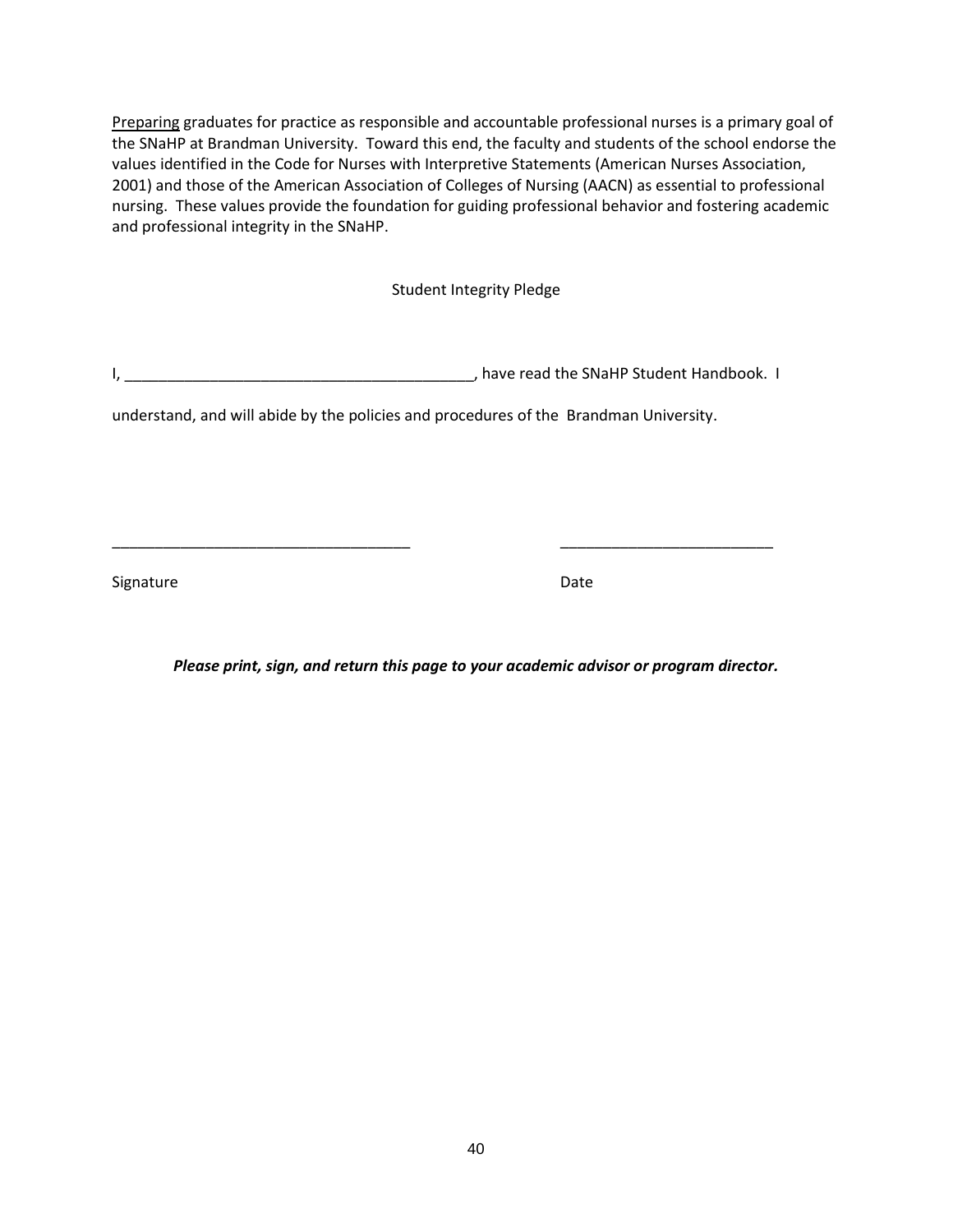#### **Appendix 11**

#### **Psychology Program Ethical and Professional Responsibility Statement**

| <b>Student's Name:</b>  | SSN. |  |
|-------------------------|------|--|
| <b>Location/Center:</b> |      |  |

I acknowledge that I, the undersigned student, have read and understand the Brandman University MA Psychology Program Policies and Procedures contained in the Brandman University Catalog, and the Brandman Student Code of Conduct located in My Window. I understand that my program and/or requirements may be altered only on written request and that any changes must be approved by the Designated Campus Staff/Full Time Psychology Faculty/Associate Dean/Dean. I agree to adhere to the procedures as outlined and understand that any appeal of action under these policies and procedures must be made through the Designated Campus Staff/Full Time Psychology Faculty/Associate Dean/Dean.

It is the obligation and responsibility of the University to determine the student's appropriateness and suitability for the helping profession. As a student in a program leading to service in one of the helping professions, I understand that I must meet all program standards and abide by the ethical standards of the profession and the Brandman University Student Code of Conduct. I also understand that poor academic work, observed professional deficiencies or any violation of the professional standards or the Brandman Student Code of Conduct will constitute grounds for disciplinary action against me, which may include, suspension or termination from the MA Psychology Program, or dismissal from Brandman University.

I have read and understand the ethical standards of the profession of one or more of the professional organizations listed below and will comply with these standards and the Brandman University Student Code of Conduct located in *My Window*.

| MFT students are required to read the AAMFT & CAMFT Code of Ethics                                                                                                                 |                                                                                                                                                                                                                                         |  |  |
|------------------------------------------------------------------------------------------------------------------------------------------------------------------------------------|-----------------------------------------------------------------------------------------------------------------------------------------------------------------------------------------------------------------------------------------|--|--|
| American Association for Marriage and<br><b>Family Therapy</b><br><b>AAMFT Ethics (current version)</b><br>http://www.aamft.org/imis15/content/legal_ethics/code_of<br>ethics.aspx | California Association of Marriage, Family<br>Therapists, CAMFT (current version)<br>http://www.camft.org<br>or<br>Washington Association for Marriage and Family Therapy<br>http://www.wamft.org/ohana/website/index.cfm?p=95575656262 |  |  |
| Counseling Psychology students are required to read the APA & NBCC Code of Ethics                                                                                                  |                                                                                                                                                                                                                                         |  |  |
| <b>Ethical Principles of Psychologists,</b><br>American Psychological Association (current version)<br>http://www.apa.org/ethics/code.html                                         | National Board of Certified Counselors,<br><b>NBCC Ethics (current version)</b><br>http://www.nbcc.org/Assets/Ethics/nbcc-codeofethics.pdf                                                                                              |  |  |
| Student's Signature: ____________                                                                                                                                                  | Date:                                                                                                                                                                                                                                   |  |  |